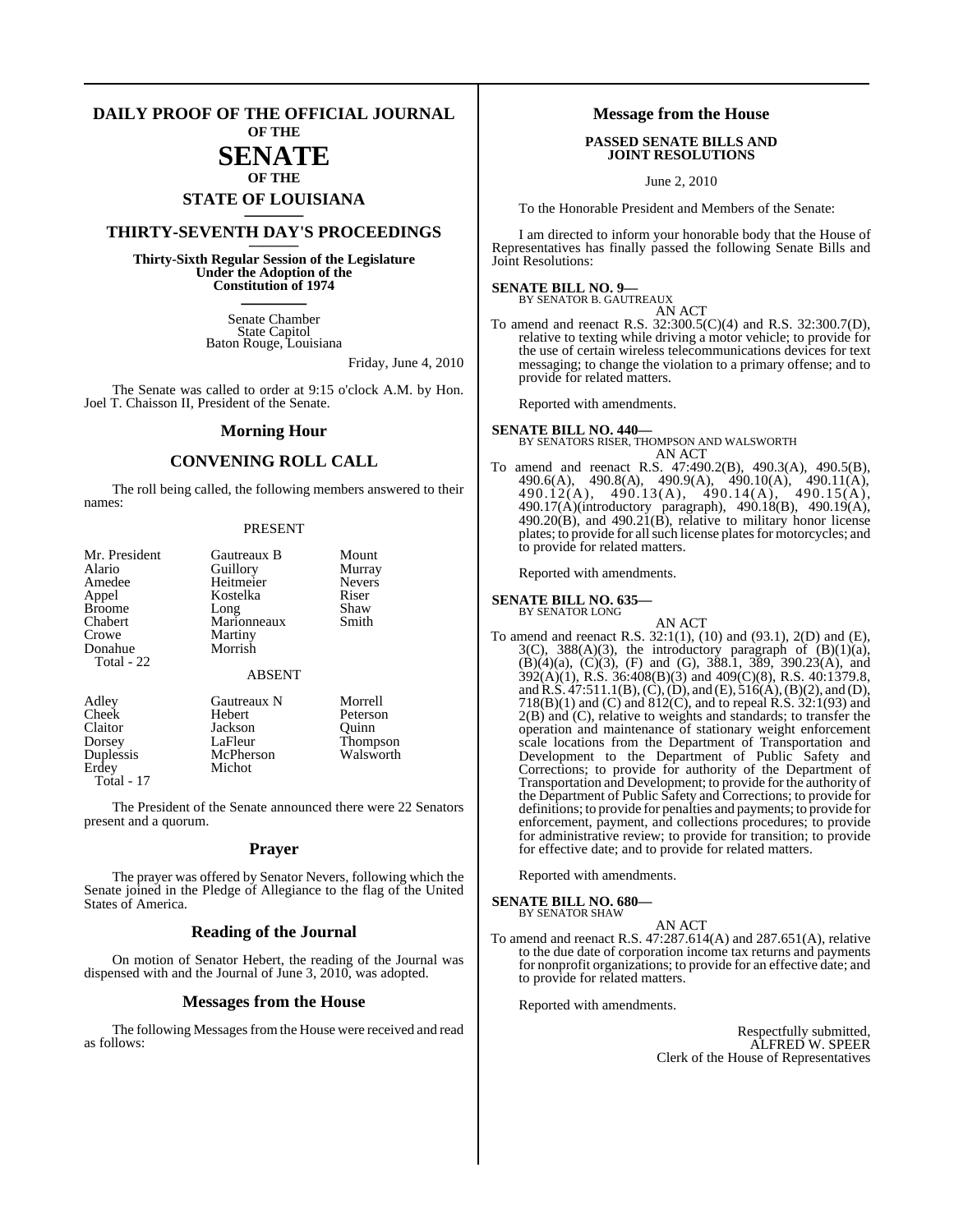# **Page 2 SENATE 37th DAY'S PROCEEDINGS**

June 4, 2010

### **Privilege Report of the Legislative Bureau**

#### June 4, 2010

To the President and Members of the Senate:

I am directed by your Legislative Bureau to submit the following report:

The following bills are approved as to construction and duplication. We advise and suggest the following amendments to the engrossed bills.

#### **HOUSE BILL NO. 20—**

BY REPRESENTATIVES SIMON, BALDONE, BARROW, HENRY BURNS,<br>TIM BURNS, BURRELL, CARMODY, CHANDLER, CHANEY, CONNICK,<br>CROMER, DOVE, GISCLAIR, GUILLORY, GUINN, HINES, HOWARD,<br>KATZ, LAMBERT, LIGI, LITTLE, MILLS, NOWLIN, POPE, SMIL AND WOOTON

AN ACT

To amend and reenact R.S. 15:1503(2) and to enact R.S. 15:1503(13), relative to mandatory reporting of abuse of adults; to amend the definition of "abuse"; to provide for a definition of "sexual abuse"; and to provide for related matters.

Reported without amendments.

## **HOUSE BILL NO. 30—** BY REPRESENTATIVE WOOTON

AN ACT

To amend and reenact R.S. 15:825.2(A), relative to special agents of the Department of Public Safety and Corrections; to increase the pool of employees who are eligible to be appointed special agents; and to provide for related matters.

Reported without amendments.

#### **HOUSE BILL NO. 47—**

BY REPRESENTATIVE WOOTON AN ACT

To amend and reenact R.S. 27:308.1(E), relative to civil penalties for violations of the Video Draw Poker Devices Control Law; to provide for the remote shutdown of devices for failure to remit civil penalties; and to provide for related matters.

Reported with amendments.

#### **LEGISLATIVE BUREAU AMENDMENTS**

Amendments proposed by Legislative Bureau to Reengrossed House Bill No. 47 by Representative Wooton

#### AMENDMENT NO. 1

In Senate Committee Amendment No.5 proposed by the Senate Committee on Judiciary B and adopted by the Senate on June 3, 2010, on page 1, line 35 following "insert" change "" $(i)$ "" to "" $(a)$ ""

#### AMENDMENT NO. 2

In Senate Committee Amendment No.7 proposed by the Senate Committee on Judiciary B and adopted by the Senate on June 3, 2010, on page 2, line 2 following "line" insert "and delete line 14 in its entirety

#### AMENDMENT NO. 3

In Senate Committee Amendment No.7 proposed by the Senate Committee on Judiciary B and adopted by the Senate on June 3, 2010, on page 2, line 3 following  $\text{``of this''}$  and before "in those" change "Item shall only apply" to "Subparagraph shall apply only"

#### AMENDMENT NO. 4

In Senate Committee Amendment No.8 proposed by the Senate Committee on Judiciary B and adopted by the Senate on June 3, 2010, on page 2, line 7 change " $(ii)$ " to " $(b)$ "

## **HOUSE BILL NO. 52—** BY REPRESENTATIVE PERRY

AN ACT

To amend and reenact Code of Criminal Procedure Article 894.4, relative to probation and parole; to remove provisions authorizing the extension of a period of parole from completion of a monetary obligation; and to provide for related matters.

Reported without amendments.

#### **HOUSE BILL NO. 58—**

BY REPRESENTATIVE TIM BURNS AN ACT

To amend and reenact R.S. 9:2087(B), relative to trusts; to provide for the delegation of certain duties by the trustee; and to provide for related matters.

Reported without amendments.

## **HOUSE BILL NO. 66—** BY REPRESENTATIVE TIM BURNS

AN ACT

To amend and reenact R.S. 9:2371, relative to donations inter vivos; to provide for acceptance of donations of immovable property; to provide for recordation; to provide form requirements; and to provide for related matters.

Reported without amendments.

#### **HOUSE BILL NO. 80—**

BY REPRESENTATIVE TIM BURNS

AN ACT

To amend and reenact Code of Civil Procedure Article 3061, relative to judgments of possession; to provide for the automatic inclusion of the terms of a testamentary usufruct; to provide for the automatic inclusion of the terms of a testamentary trust; and to provide for related matters.

Reported without amendments.

#### **HOUSE BILL NO. 102—**

BY REPRESENTATIVE EDWARDS AN ACT

To amend and reenact R.S.  $44:9(K)(2)$  and to enact R.S.  $44:9(K)(3)$ , relative to expungement of arrest records in misdemeanor and felony cases; to provide that no fee shall be charged in certain expungement cases; and to provide for related matters.

Reported without amendments.

## **HOUSE BILL NO. 108—** BY REPRESENTATIVE BARRAS

AN ACT

To amend and reenact Code of Civil Procedure Article 4843(F), relative to city courts; to increase the jurisdictional amount in dispute for the city courts of New Iberia and Jeanerette; and to provide for related matters.

Reported without amendments.

#### **HOUSE BILL NO. 112—**

BY REPRESENTATIVE LITTLE AN ACT

To enact R.S. 14:329, relative to offenses affecting the public generally; to create the crime of interfering with a law enforcement investigation; to provide for definitions; to provide for penalties; and to provide for related matters.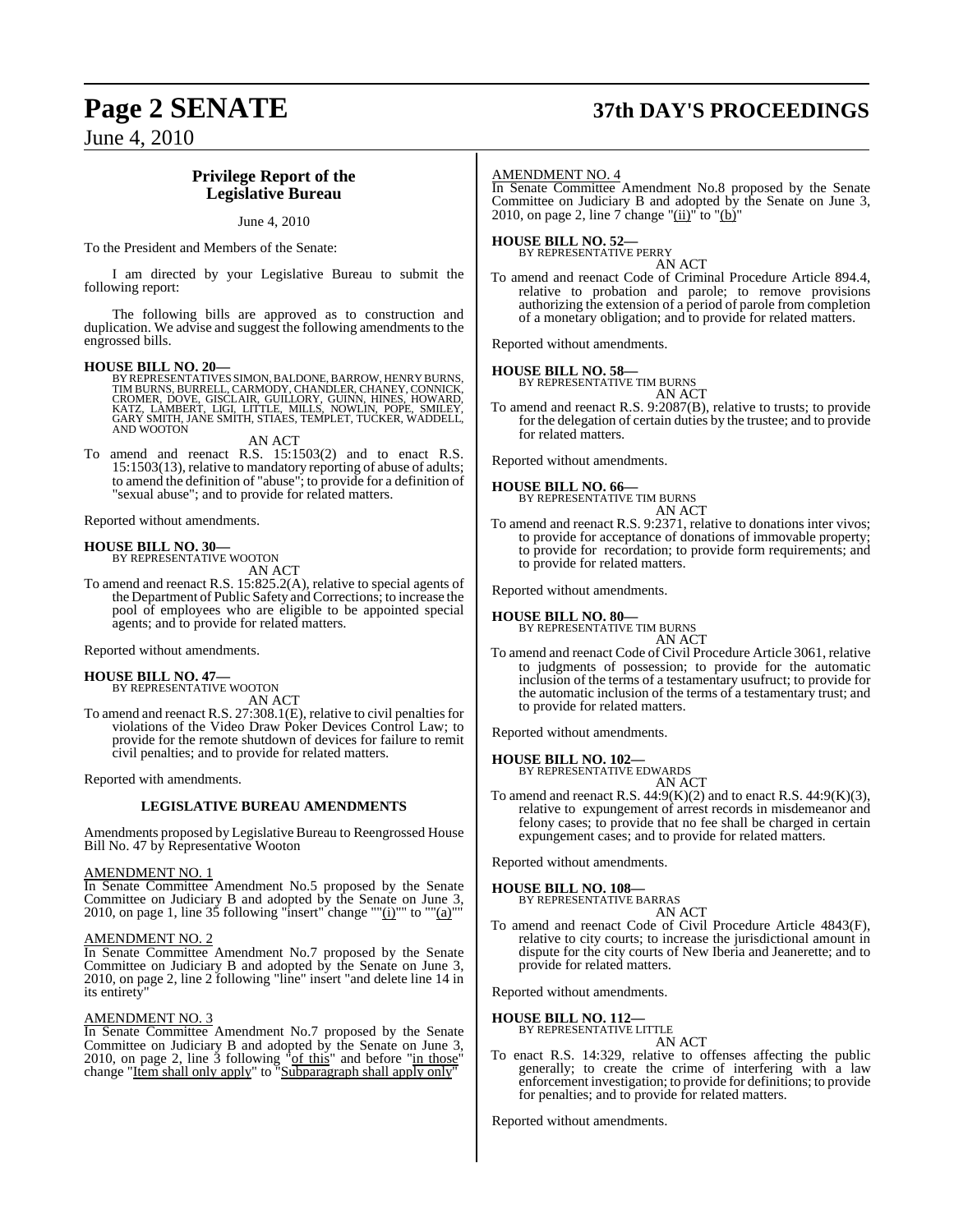# **37th DAY'S PROCEEDINGS Page 3 SENATE**

# June 4, 2010

#### **HOUSE BILL NO. 120—** BY REPRESENTATIVE ROY

AN ACT

To amend and reenact Code of Criminal Procedure Article 894.1(D) and (E)(introductory paragraph), relative to sentencing; to provide for certain obligations of the sentencing court and the Department of Public Safety and Corrections; and to provide for related matters.

Reported without amendments.

## **HOUSE BILL NO. 121—** BY REPRESENTATIVE MILLS

AN ACT

To amend and reenact R.S. 40:964(Schedule III)(E)(9) and R.S. 40:966(B)(3), (E), and (F), to enact R.S. 40:964(Schedule I)(C)(13.1), (16.1), (32), (Schedule II)(A)(1)(s), (B)(28), and (C)(7), (Schedule III)(E)(12.1), (15.1), and (44.1), (Schedule  $IV(B)(4.1)$  and  $(22.1)$ , and  $(Schedule V)(D)(2)$ , and to repeal R.S. 40:964(Schedule IV)(B)(52), relative to the Uniform Controlled Dangerous Substances Law; to add certain drugs to Schedules I, II, III, IV, and V; to provide for technical changes; and to provide for related matters.

Reported with amendments.

#### **LEGISLATIVE BUREAU AMENDMENTS**

Amendments proposed by Legislative Bureau to Reengrossed House Bill No. 121 by Representative Mills

#### AMENDMENT NO. 1

On page 1, line 2, following "40:966" and before "," change "(B)(3)" to  $\overline{(\overline{B})}$ (introductory paragraph) and (3)"

#### AMENDMENT NO. 2

On page 1, line  $10$ , following "40:966" and before "," change " $(B)(3)$ " to  $\overline{(\overline{B})}$ (introductory paragraph) and (3)"

#### **HOUSE BILL NO. 180—**

BY REPRESENTATIVES ROY, POPE, AND JANE SMITH AN ACT

To amend and reenactR.S. 15:587.1(B) andR.S. 44:9(F),(G), and (I) and to enact R.S. 15:587(A)(1)(f), relative to criminal records; to amend provisions regarding criminal background checks; to provide entities with access to criminal history information; to provide for the type of information available to those entities; to provide for confidentiality; and to provide for related matters.

Reported without amendments.

HOUSE BILL NO. 191—<br>BY REPRESENTATIVES PERRY, ANDERS, ARNOLD, BOBBY BADON,<br>BALDONE, BARRAS, BILLIOT, BROSSETT, BURFORD, HENRY BURNS, TIM BURNS, CARTER, CHAMPAGNE, CHANEY, CONNICK, CROMER,<br>DOERGE, DOVE, HARDY, HENDERSON, HE AN ACT

To amend and reenact R.S.  $15:529.1(A)$ ,  $(C)$ ,  $(D)$ , and  $(E)$ , relative to the habitual offender law; to provide for increased penalties for multiple sex offenses; to repeal statutory language authorizing the use of juvenile adjudications of delinquency to enhance penalty provisions for felony offenses; to provide for technical changes; and to provide for related matters.

Reported without amendments.

#### **HOUSE BILL NO. 194—**

BY REPRESENTATIVE PATRICIA SMITH AN ACT

To amend and reenact R.S.  $15:571.3(A)(1)$  and  $(B)(2)(a)$  and 574.4(B), relative to criminal sentences of certain offenders; to provide for the earning rate of diminution of sentence for an inmate convicted of a crime of violence; to reduce the percentage of the length of sentence a person convicted of a crime of violence must serve before being eligible for parole; and to provide for related matters.

Reported without amendments.

#### **HOUSE BILL NO. 212—**



To enact R.S. 9:203(E)(8), relative to marriage officiants, judges, and justices of the peace; to provide for the extension of authority for certain federal judges to preside over a marriage ceremony for a particular period of time; and to provide for related matters.

Reported without amendments.

## **HOUSE BILL NO. 232—** BY REPRESENTATIVE GEYMANN

AN ACT

To amend and reenact R.S. 14:43(A)(2), relative to simple rape; to clarify provisions regarding simple rape; and to provide for related matters.

Reported without amendments.

#### **HOUSE BILL NO. 233—**

BY REPRESENTATIVE GEYMANN AN ACT

To repeal R.S. 40:1238.1(B), relative to the sale, distribution, or possession of legend drugs without a prescription; to repeal provisions regarding Carisoprodol as a legend drug.

Reported without amendments.

**HOUSE BILL NO. 243—**

BY REPRESENTATIVE WOOTON AN ACT

To amend and reenact R.S. 15:254.9(B)(1), relative to Plaquemines Parish; to provide with respect to the witness fee fund; to provide for the payment of benefits for employees of the Plaquemines Parish Sheriff's Office; and to provide for related matters.

Reported without amendments.

#### **HOUSE BILL NO. 264—**

BY REPRESENTATIVE WILLMOTT AN ACT

To amend and reenact R.S.  $40:1299.39(A)(1)(a)(ii)(introductory)$ paragraph) and  $1299.41(A)(10)$ , relative to medical malpractice; to provide for certain persons to be included in the definition of health care provider under the private and state medical malpractice acts; and to provide for related matters.

Reported without amendments.

#### **HOUSE BILL NO. 271—**

BY REPRESENTATIVE MILLS AN ACT

To enact R.S. 14:102.24, relative to offenses affecting the public generally; to create the crime of unlawfully supplying any product for the purpose of falsifying a screening test; to provide for penalties; to create certain presumptions; to provide for definitions; and to provide for related matters.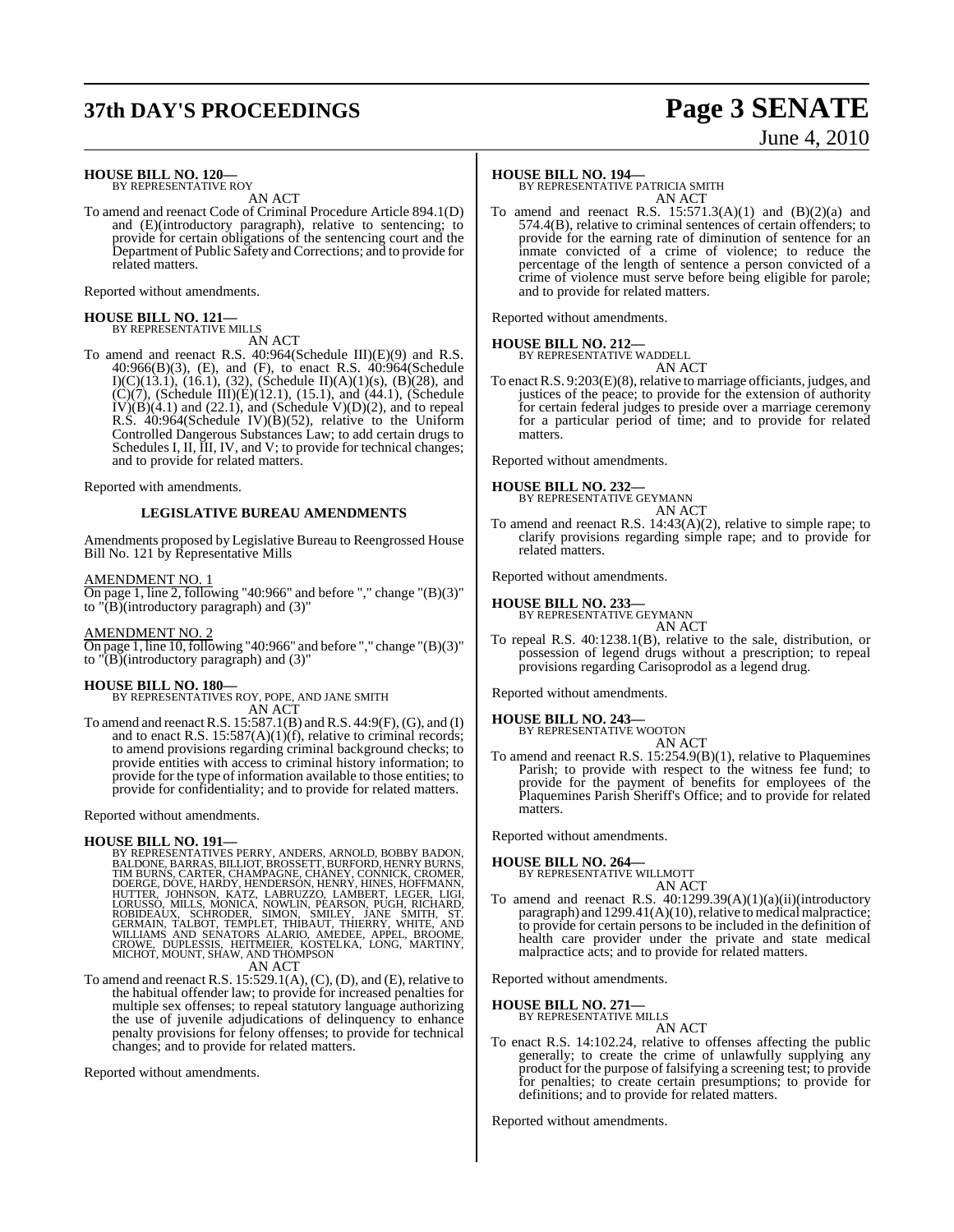# **Page 4 SENATE 37th DAY'S PROCEEDINGS**

June 4, 2010

**HOUSE BILL NO. 276—** BY REPRESENTATIVES LEGER, HINES, AND BROSSETT A JOINT RESOLUTION

Proposing to amend Article I, Section 4(H)(1) of the Constitution of Louisiana, to provide relative to the sale of certain expropriated property; to provide an exception for the sale of property expropriated for the removal of a threat to public health or safety; to provide for submission of the proposed amendment to the electors; and to provide for related matters.

Reported without amendments.

#### **HOUSE BILL NO. 294—** BY REPRESENTATIVE LEGER

AN ACT

To amend and reenact R.S. 46:2751(B)(1) and to enact R.S. 46:2751(B)(3), relative to the Juvenile Justice Reform Act Implementation Commission; to provide with respect to the composition of the commission; to provide for the chairmanship of the commission; and to provide for related matters.

Reported without amendments.

## **HOUSE BILL NO. 320—** BY REPRESENTATIVE RICHARDSON

AN ACT

To enact R.S. 15:33, relative to forfeiture; to provide for the confiscation and destruction of items used in the commission of an offense; to provide for exceptions; to provide for definitions; and to provide for related matters.

Reported without amendments.

#### **HOUSE BILL NO. 357—**

BY REPRESENTATIVE GALLOT AN ACT

To enact R.S. 35:412, relative to notaries public; to provide for the appointment of certain persons licensed to practice law in Louisiana as notaries public ex officio; to provide for statewide authority; to require bond or insurance; and to provide for related matters.

Reported without amendments.

# **HOUSE BILL NO. 408—** BY REPRESENTATIVE LEGER

AN ACT

To amend and reenact R.S.  $14:102.6(A)(2)$ , relative to the seizure and destruction of dogs and equipment used in dogfighting; to authorize certain persons to humanely euthanize dogs seized in connection with dogfighting; and to provide for related matters.

Reported without amendments.

## **HOUSE BILL NO. 428—** BY REPRESENTATIVE LEGER

AN ACT

To amend and reenact R.S. 14:102.2(C), relative to offenses affecting public sensibility; to provide with respect to the seizure of animals treated cruelly; and to provide for related matters.

Reported without amendments.

**HOUSE BILL NO. 429—** BY REPRESENTATIVE CHANDLER AND SENATOR GUILLORY AN ACT

To amend and reenact R.S. 37:2554(B) and (D), 2555(B), and 2556(A), relative to court reporters: to provide for  $2556(A)$ , relative to court reporters; to provide qualifications; to provide for definitions; to provide for the appointment of court reporters; and to provide for related matters.

Reported without amendments.

#### **HOUSE BILL NO. 445—**

BY REPRESENTATIVE ROSALIND JONES AN ACT

To amend and reenact Code of Civil Procedure Article 4843(E) and (G), relative to city courts; to increase the jurisdictional amount in dispute for the City Court of Monroe; and to provide for related matters.

Reported without amendments.

## **HOUSE BILL NO. 462—** BY REPRESENTATIVE MILLS

AN ACT

To amend and reenact Code of Criminal Procedure Article  $648(A)(2)$ , relative to procedures after a determination of mental capacity or incapacity; to provide for treatment after a determination of mental capacity or incapacity; to provide with respect to inpatient and outpatient treatment for persons charged with certain crimes; and to provide for related matters.

Reported without amendments.

**HOUSE BILL NO. 473—** BY REPRESENTATIVE HENRY BURNS AN ACT

To enact R.S. 33:1448(Y), relative to the premium costs of group hospital and health insurance for retired sheriffs and employees of the Bossier Parish Sheriff's Office; to provide for eligibility for payment of premium costs; and to provide for related matters.

Reported without amendments.

#### **HOUSE BILL NO. 497—**

BY REPRESENTATIVE LAFONTA AN ACT

To enact R.S. 13:4688 and to repeal R.S. 9:2800.7, relative to reporting information concerning actions for offenses and quasi offenses; to provide for the reporting of actions to the judicial administrator of the supreme court; to provide for fees; to repeal provisions requiring reporting of specified information to the commissioner of insurance; to repeal the required categories for reporting monetary damages awarded; to repeal provisions requiring the commissioner of insurance to create an advisory committee; and to provide for related matters.

Reported without amendments.

## **HOUSE BILL NO. 524—** BY REPRESENTATIVE LITTLE

AN ACT

To amend and reenact R.S. 14:35.3(G)(1), relative to domestic abuse battery; to delete the provision of law authorizing the court to determine prior convictions of domestic abuse battery; and to provide for related matters.

Reported without amendments.

**HOUSE BILL NO. 525—**

BY REPRESENTATIVE FANNIN

AN ACT To enact R.S. 47:299.21, relative to offset claims against individual income tax refunds; to require the Department of Public Safety and Corrections and the Board of Parole to file such a claim under certain circumstances; to provide for an effective date; and to provide for related matters.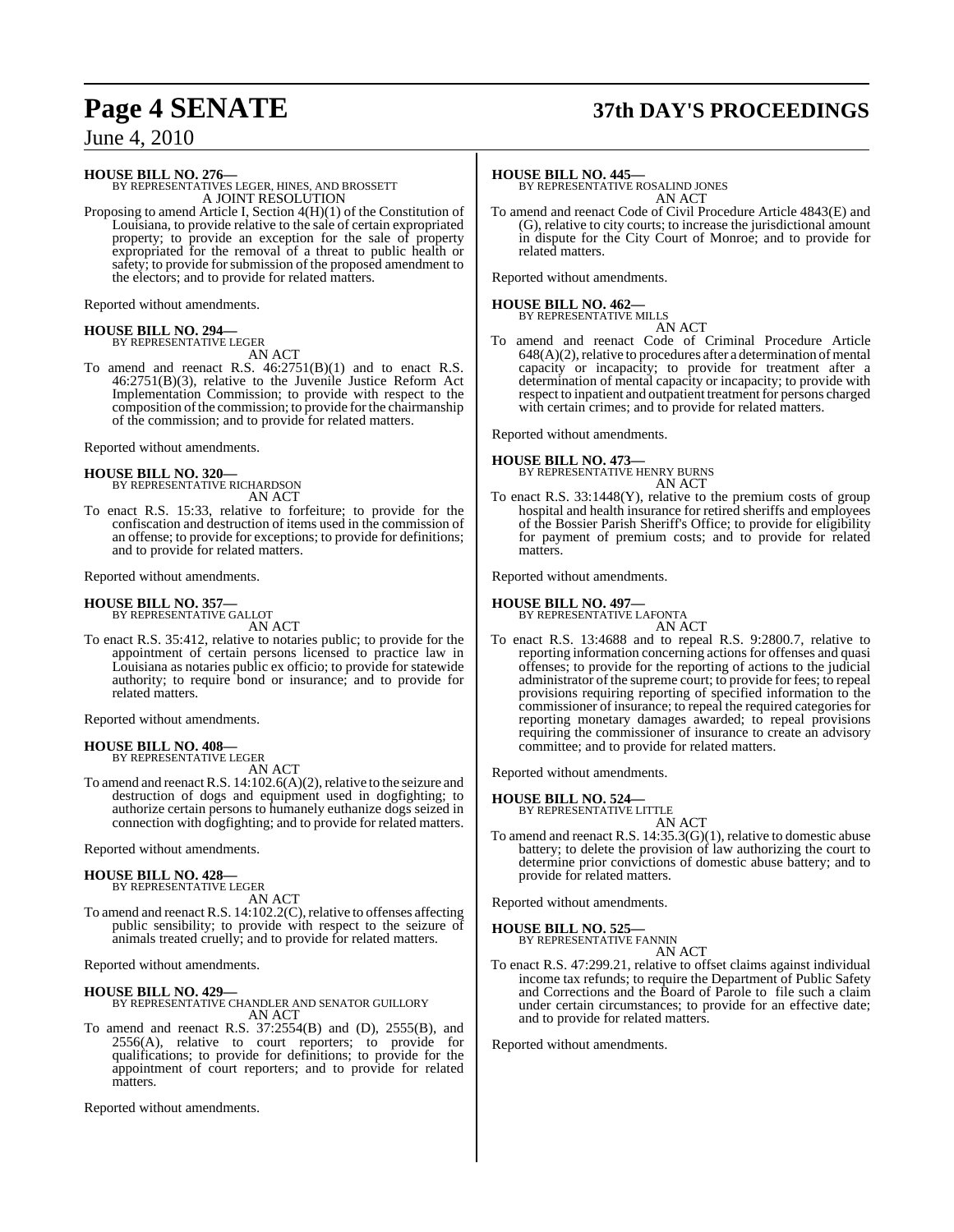# **37th DAY'S PROCEEDINGS Page 5 SENATE**

# June 4, 2010

**HOUSE BILL NO. 531—** BY REPRESENTATIVE ABRAMSON

AN ACT

To amend and reenact R.S. 14:46.2(A), relative to the crime of human trafficking; to amend the elements of the crime of human trafficking; and to provide for related matters.

Reported without amendments.

#### **HOUSE BILL NO. 570—**

BY REPRESENTATIVE SCHRODER AN ACT

To amend and reenact Code of Criminal Procedure Article 334.2, relative to bail; to provide with respect to the prohibition of releasing a defendant arrested for a crime of violence on his own recognizance or upon the signature of another person; to provide for technical changes; and to provide for related matters.

Reported without amendments.

#### **HOUSE BILL NO. 624—** BY REPRESENTATIVE SMILEY

AN ACT

To amend and reenact Code of Criminal Procedure Article 322(A) and (B) and R.S. 15:85(1), (2), (4), and (7), relative to bail; to require the inclusion of additional information on bail bonds and judgments of bond forfeiture; to provide that a bail bond or judgment of bond forfeiture shall not be set aside for the invalidity or failure to include such information; to provide for the liability of a bail agent representing a surety as an insurance agent; to provide for the reliance on this additional information with respect to judgments of bond forfeiture; to provide that a judgment of bond forfeiture containing inaccurate information shall be deemed ineffective as a judicial mortgage to third parties who rely upon the information; and to provide for related matters.

Reported without amendments.

## **HOUSE BILL NO. 702—** BY REPRESENTATIVE LEGER

AN ACT

To amend and reenact Children's Code Articles 305(A)(1)(b) and (B)(1)(b), 804(3), 841(A) and (C), 855(B)(7), 858(B), 860(A), (B), and (D), and 867(A) and (C) and to enact Children's Code Articles 841(D), 867(E), 869.3(E), and 884.1, relative to the continuous revision of the Children's Code; to provide for divestiture of juvenile court jurisdiction; to provide for criminal court jurisdiction; to provide for definitions; to provide for advice of rights; to provide for notice of a motion to transfer; to provide for sex offender registration and notification requirements; to provide for confidentiality; to provide for informal adjustment agreements; to provide for certain types of medical examinationsin motionsto transfer and in adjudication hearings; to provide for the report of the sanity commission; and to provide for related matters.

Reported without amendments.

#### **HOUSE BILL NO. 773—** BY REPRESENTATIVE ROY

AN ACT

To amend and reenact R.S.  $3:17(E)$ , relative to limitations of liability; to provide a rebuttable presumption of nonnegligence for prescribed burnings; and to provide for related matters.

Reported without amendments.

#### **HOUSE BILL NO. 795—**

BY REPRESENTATIVE WOOTON AN ACT

To amend and reenact R.S. 15:587(F), relative to criminal background information; to provide relative to an employer's access to criminal background information of a potential employee; to provide for duties of the Louisiana Bureau of Criminal Identification and Information; and to provide for related matters.

Reported without amendments.

#### **HOUSE BILL NO. 802—**

BY REPRESENTATIVE TIM BURNS AN ACT

To amend and reenact Civil Code Article 3298(E), relative to mortgages; to provide relative to mortgages securing future obligations; to provide relative to the effects of recordation; and to provide for related matters.

Reported without amendments.

#### **HOUSE BILL NO. 803—**

BY REPRESENTATIVE TIM BURNS AN ACT

To amend and reenact R.S. 9:2941.1(A), relative to bond for deed contracts; to provide relative to recordation and priority; and to provide for related matters.

Reported without amendments.

## **HOUSE BILL NO. 805—** BY REPRESENTATIVE TIM BURNS

AN ACT

To amend and reenact R.S.  $9:4822(E)(2)$  and (4), relative to privileges under the Private Works Act; to authorize certain persons to sign a notice of termination of work; to provide for successors; and to provide for related matters.

Reported with amendments.

#### **LEGISLATIVE BUREAU AMENDMENTS**

Amendments proposed by Legislative Bureau to Engrossed House Bill No. 805 by Representative Tim Burns

#### <u>AMENDMENT NO.</u>

On page 1, line 13, following "contractor" and before "or" change ";" to".

#### **HOUSE BILL NO. 808—**

BY REPRESENTATIVE TIM BURNS

AN ACT To enact R.S. 9:5504, relative to liens and privileges; to provide relative to the recordation of liens and privileges; to require the recordation of liens and privileges in certain circumstances; and

Reported without amendments.

**HOUSE BILL NO. 825—** BY REPRESENTATIVE ABRAMSON

to provide for related matters.

AN ACT To amend and reenact R.S. 15:541(12)(a), (24), and (25)(c) and to enact R.S. 14:2(B)(42) and (43) and R.S. 15:541(2)(n), relative to crimes involving trafficking; to provide for definitions; to provide with respect to sex offender registration and notification requirements; and to provide for related matters.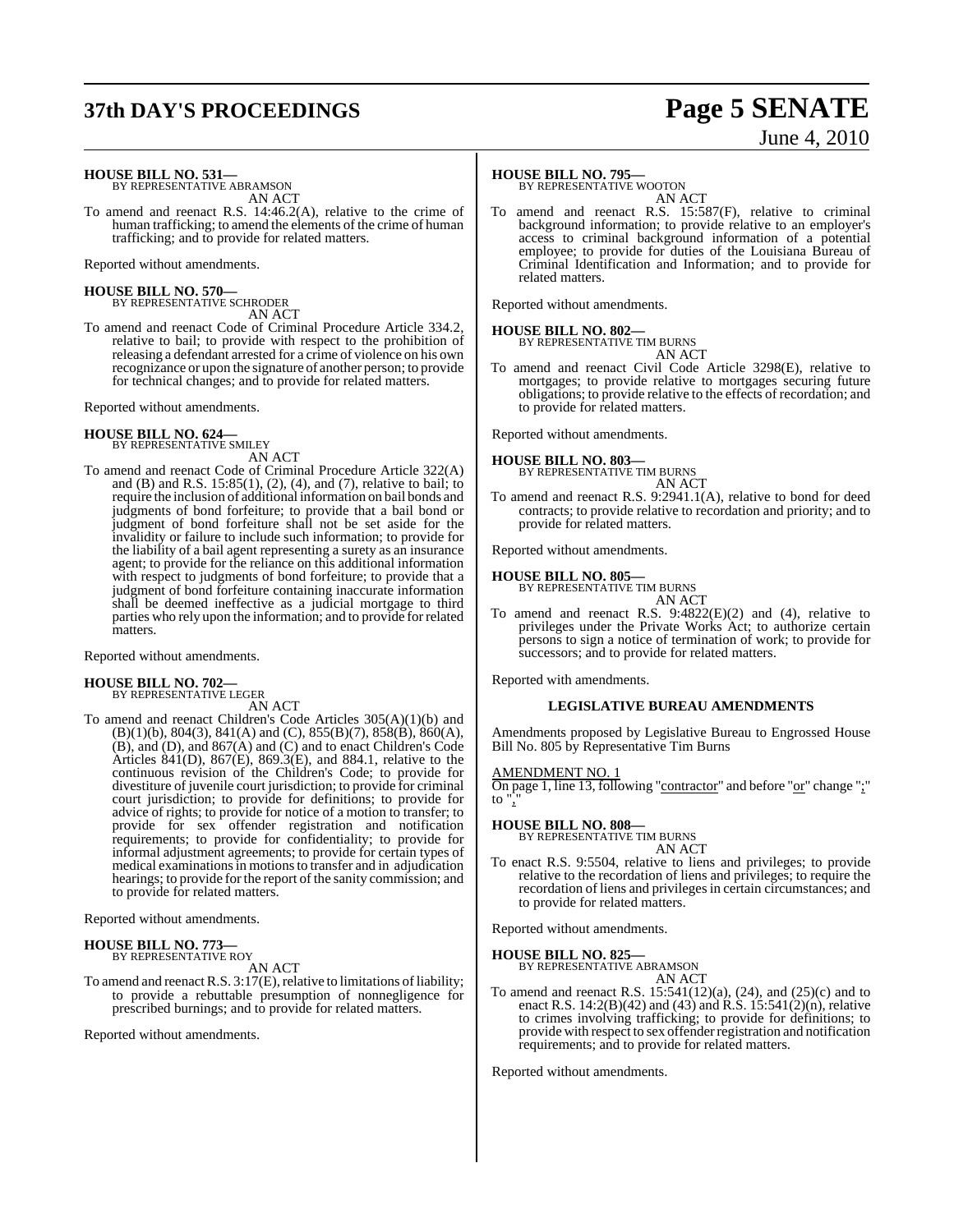# **Page 6 SENATE 37th DAY'S PROCEEDINGS**

June 4, 2010

#### **HOUSE BILL NO. 830—**

BY REPRESENTATIVE GREENE AN ACT

To amend and reenact Civil Code Articles 2374(C) and 2375(C), relative to community property; to provide for the separation of community property; to provide for the procedure; to provide for the effectiveness of a judgment decreeing separation of property; and to provide for related matters.

Reported without amendments.

## **HOUSE BILL NO. 834—** BY REPRESENTATIVE GREENE

AN ACT

To amend and reenact Civil Code Article 103.1(1)(c) and (2), relative to judgments of divorce; to provide relative to a protective order; and to provide for related matters.

Reported without amendments.

# **HOUSE BILL NO. 896—** BY REPRESENTATIVE ST. GERMAIN

AN ACT To amend and reenact R.S. 30:2023(A), relative to permits, registrations, variances, and licenses; to provide for the term of a solid waste permit for certain solid waste activities; and to provide for related matters.

Reported without amendments.

# **HOUSE BILL NO. 945—** BY REPRESENTATIVE LEGER

AN ACT

To amend and reenact R.S. 14:68(B) and Code of Criminal Procedure Article 814(A)(26) and (27), relative to the unauthorized use of a movable; to change elements of the crime regarding the value of the movable; to provide changes in responsive verdicts regarding unauthorized use of a movable; and to provide for related matters.

Reported without amendments.

### **HOUSE BILL NO. 986—**

BY REPRESENTATIVE ABRAMSON AN ACT

To amend and reenact R.S. 46:1844(W)(1), relative to rights of victims; to provide relative to rights of minor victims and victims of sex offenses; to provide for protection of identities; to provide for penalties for violating the rights of minor victims and victims of sex offenses; and to provide for related matters.

Reported without amendments.

#### **HOUSE BILL NO. 1007—**

BY REPRESENTATIVE WHITE AN ACT

To amend and reenact R.S. 13:5101(B) and to enact R.S. 13:5106(F), relative to suits against the state; to provide for applicability; to provide for limitations; and to provide for related matters.

Reported without amendments.

#### **HOUSE BILL NO. 1018—**

BY REPRESENTATIVE WHITE AN ACT

To amend and reenactR.S. 40:1299.39(E)(1) and 1299.39.1(A)(1)(a), relative to the Malpractice Liability for State Services Act (MLSSA); to provide for malpractice claims of prisoners; to provide for services rendered in a correctional facility; to provide for wrongful death and survival claims; and to provide for related matters.

Reported without amendments.

#### **HOUSE BILL NO. 1155—**

BY REPRESENTATIVE CONNICK AN ACT

To amend and reenact R.S. 15:541(2)(a) and (24), 542(A)(2) and  $(3)(a)$ ,  $(B)$ ,  $(F)(2)$  and  $(3)(a)$  and  $(c)$ ,  $542.1.3(B)(2)$ ,  $(3)$ , and  $(4)$ , and (H), and  $544(A)$ , (B)(1), (C), (D)(1) and (2), and (E)(2) and to enact R.S. 15:541(2)(n), (12)(c), (25)(l), (31), and (32),  $542(A)(3)(h)$ , and  $544(D)(4)$ , relative to sex offender registration and notification; to provide relative to sex offender registration and notification requirements; to provide for definitions; to provide relative to sex offender registration and notification procedures; to amend provisions regarding the duration of registration and notification requirements; and to provide for related matters.

Reported without amendments.

**HOUSE BILL NO. 1156—**<br>BY REPRESENTATIVES HENRY BURNS, ABRAMSON, ANDERS, ARNES, ARNOLD, BOBBY BADON, BALDONE, BILLIOT, BURFORD,<br>TIM BURNS, CARMODY, CHANDLER, CHANEY, CROMER, DOERGE,<br>DOVE, DOWNS, EDWARDS, ELLINGTON, FANNIN, WILLIAMS

AN ACT

To enact Subpart H of Part III of Chapter 1 of Code Title V of Code Book I of Title 9 of the Louisiana Revised Statutes of 1950, to be comprised of R.S. 9:359 through 359.13, relative to child custody; to provide for the Military Parent and Child Custody Protection Act; to provide for definitions; to provide for temporary modifications of custody orders; to provide for evidence; to provide duties to disclose certain information; to provide for the appointment of counsel; to provide for attorney fees; and to provide for related matters.

Reported with amendments.

#### **LEGISLATIVE BUREAU AMENDMENTS**

Amendments proposed by Legislative Bureau to Reengrossed House Bill No. 1156 by Representative Henry Burns

#### AMENDMENT NO. 1

On page 1, line 18, and before "As" delete "A."

**HOUSE BILL NO. 1237—** BY REPRESENTATIVE ST. GERMAIN AN ACT

To amend and reenact Code of Criminal Procedure Articles 580 and 709, relative to criminal procedure; to provide relative to time limitations for commencement of a criminal trial; to provide for the suspension of time limitations; to provide for continuances; and to provide for related matters.

Reported without amendments.

#### **HOUSE BILL NO. 1261— (Substitute for House Bill No. 17 by Representative Ligi)** BY REPRESENTATIVE LIGI

AN ACT

To amend and reenact Code of Civil Procedure Articles 925(A)(2) and  $1672(C)$  and to enact Code of Civil Procedure Article 3955, relative to procedures for divorce; to provide for the filing of a declinatory exception; to provide for the dismissal of an action; to provide for service of an Article 102 divorce petition; and to provide for related matters.

Reported without amendments.

## **HOUSE BILL NO. 1272—**

BY REPRESENTATIVE HENRY BURNS AN ACT

To amend and reenact R.S. 40:1379.3(H)(2) and to enact R.S. 40:1379.3(D)(3), relative to concealed handgun permits; to increase the period of time in which a concealed handgun permit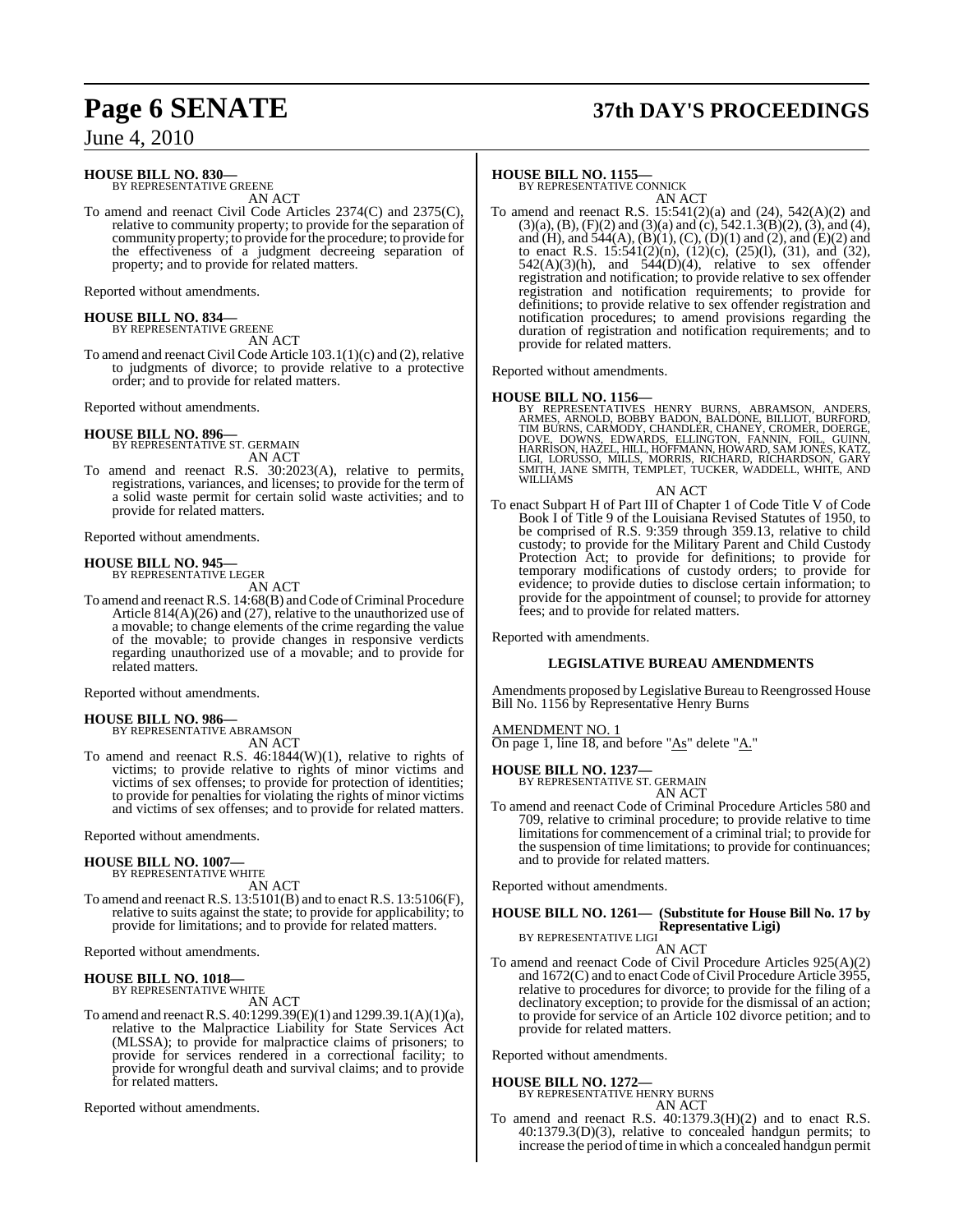# **37th DAY'S PROCEEDINGS Page 7 SENATE**

# June 4, 2010

is valid; to provide with respect to costs and fees; to provide with respect to the adoption of rules for certain permits; to authorize the use of fixed-case marking projectiles for handgun competency training; and to provide for related matters.

Reported without amendments.

#### **HOUSE BILL NO. 1286—** BY REPRESENTATIVE LIGI

AN ACT

To amend and reenact R.S. 36:4(B)(1)(dd), 801.1(A), and 802.3 and R.S.  $40:1299.44(A)(1)$  and  $(5)(d)$ , (e), and (f) and  $(D)(1)(a)$ , relative to the Patient's Compensation Fund and the Patient's Compensation Fund Oversight Board; to provide for the organization of the executive branch of government; to provide for the deposit and investment of the Patient's Compensation Fund; to provide that the Patient's Compensation Fund and the Patient's Compensation Fund Oversight Board shall not be budget units of the state; to provide for the submission of an annual budget to certain legislative committees; to provide for an effective date; and to provide for related matters.

Reported without amendments.

## **HOUSE BILL NO. 1310—** BY REPRESENTATIVE RITCHIE

AN ACT

To amend and reenact R.S. 26:932(8) and to enact R.S. 26:901(18) and 903(6), relative to tobacco products; to provide for fees applicable to tobacconists; to provide for definitions; and to provide for related matters.

Reported without amendments.

#### **HOUSE BILL NO. 1322—**

- BY REPRESENTATIVES BARROW, BOBBY BADON, BILLIOT, HENRY BURNS, GISCLAIR, LAMBERT, AND WILLIAMS AN ACT
- To enact R.S. 30:2415(H), relative to recycling; to require certain state agencies to adopt solid waste reduction and recycling programs; and to provide for related matters.

Reported without amendments.

**HOUSE BILL NO. 1324—** BY REPRESENTATIVE RICHMOND AN ACT

To repeal R.S. 38:301(C)(2)(e), relative to compensation in expropriation proceedings; and to repeal certain procedures for obtaining compensation in expropriation proceedings.

Reported without amendments.

#### **HOUSE BILL NO. 1361—**

BY REPRESENTATIVE WOOTON AN ACT

To amend and reenact R.S. 15:321(D) and 323(A) and (B) and to enact R.S. 15:323(G), relative to the Louisiana Sentencing Commission; to provide for evaluation of sentencing structure; to provide for membership of the commission; to provide for the appointment of a proxy; and to provide for related matters.

Reported without amendments.

#### **HOUSE BILL NO. 1412—**

BY REPRESENTATIVE RICHMOND

AN ACT To enact R.S. 15:571.36, relative to electronic monitoring equipment; to require the Department of Public Safety and Corrections to develop policies and procedures for the availability, storage, and use of the equipment; and to provide for related matters.

Reported without amendments.

#### **HOUSE BILL NO. 1435—**

BY REPRESENTATIVE GREENE AN ACT

To amend and reenact Children's Code Article 311(A)(1)(introductory paragraph) and (B)(1)(introductory paragraph), R.S. 13:1401(A)(1) and 1621(A)(3), and R.S. 46:236.2(A)(2) and (B)(2), and to repeal R.S. 13:1621(B) and (C), relative to jurisdiction; to provide for the exclusive jurisdiction of the East Baton Rouge Parish Family Court; and to provide for related matters.

Reported without amendments.

#### **HOUSE BILL NO. 1459— (Substitute for HouseBill No. 533 by Representative Mills)** BY REPRESENTATIVE MILLS

AN ACT

To enact Code of Criminal Procedure Article 573.1, relative to time limitations for initiating prosecutions; to provide relative to time limitations in which to institute prosecution for the crime of exploitation of the infirmed; and to provide for related matters.

Reported without amendments.

#### **HOUSE BILL NO. 1476— (Substitute for House Bill No. 1258 by Representative Harrison)** BY REPRESENTATIVE HARRISON AN ACT

To enact R.S. 30:2154(B)(9) and to repeal R.S. 30:2157 and 2157.1, relative to providing for permits, licenses, registrations, variances, or compliant schedules issued by the Department of Environmental Quality; to provide for emergency response standards; to provide for certification of certain abilities of local fire departments; to provide for the emergency response standards of certain solid waste facilities; and to provide for related matters.

Reported without amendments.

Respectfully submitted, ROB MARIONNEAUX Chairman

## **Adoption of Legislative Bureau Report**

On motion of Senator Marionneaux, the Legislative Bureau amendments were adopted and the Bills and Joint Resolutions were read by title and passed to a third reading.

#### **Messages from the House**

The following Messages from the House were received and read as follows:

#### **Message from the House**

#### **ASKING CONCURRENCE IN HOUSE BILLS AND JOINT RESOLUTIONS**

June 3, 2010

To the Honorable President and Members of the Senate:

I am directed to inform your honorable body that the House of Representatives has finally passed and asks your concurrence in the following House Bills and Joint Resolutions:

| HB No. 981  | HB No. 1388 | HB No. 1488 |
|-------------|-------------|-------------|
| HB No. 971  | HB No. 1171 | HB No. 1363 |
| HB No. 1457 | HB No. 1489 | HB No. 1491 |
| HB No. 57   | HB No. 1423 | HB No. 287  |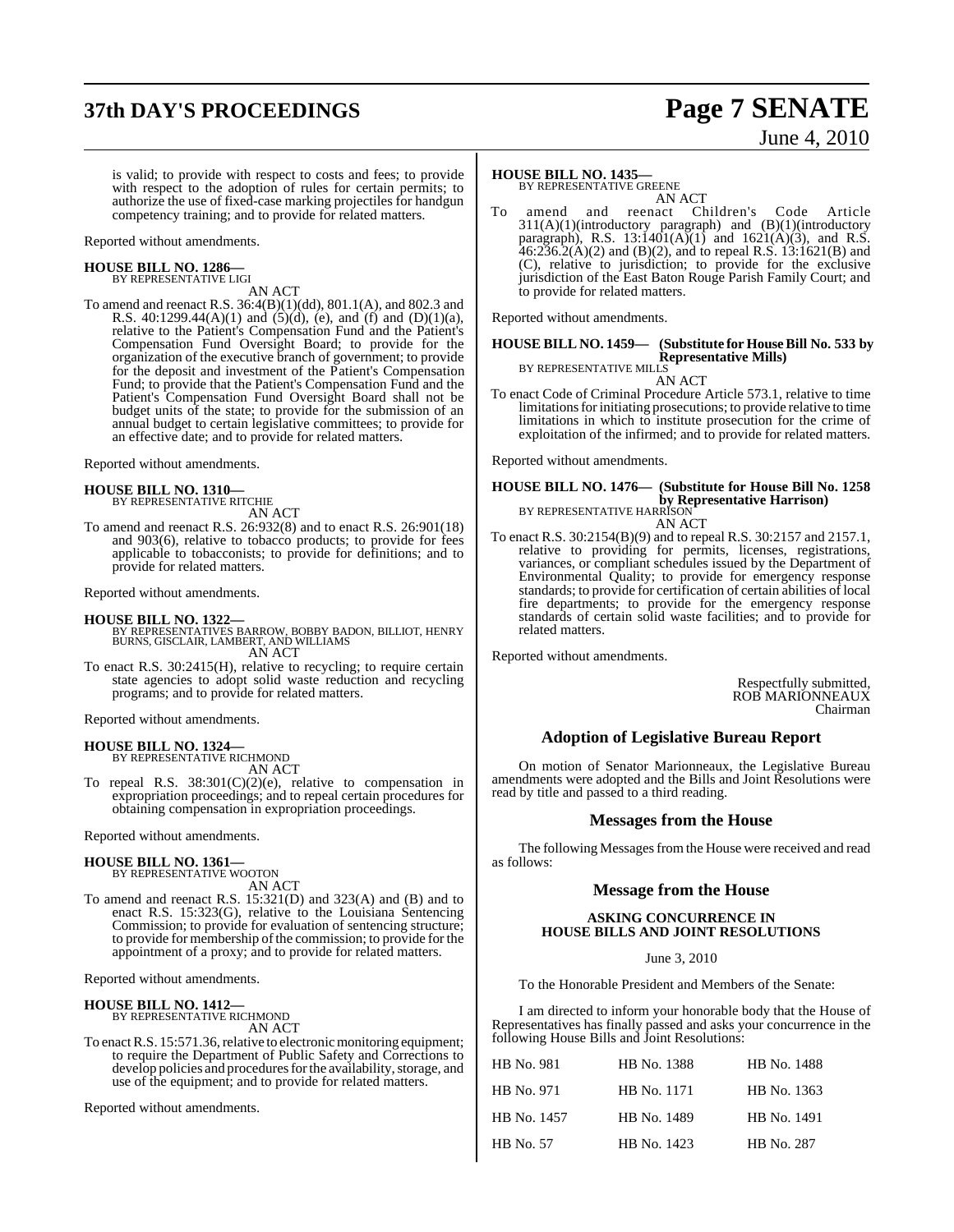| HB No. 389  | HB No. 1008 | HB No. 1011 |
|-------------|-------------|-------------|
| HB No. 1262 | HB No. 1371 | HB No. 1490 |

HB No. 1453

Respectfully submitted, ALFRED W. SPEER Clerk of the House of Representatives

#### **House Bills and Joint Resolutions on First Reading**

## **HOUSE BILL NO. 57—** BY REPRESENTATIVE DANAHAY AN ACT

To amend and reenact R.S. 37:3521(B), relative to private investigators; to provide for increased penalties; and to provide for related matters.

The bill was read by title and placed on the Calendar for a second reading.

## **HOUSE BILL NO. 287—** BY REPRESENTATIVE CORTEZ

AN ACT

To enact R.S. 46:1427, relative to child care facilities and childplacing agencies; to provide with respect to licensure; to provide for an exception for certain religious organizations; and to provide for related matters.

The bill was read by title and placed on the Calendar for a second reading.

# **HOUSE BILL NO. 389—** BY REPRESENTATIVE LEGER

AN ACT

To amend and reenact R.S. 33:4071(A) and to repeal R.S. 33:4072, relative to Orleans Parish; to provide relative to the sewerage and water board of New Orleans; to change the membership of the board; to provide relative to the terms and removal of board members; and to provide for related matters.

The bill was read by title and placed on the Calendar for a second reading.

## **HOUSE BILL NO. 971—** BY REPRESENTATIVE ABRAMSON

AN ACT

To enact R.S. 40:16.3, relative to state property; to authorize and empower the secretary of the Department of Health and Hospitals and the commissioner of administration to lease the John J. Hainkel, Jr., Home and Rehabilitation Center to the New Orleans Home for the Incurables; to specify certain terms and conditions of the lease; to authorize and empower the secretary of the Department of Health and Hospitals and the commissioner of administration to lease property at Southeast Louisiana Hospital to Beacon Behavioral Health; to provide for an effective date; and to provide for related matters.

The bill was read by title and placed on the Calendar for a second reading.

#### **HOUSE BILL NO. 981—**

BY REPRESENTATIVE GIROD JACKSON AN ACT

To enact R.S. 51:933, relative to economic development; to require any business that receives a monetary incentive from the state to secure its presence in this state to enter into a cooperative endeavor agreement with the state; to provide for the minimum content of the cooperative endeavor agreement; and to provide for related matters.

The bill was read by title and placed on the Calendar for a second reading.

# **Page 8 SENATE 37th DAY'S PROCEEDINGS**

#### **HOUSE BILL NO. 1008—**

BY REPRESENTATIVE HARRISON AN ACT

To enact R.S. 9:2800.17, relative to property and casualty insurance claims payment; to provide for damages for the diminution in the value of a motor vehicle after an accident; and to provide for related matters.

The bill was read by title and placed on the Calendar for a second reading.

## **HOUSE BILL NO. 1011—** BY REPRESENTATIVE HARRISON

AN ACT

To enact R.S. 22:1892(B)(5), relative to property and casualty insurance claims payment; to provide for the adjustment and settlement of first-party motor vehicle total losses; to provide a definition; and to provide for related matters.

The bill was read by title and placed on the Calendar for a second reading.

#### **HOUSE BILL NO. 1171—**

BY REPRESENTATIVES TUCKER, ARNOLD, AUSTIN BADON, HENRY<br>BURNS, TIM BURNS, CARMODY, CARTER, CHAMPAGNE, CONNICK,<br>DOVE, GISCLAIR, HARDY, HINES, HOFFMANN, KATZ, LABRUZZO,<br>LIGI, ROBIDEAUX, SIMON, SMILEY, WILLIAMS, AND WOOTON AND AN ACT

To amend and reenact R.S. 17:3386(A) and (D) and to enact R.S. 17:3139 and 3386(E), relative to public postsecondary education; to provide for the Louisiana Granting Resources and Autonomy for Diplomas Act; to provide for performance agreements between the Board of Regents and public postsecondary education institutions; to provide for the effectiveness, review, revocation, and renewal of such agreements; to provide for autonomies granted to institutions that enter into such agreements; to require specified performance objectives to be met as part of such agreements; to provide for monitoring and reporting by the Board of Regents; to exempt certain institutions from requirements relative to the use of surplus funds and the carrying forward of certain state general funds; and to provide for related matters.

The bill was read by title and placed on the Calendar for a second reading.

#### **HOUSE BILL NO. 1262—**

BY REPRESENTATIVE MILLS

AN ACT To amend and reenact R.S. 37:922(A) and to enact R.S. 37:918(21), relative to the Louisiana State Board of Nursing; to provide for hearings; to provide for records sharing; and to provide for related matters.

The bill was read by title and placed on the Calendar for a second reading.

#### **HOUSE BILL NO. 1363—**

BY REPRESENTATIVE KLECKLEY AN ACT

To enact R.S. 33:2481.4 and 2541.1, relative to the municipal police civil service; to authorize the municipal governing authority to create the position of deputy chief of police; to provide that the position is in the unclassified service; to provide relative to the appointment, supervision, and discharge of any person in any such position; to provide relative to the qualifications, duties, and responsibilities for such position; to provide relative to resignation from the position and return to the classified police service; and to provide for related matters.

The bill was read by title and placed on the Calendar for a second reading.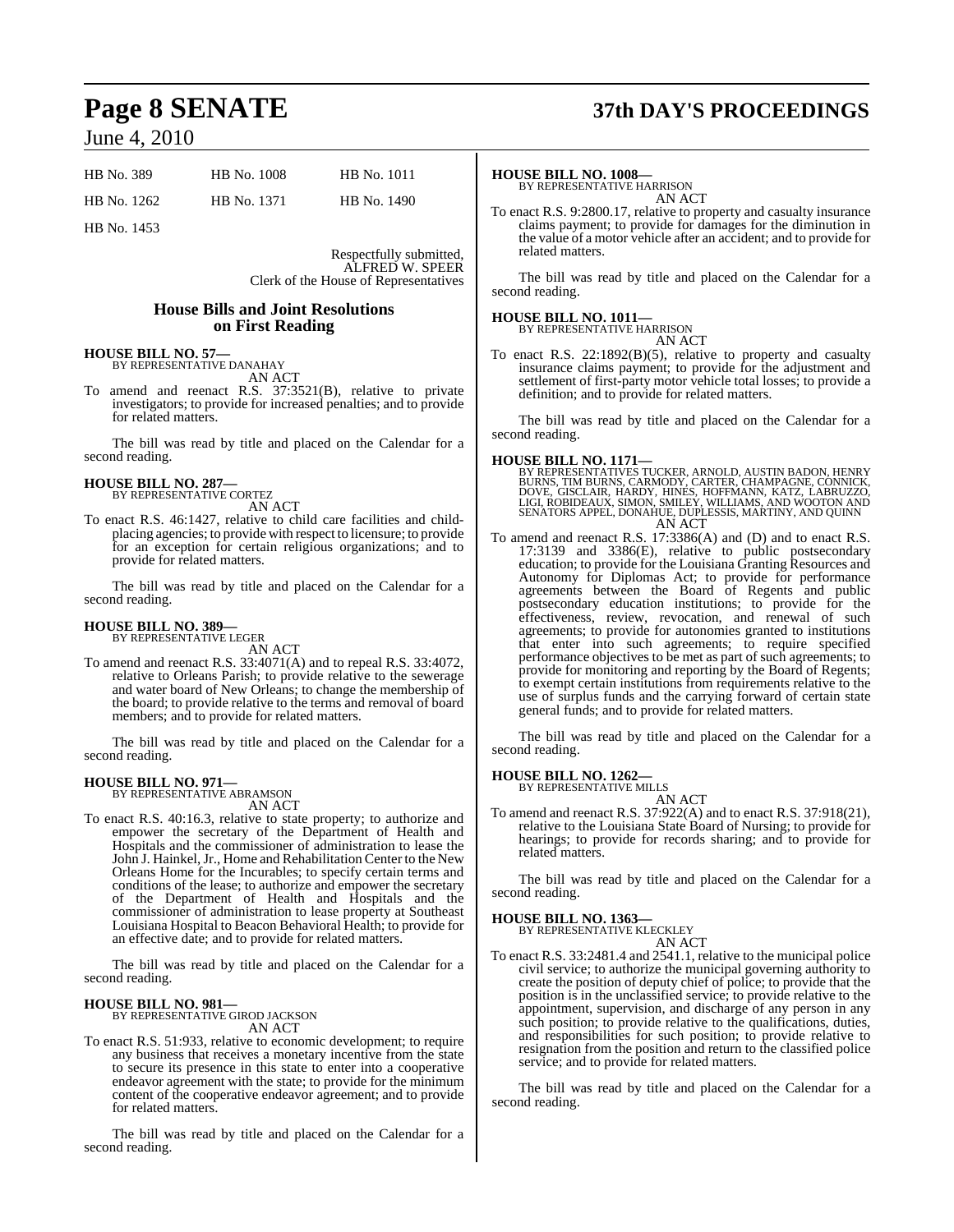# **37th DAY'S PROCEEDINGS Page 9 SENATE**

# June 4, 2010

#### **HOUSE BILL NO. 1371—** BY REPRESENTATIVE MILLS

AN ACT

To enact R.S. 46:153.3.1, relative to medication therapy management; to provide for legislative findings; to provide for consideration of a Medicaid medication therapy management program; to provide for authority for the Department of Health and Hospitals to promulgate rules and regulations if the department implements a Medicaid medication therapy management program to provide for consideration of minimum requirements of the rules and regulations; and to provide for related matters.

The bill was read by title and placed on the Calendar for a second reading.

## **HOUSE BILL NO. 1388—** BY REPRESENTATIVE LAFONTA

AN ACT

To amend and reenact R.S. 37:3273(B) and to enact R.S. 37:3272(A)(20) and (21) and 3286(E), relative to private security; to define part-time event security employee; to define special event; to provide for membership on the Louisiana State Board of Private Security Examiners; to authorize a maximum fee charged to businesses that employ part-time event security employees; and to provide for related matters.

The bill was read by title and placed on the Calendar for a second reading.

#### **HOUSE BILL NO. 1423—** BY REPRESENTATIVE HUTTER

AN ACT

To enact R.S. 9:1121.104, relative to condominiums; to provide for attorney feesin certain circumstances; and to provide for related matters.

The bill was read by title and placed on the Calendar for a second reading.

## **HOUSE BILL NO. 1453—** BY REPRESENTATIVE JOHNSON

AN ACT

To enact R.S.  $40:1299.39(A)(1)(a)(iv)(dd)$  and  $1299.41(K)$ , relative to medical malpractice; to exclude health care providers performing elective abortions from coverage under the Medical Malpractice Act and the Medical Malpractice Act for State Services; and to provide for related matters.

The bill was read by title and placed on the Calendar for a second reading.

#### **HOUSE BILL NO. 1457—**

BY REPRESENTATIVE MONICA AN ACT

To amend and reenact R.S. 9:2347(M), R.S. 39:996, and R.S. 51:1160 and to enact R.S. 39:1002, relative to payments in lieu of taxes, fees, and charges paid by a lessee to a political subdivision, industrial development board, or certain public trust; to provide that certain payments, fees, and charges paid by a lessee to a political subdivision, industrial development board, or certain public trust under certain circumstances shall be statutory impositions; and to provide for related matters.

The bill was read by title and placed on the Calendar for a second reading.

## **HOUSE BILL NO. 1488— (Substitute for House Bill No. 532 by Representative Lorusso)** BY REPRESENTATIVE LORUSSO

AN ACT

To amend and reenact R.S. 24:513(A)(1)(b)(iv), relative to not-forprofit organizations; to provide relative to the powers and duties of the legislative auditor; to provide for definitions; and to provide for related matters.

The bill was read by title and placed on the Calendar for a second reading.

**HOUSE BILL NO. 1489— (Substitute for House Bill No. 1151 by Representative Johnson)**<br>BY REPRESENTATIVE JOHNSON

AN ACT

To enact R.S. 32:1264.1, relative to the distribution and sale of motor vehicles; to require that a notice regarding recalls be given to a prospective buyer prior to the purchase of a new motor vehicle; and to provide for related matters.

The bill was read by title and placed on the Calendar for a second reading.

## **HOUSE BILL NO. 1490— (Substitute for HouseBill No. 200 by**

**Representative Connick)**<br>BY REPRESENTATIVES CONNICK, GISCLAIR, LABRUZZO, LIGI,<br>LOPINTO, LORUSSO, AND TALBOT AND SENATOR QUINN AN ACT

To enact R.S. 38:2212.8 and Chapter 24 of Title 39 of the Louisiana Revised Statutes of 1950, to be comprised of R.S. 39:2181 and 2182, relative to procurement; to allow for the prohibition of certain convicted felons from participating in the contract and procurement process; and to provide for related matters.

The bill was read by title and placed on the Calendar for a second reading.

#### **HOUSE BILL NO. 1491— (Substitute for House Bill No. 1399 by Representative Downs)**

BY REPRESENTATIVE DOWNS AN ACT

To amend and reenact R.S. 17:3048.1(A)(1)(e)(introductory paragraph), (iii), (vi), (viii), (xii), and (xiii), relative to academic standards for a Taylor Opportunity Program for Students award; to provide relative to the high school core curriculum requirements for certain students to be eligible for an Opportunity, Performance, or Honors award; to provide applicability; to provide effectiveness; to provide an effective date; and to provide for related matters.

The bill was read by title and placed on the Calendar for a second reading.

#### **Message from the House**

#### **ASKING CONCURRENCE IN HOUSE CONCURRENT RESOLUTIONS**

June 3, 2010

To the Honorable President and Members of the Senate:

I am directed to inform your honorable body that the House of Representatives has finally passed and asks your concurrence in the following House Concurrent Resolutions:

HCR No. 215

Respectfully submitted, ALFRED W. SPEER Clerk of the House of Representatives

#### **House Concurrent Resolutions**

Senator Marionneaux asked for and obtained a suspension of the rules to read House Concurrent Resolutions a first and second time.

#### **HOUSE CONCURRENT RESOLUTION NO. 215—**

BY REPRESENTATIVES BURRELL, ABRAMSON, ANDERS, ARMES,<br>ARNOLD, AUBERT, AUSTIN BADON, BOBBY BADON, BALDONE,<br>BARRAS, BARROW, BILLIOT, BROSSETT, BURFORD, HENRY BURNS,<br>TIM BURNS, CARMODY, CARTER, CHAMPAGNE, CHANDLER,<br>CHANEY, CON GALLOT, GEYMANN, GISCLAIR, GREENE, GUILLORY, GUINN,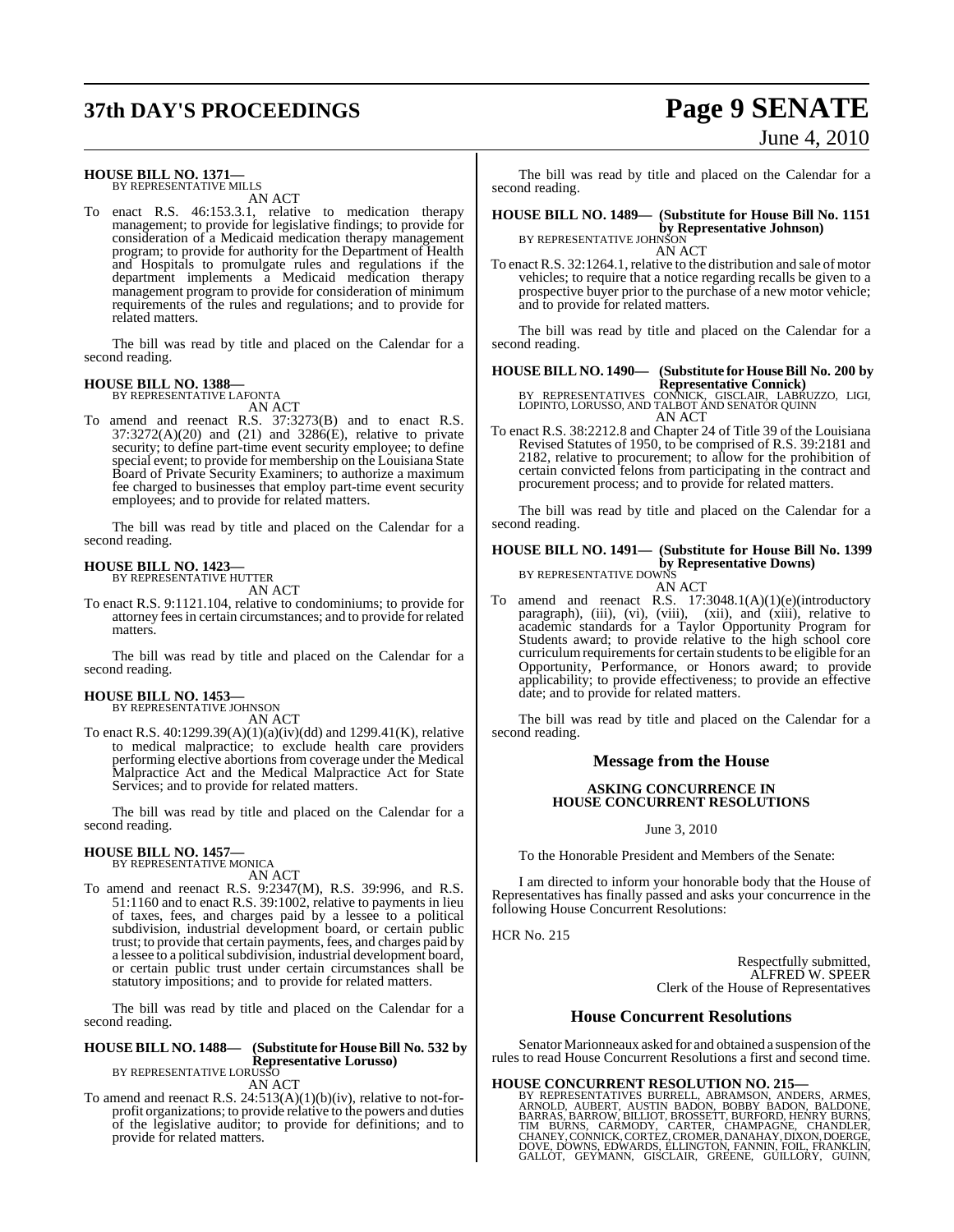# **Page 10 SENATE 37th DAY'S PROCEEDINGS**

## June 4, 2010

HARDY, HARRISON, HAZEL, HENDERSON, HENRY, HILL, HINES, HOFFMANN, HOWARD, HUTTER, GIROD JACKSON, MICHAEL<br>JACKSON, JOHNSON, HUTTER, GIROD JACKSON, MICHAEL<br>LEGERLEY, LABRUZZO, LAFONTA, LAMBERT, LANDRY, LEBAS, KATZ,<br>LEGER, LIG

To memorialize the United States Congress to take such actions as are necessary to direct available federal funding and resources for the purpose of enhancing the monetary and workforce values to investors or manufacturers who may be interested in utilizing the existing facilities and workforce at the General Motors/Motors Liquidation Assembly Facility.

The resolution was read by title. Senator Marionneaux moved to concur in the House Concurrent Resolution.

#### **ROLL CALL**

The roll was called with the following result:

#### YEAS

| Mr. President | Gautreaux B | Murray        |
|---------------|-------------|---------------|
| Alario        | Gautreaux N | <b>Nevers</b> |
| Amedee        | Guillory    | Peterson      |
| Appel         | Hebert      | Ouinn         |
| <b>Broome</b> | Heitmeier   | Riser         |
| Chabert       | Long        | Shaw          |
| Cheek         | Marionneaux | Smith         |
| Claitor       | Martiny     | Thompson      |
| Crowe         | Morrell     | Walsworth     |
| Donahue       | Morrish     |               |
| Erdey         | Mount       |               |
| Total - 31    |             |               |
|               | <b>NAYS</b> |               |
|               |             |               |

#### Total - 0

#### ABSENT

| Adley     | Jackson  | McPherson |
|-----------|----------|-----------|
| Dorsey    | Kostelka | Michot    |
| Duplessis | LaFleur  |           |
| Total - 8 |          |           |

The Chair declared the Senate concurred in the House Concurrent Resolution and ordered it returned to the House.

#### **Senate Bills and Joint Resolutions on Second Reading Reported by Committees**

#### **SENATE BILL NO. 28—** BY SENATOR MORRELL

AN ACT

To amend and reenact R.S. 18:435(A), relative to poll watchers; to provide that candidates for certain elective offices are entitled to have "super watchers" who shall be admitted to any precinct in the designated parish or district where the office the candidate seeks is voted on in a primary or general election; to provide for qualifications, powers, and duties of "super watchers"; and to provide for related matters.

Reported with amendments by the Committee on Senate and Governmental Affairs.

#### **SENATE COMMITTEE AMENDMENTS**

Amendments proposed by Senate Committee on Senate and Governmental Affairs to Original Senate Bill No. 28 by Senator Morrell

#### AMENDMENT NO. 1

On page 1, line 3, delete "have "super watchers"" and insert "a "super watcher""

#### AMENDMENT NO. 2

On page 1, line 4, after "parish" delete "or district"

#### AMENDMENT NO. 3

On page 1, line 6, delete "of "super watchers"" and insert "of a "super watcher""

#### AMENDMENT NO. 4

On page 2, delete lines 9 through 23 and insert the following:

"**(2) In addition to the watchers provided for in Paragraph (1), each candidate in a parish containing a municipality with a population of four hundred seventy-five thousand or more may designate one watcher as a "super watcher" who shall have the qualifications, powers, and duties of watchers provided for by R.S. 18:427, and who shall be admitted as a watcher in every precinct in the designated parish where the office the candidate seeks is on the ballot in the primary and general election. The selection of the super watcher shall be made in the same manner as for watchers set forth in this Section.**"

## AMENDMENT NO. 5

On page 2, line 24, change "**(4)**" to "**(3)**"

AMENDMENT NO. 6 On page 3, line 2, change "**(5)**" to "**(4)**"

AMENDMENT NO. 7 On page 3, after line 4, insert "Section 2. This act shall become effective on January 1, 2011."

On motion of Senator Kostelka, the committee amendment was adopted. The amended bill was read by title, ordered engrossed and passed to a third reading.

#### **SENATE BILL NO. 238—**

BY SENATOR BROOME AN ACT

To amend and reenact R.S. 46:2521, 2525(B)(1), (C) and (D)(1) through (12), and to repeal R.S.  $46:2525(D)(13)$ , and R.S. 49:210.1, relative to the organization of the executive branch of state government; to provide relative to the governor's office on women's policy; to provide relative to the Louisiana Women's Policy and Research Commission; and to provide for related matters.

Reported favorably by the Committee on Senate and Governmental Affairs. The bill was read by title, ordered engrossed and passed to a third reading.

#### **House Bills and Joint Resolutions on Second Reading Reported by Committees**

**HOUSE BILL NO. 44—** BY REPRESENTATIVES KLECKLEY AND ABRAMSON AN ACT

To enact R.S. 22:2317, relative to property insurance; to require that insurers include certain information relative to refund of certain surcharges, market equalization charges, or other assessments levied by theLouisiana Citizens Property Insurance Corporation with policies sent to insureds; and to provide for related matters.

Reported favorably by the Committee on Insurance. The bill was read by title and referred to the Legislative Bureau.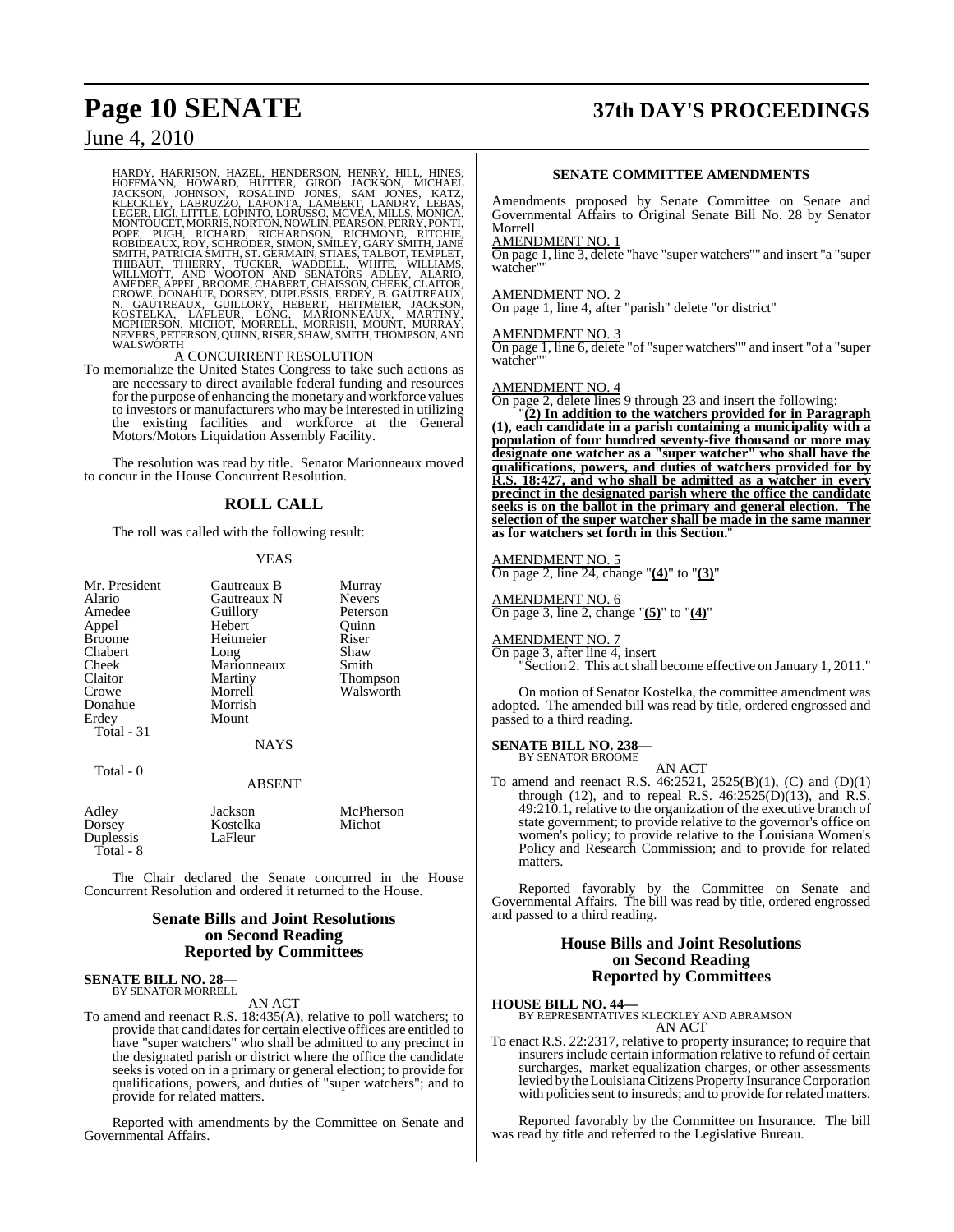# **37th DAY'S PROCEEDINGS Page 11 SENATE**

# June 4, 2010

## **HOUSE BILL NO. 140—** BY REPRESENTATIVE LITTLE

AN ACT

To amend and reenactR.S. 32:297.1 and R.S. 47:462(A)(introductory paragraph) and  $(1)$  and  $(B)(3)(a)$ (introductory paragraph) and to enact R.S. 47:462(D), relative to mini-trucks; to remove restrictions on the use of mini-trucks on state roads and highways; to require the office of motor vehicles to register mini-trucks; to provide for the definition of mini-truck; and to provide for related matters.

Reported with amendments by the Committee on Transportation, Highways and Public Works.

#### **SENATE COMMITTEE AMENDMENTS**

Amendments proposed by Senate Committee on Transportation, Highways and Public Works to Reengrossed House Bill No. 140 by Representative Little

#### AMENDMENT NO. 1

On page 1, delete lines 2 through 6 and insert the following:

"To enact R.S. 32:299.2 and to repeal R.S. 32:297.1, relative to offroad vehicles; to provide relative to mini-trucks; to provide for registration of mini-trucks; to authorize operation of mini-trucks on certain highways of this state under certain circumstances; and to provide for related matters."

## AMENDMENT NO. 2

On page 1, delete lines 8 through 20 and delete page 2 and on page 3, delete lines 1 through 14, and insert the following:

"Section 1. R.S. 32:299.2 is hereby enacted to read as follows: "§299.2. Off-road vehicles; mini-trucks

A. A mini-truck may be operated upon a highway of this state where the posted speed limit is fifty-five miles per hour or less except an interstate or controlled access highway or a multi-lane divided highway which has partial or no control of access.

B. Subject to Subsection A of this Section, a mini-truck operated upon a highway of this state shall be equipped with head lamps, front and rear turn signal lamps, tail lamps, stop lamps, an exterior mirror mounted on the driver's side of the vehicle and either an exterior mirror mounted on the passenger's side of the vehicle or an interior mirror, a parking brake, a windshield wiper, speedometer, odometer, braking for each wheel, a seat belt assembly installed at each designated seating position, and a vehicle identification number.

C. Any mini-truck operated upon a highway of this state shall register as an off-road vehicle and shall display a decal issued by the office of motor vehicles. The office of motor vehicles may require presentation of a notarized translation of a mini-truck title presented in a foreign language, if necessary. The translation shall be provided at the expense of the applicant.

D. No mini-truck shall be operated upon a highway of this state by an unlicensed driver.

E. Any mini-truck operated upon a highway of this state shall have liability insurance with the same minimum limits as required by the provisions of R.S.  $32:900(B)$ .

F. As used in this Section, "mini-truck" shall mean any fourwheeled, reduced dimension truck that may not have a National Highway Safety Administration classification, with a top speed of sixty-five miles per hour, equipped with a truck bed or compartment for hauling, and having an enclosed passenger cab.

G. The Department of Public Safety and Corrections, office of motor vehicles, shall adopt rules and regulations in accordance with the Administrative Procedure Act, subject to oversight by the House and Senate committees on transportation, highways, and public works, as necessary to implement the provisions of this Section.

H.(1) Nothing contained in this Section shall be construed to prohibit the Department of Transportation and Development from prohibiting the operation of any mini-truck upon any state highway under its jurisdiction if the department determines that such prohibition is necessary for the safety of the motoring public.

(2) Nothing contained in this Section shall be construed to prohibit parish or municipal governments from prohibiting the operation of any mini-truck upon any parish or municipal road or highway under its jurisdiction if such parish or municipal government

determines that such prohibition is necessary for the safety of the motoring public.

Section 2. R.S. 32:297.1 is hereby repealed."

On motion of Senator Erdey, the committee amendment was adopted. The amended bill was read by title and referred to the Legislative Bureau.

**HOUSE BILL NO. 239—** BY REPRESENTATIVE KLECKLEY AN ACT

To amend and reenact R.S. 44:4.1(B)(10) and to enact R.S. 22:572.1 and 572.2, relative to company- produced insurance anti-fraud plans; to require each authorized insurer and health maintenance organization to produce and maintain such a plan; to provide for minimum requirements of such plans; to provide for the authority of the commissioner of insurance to review, investigate, and order modification of such plans; to authorize summary reports; to provide for confidentiality; to provide for certain statistical reports; and to provide for related matters.

Reported with amendments by the Committee on Insurance.

#### **SENATE COMMITTEE AMENDMENTS**

Amendments proposed by Senate Committee on Insurance to Re-Reengrossed House Bill No. 239 by Representative Kleckley

#### AMENDMENT NO. 1

On page 1, line 2, after "R.S.22:572.1", delete "and 572.2"

#### AMENDMENT NO. 2

On page 1, lines 7 and 8, delete "to provide for certain statistical reports;

AMENDMENT NO. 3

On page 1, line 10, delete "and 572.2 are" and insert "is"

#### AMENDMENT NO. 4

On page 3, line 18, after "subpoena", insert a period "." and delete the remainder of the line in its entirety.

#### AMENDMENT NO. 5

On page 3, delete lines 19 through 29 in their entirety.

#### AMENDMENT NO. 6

On page 4, delete lines 1 through 11 in their entirety.

On motion of Senator Hebert, the committee amendment was adopted. The amended bill was read by title and referred to the Legislative Bureau.

## **HOUSE BILL NO. 244—** BY REPRESENTATIVE KLECKLEY

AN ACT

To amend and reenact R.S. 22:1000(A)(1)(a)(vi) and (2), 1002, and 1003 and to enact R.S. 22:1003.1, relative to dependent health insurance coverage for children or grandchildren; to provide for such coverage until the age of twenty-six; to delete the requirement for full-time student status; to delete the requirement for unmarried status; to provide for exceptions; to set certain requirements and restrictions for health insurance issuers and health maintenance organizations in providing such coverage; to exempt the Office of Group Benefits; and to provide for related matters.

Reported with amendments by the Committee on Insurance.

#### **SENATE COMMITTEE AMENDMENTS**

Amendments proposed by Senate Committee on Insurance to Reengrossed House Bill No. 244 by Representative Kleckley

AMENDMENT NO. 1 On page 5, line 16, after "March" change "30" to "23".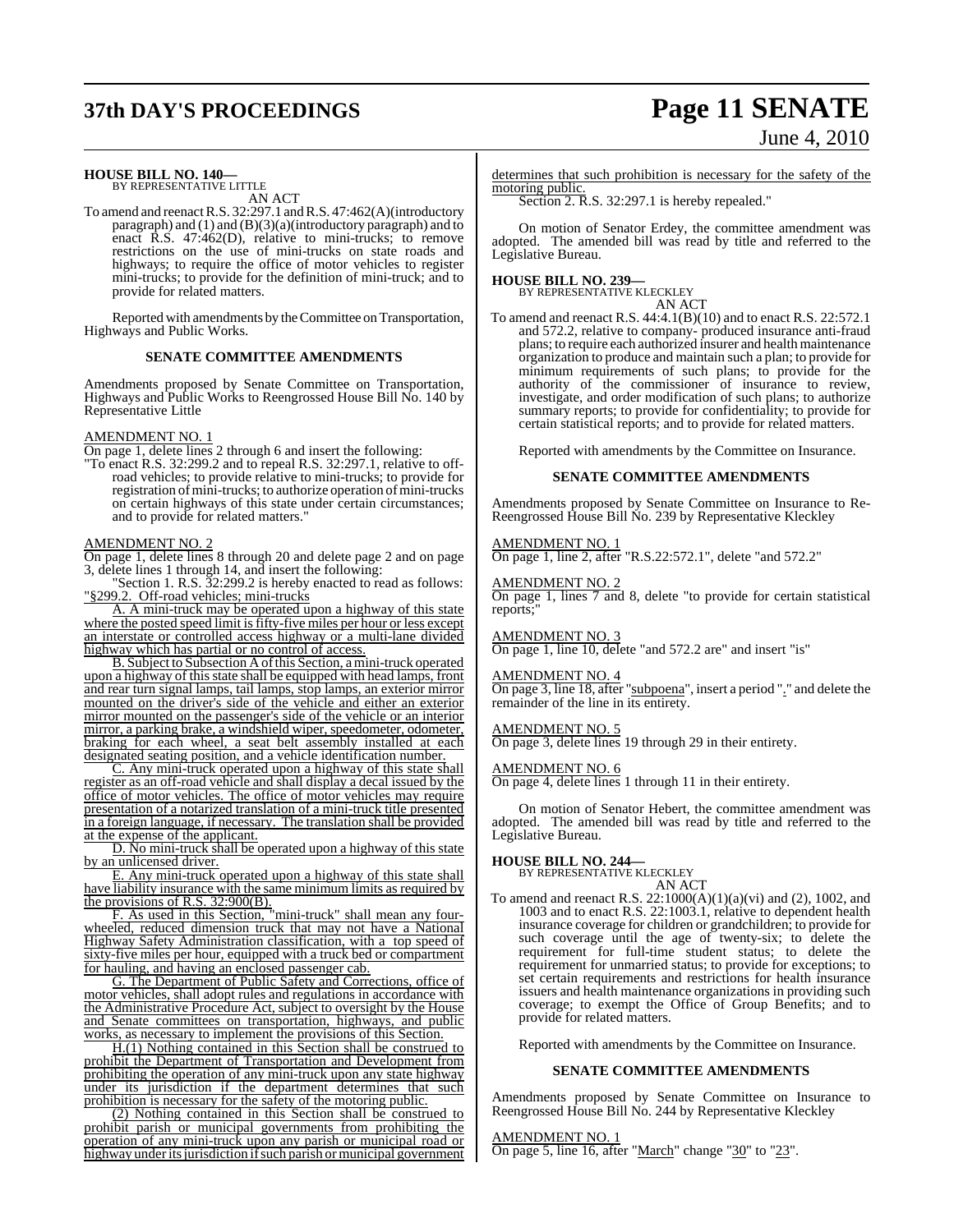#### AMENDMENT NO. 2

On page 5, line 21, after "September" change "1" to "23" and after " $2010$ ." delete the remainder of the line and lines 22 through 25 in their entirety.

#### AMENDMENT NO. 3

On page 6, line 2, after "grandchild" delete "until" and insert "under".

#### AMENDMENT NO. 4

On page 6, line 3, after "are no" delete "dependents" and insert "dependent children".

#### AMENDMENT NO. 5

On page 6, delete line 11 and insert in lieu thereof the following: "days beginning on September 23, 2010 to include a child or grandchild under the".

#### AMENDMENT NO. 6

On page 6, line 26, after "grandchild" delete "until" and insert "under".

AMENDMENT NO. 7

On page 6, line 29 after "grandchildren" change "until" to "under".

#### AMENDMENT NO. 8

On page 7, line 5, after "March" change '30" to "23".

#### AMENDMENT NO. 9

On page 7, at the end of line 10, after "September" change " $\underline{1}$ " to  $23$ ".

#### AMENDMENT NO. 10

On page 7, line 11, after "2010." delete the remainder of the line and lines 12 through 14 in their entirety.

On motion of Senator Hebert, the committee amendment was adopted. The amended bill was read by title and referred to the Legislative Bureau.

# **HOUSE BILL NO. 261—** BY REPRESENTATIVE GALLOT

AN ACT

To enact R.S. 49:191(4)(f) and to repeal R.S. 49:191(3)(n), relative to the Department of State, including provisions to provide for the re-creation of the Department of State and the statutory entities made a part of the department by law; to provide for the effective termination date for all statutory authority for the existence of such statutory entities; and to provide for related matters.

Reported favorably by the Committee on Senate and Governmental Affairs. The bill was read by title and referred to the Legislative Bureau.

## **HOUSE BILL NO. 262—** BY REPRESENTATIVE GALLOT

AN ACT

To enact R.S. 49:191(4)(f) and to repeal R.S. 49:191(3)(m), relative to the Department of State Civil Service, including provisionsto provide for the re-creation of the Department of State Civil Service and the statutory entities made a part of the department by law; to provide for the effective termination date for all statutory authority for the existence of such statutory entities; and to provide for related matters.

Reported favorably by the Committee on Senate and Governmental Affairs. The bill was read by title and referred to the Legislative Bureau.

#### **HOUSE BILL NO. 284—**

BY REPRESENTATIVE KLECKLEY AN ACT

To amend and reenact R.S. 22:584(D)(1), relative to domestic insurers; to provide with respect to investment in securities by such insurers; and to provide for related matters.

# **Page 12 SENATE 37th DAY'S PROCEEDINGS**

Reported favorably by the Committee on Insurance. The bill was read by title and referred to the Legislative Bureau.

## **HOUSE BILL NO. 309—** BY REPRESENTATIVE GREENE

AN ACT To amend and reenact R.S. 43:31(B)(2) and to enact R.S. 43:31(B)(3), relative to public printing; to impose certain restrictions on public printing; to limit certain exemptions from certain public printing requirements; to require certain reports; to provide for penalties; and to provide for related matters.

Reported favorably by the Committee on Senate and Governmental Affairs. The bill was read by title and referred to the Legislative Bureau.

## **HOUSE BILL NO. 318—** BY REPRESENTATIVE GREENE

AN ACT To amend and reenact R.S. 43:31.1, relative to public printing; to provide relative to needs assessments for printed matter; to require certain information in the needs assessment; and to provide for related matters.

Reported favorably by the Committee on Senate and Governmental Affairs. The bill was read by title and referred to the Legislative Bureau.

### **HOUSE BILL NO. 351—**

BY REPRESENTATIVES CONNICK AND WOOTON AND SENATOR ALARIO

AN ACT

To designate Leo Kerner/Lafitte Parkway on Louisiana Highway 3134 in Jefferson Parish from the intersection with Barataria Boulevard in Marrero to the Jean Lafitte Tourist Information Center as a Blue Star Memorial Highway.

Reported with amendments by theCommittee on Transportation, Highways and Public Works.

#### **SENATE COMMITTEE AMENDMENTS**

Amendments proposed by Senate Committee on Transportation, Highways and Public Works to Engrossed House Bill No. 351 by Representative Connick

#### AMENDMENT NO. 1

On page 1, line 6, after "Development" delete the remainder of the line and delete lines 7 and 8 and insert the following: "shall designate the Leo Kerner/Lafitte Parkway on Louisiana Highway 3134 in Jefferson Parish from its intersection with Barataria Boulevard in Marrero to the Jean Lafitte Tourist Information Center as a Blue Star Memorial Highway.

Section 2. The Department of Transportation and Development is hereby authorized to place a Blue Star Memorial Highway monument along this route as designated in Section 1 of this Act, to honor all veterans who have served, are serving, or will serve in the armed forces of the United States."

On motion of Senator Erdey, the committee amendment was adopted. The amended bill was read by title and referred to the Legislative Bureau.

**HOUSE BILL NO. 364—**

BY REPRESENTATIVE ANDERS AN ACT

To amend and reenact R.S. 4:251(C), relative to Horsemen's Workers' Compensation Insurance Program; to provide for a reporting date for the annual audited financial statement due to the commissioner of insurance; and to provide for related matters.

Reported favorably by the Committee on Insurance. The bill was read by title and referred to the Legislative Bureau.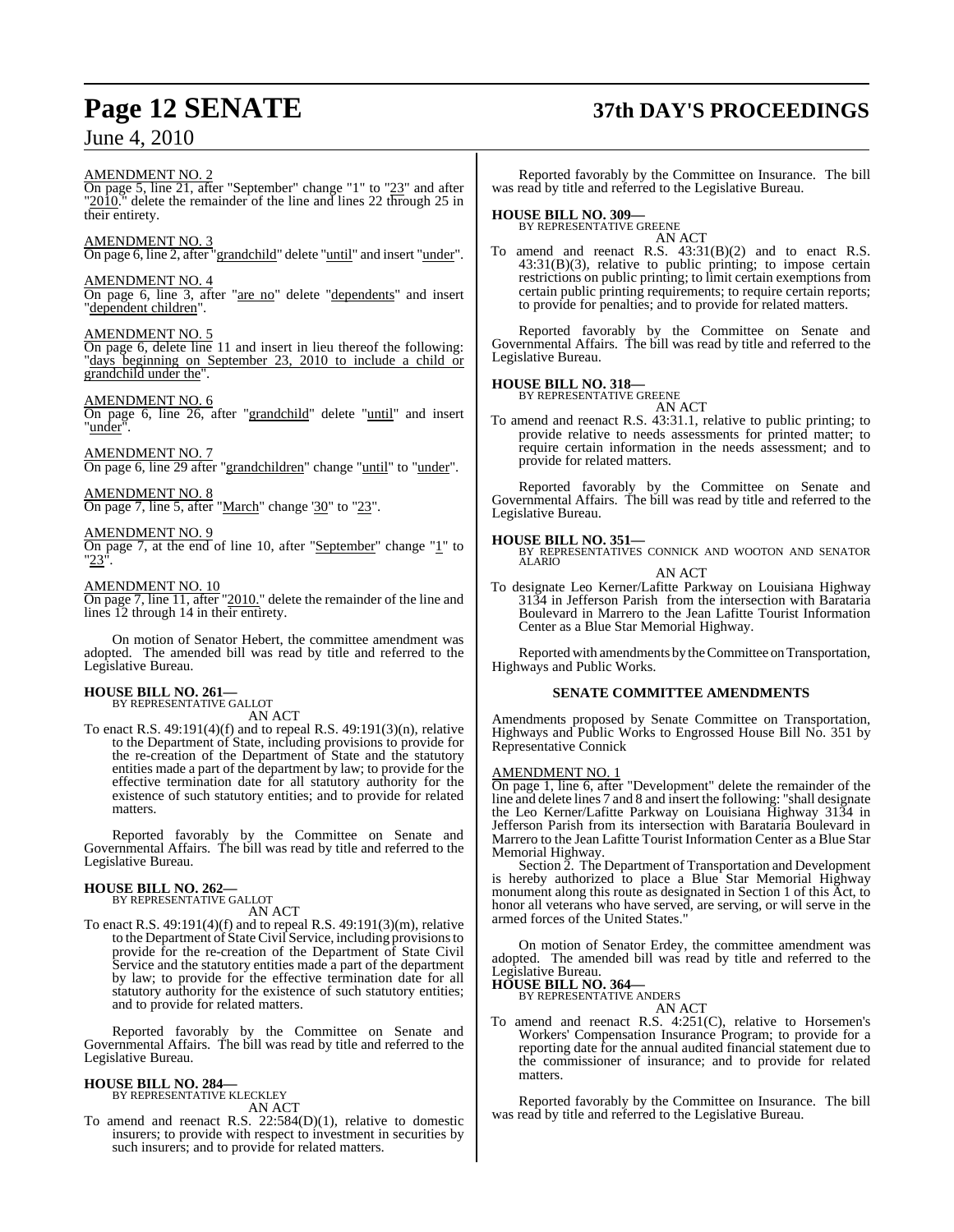# **37th DAY'S PROCEEDINGS Page 13 SENATE**

# June 4, 2010

#### **HOUSE BILL NO. 435—** BY REPRESENTATIVE PUGH

AN ACT

To enact R.S. 37:1464(C)(4), relative to the Real Estate Research and Education Fund; to authorize additional use of monies in the Real Estate Research and Education Fund; and to provide for related matters.

Reported favorably by the Committee on Commerce, Consumer Protection, and International Affairs. The bill was read by title and referred to the Legislative Bureau.

## **HOUSE BILL NO. 436—**

BY REPRESENTATIVE RITCHIE AN ACT

To amend and reenact R.S. 37:842(A)(1), 848(C), and 872(B)(1), relative to licenses issued by the Louisiana State Board of Embalmers and Funeral Directors; to repeal the licensure requirement that a funeral director be a resident of Louisiana; to repeal the licensure requirement that a crematory retort operator be a resident of Louisiana; to require funeral directing or embalming businesses to be licensed Louisiana establishments; and to provide for related matters.

Reported favorably by the Committee on Commerce, Consumer Protection, and International Affairs. The bill was read by title and referred to the Legislative Bureau.

#### **HOUSE BILL NO. 440—**

BY REPRESENTATIVE MILLS

AN ACT

To enact R.S. 37:796(E) and (F), relative to the Louisiana State Board of Dentistry; to establish a deadline for the adoption of rules by the Louisiana State Board of Dentistry; to provide for the removal of board members for the failure to timely adopt rules relating to the provision of dental services at mobile dental clinics and locations other than the dental office; and to provide for related matters.

Reported with amendments by the Committee on Health and Welfare.

#### **SENATE COMMITTEE AMENDMENTS**

Amendments proposed by Senate Committee on Health and Welfare to Engrossed House Bill No. 440 by Representative Mills

AMENDMENT NO. 1

On page 1, line 2, after "37:796(E)" and before ", relative" delete "and (F)"

AMENDMENT NO. 2

On page 1, delete lines 4 through 6 in their entirety and insert "Dentistry; and to provide for related matters."

#### AMENDMENT NO. 3

On page 1, line 8, after "37:796(E)" and before "hereby" delete "and (F) are" and insert "is"

#### AMENDMENT NO. 4

On page 1, delete lines 15 through 18 in their entirety

On motion of Senator Mount, the committee amendment was adopted. The amended bill was read by title and referred to the Legislative Bureau.

## **HOUSE BILL NO. 451—** BY REPRESENTATIVE RITCHIE

AN ACT

To amend and reenact R.S. 37:831(11), (40), and (72) and 846(A)(introductory paragraph), (2), and (3), relative to solicitation by funeral homes; to define "capper", "steerer", or "runner"; to define "funeral goods and services"; to define "solicitation"; to authorize the imposition of sanctions or fines;

to prohibit solicitation by funeral home directors; and to provide for related matters.

Reported favorably by the Committee on Commerce, Consumer Protection, and International Affairs. The bill was read by title and referred to the Legislative Bureau.

## **HOUSE BILL NO. 472—**

BY REPRESENTATIVE MONTOUCET AN ACT

To enact R.S. 38:2212.8 and Chapter 24 of Title 39 of the Louisiana Revised Statutes of 1950, to be comprised of R.S. 39:2181 and 2182, relative to procurement; to prohibit public entities from contracting with dealers who do not possess a valid dealer license issued by the Louisiana Motor Vehicle Commission; to require proof of certain dealers licenses; and to provide for related matters.

Reported favorably by the Committee on Transportation, Highways and Public Works. The bill was read by title and referred to the Legislative Bureau.

#### **HOUSE BILL NO. 590—**

BY REPRESENTATIVE KLECKLEY

- AN ACT
- To amend and reenact R.S. 40:1568(B) and to enact R.S. 40:1568(D), relative to the state fire marshal; to provide the state fire marshal with the authority to issue subpoenas, summon witnesses, and administer oaths and affirmations when investigating fires of suspicious origin; to require fire marshal employees to serve any process that is issued by the state fire marshal when investigating fires of suspicious origin; to provide that a person who fails to properly answer a subpoena issued by the state fire marshal shall be punishable by the judge as contempt; to authorize the judge to enforce obedience by fine, imprisonment, or both; and to provide for related matters.

Reported with amendments by the Committee on Commerce, Consumer Protection, and International Affairs.

#### **SENATE COMMITTEE AMENDMENTS**

Amendments proposed by Senate Committee on Commerce, Consumer Protection and International Affairs to Re-Reengrossed House Bill No. 590 by Representative Kleckley

AMENDMENT NO. 1 On page 2, line 18, change "shall" to "may"

On motion of Senator Crowe, the committee amendment was adopted. The amended bill was read by title and referred to the Legislative Bureau.

## **HOUSE BILL NO. 619—** BY REPRESENTATIVE PEARSON

AN ACT

To amend and reenact R.S. 22:1046(C), (F), and (H), relative to group health and accident insurance policies; to provide with respect to state continuation of such group health and accident insurance coverage upon termination of employment, including determining whether dependents are covered under continuation, extending the timeframe for election of continuation, and providing with respect to the notification of election of continuation; and to provide for related matters.

Reported favorably by the Committee on Insurance. The bill was read by title and referred to the Legislative Bureau.

#### **HOUSE BILL NO. 631—** BY REPRESENTATIVE SIMON

AN ACT

To amend and reenact R.S. 18:564(B)(5)(b) and 1309.3(B)(4)(b), relative to assistance in voting; to provide procedures for assisting certain voters on election day and during early voting;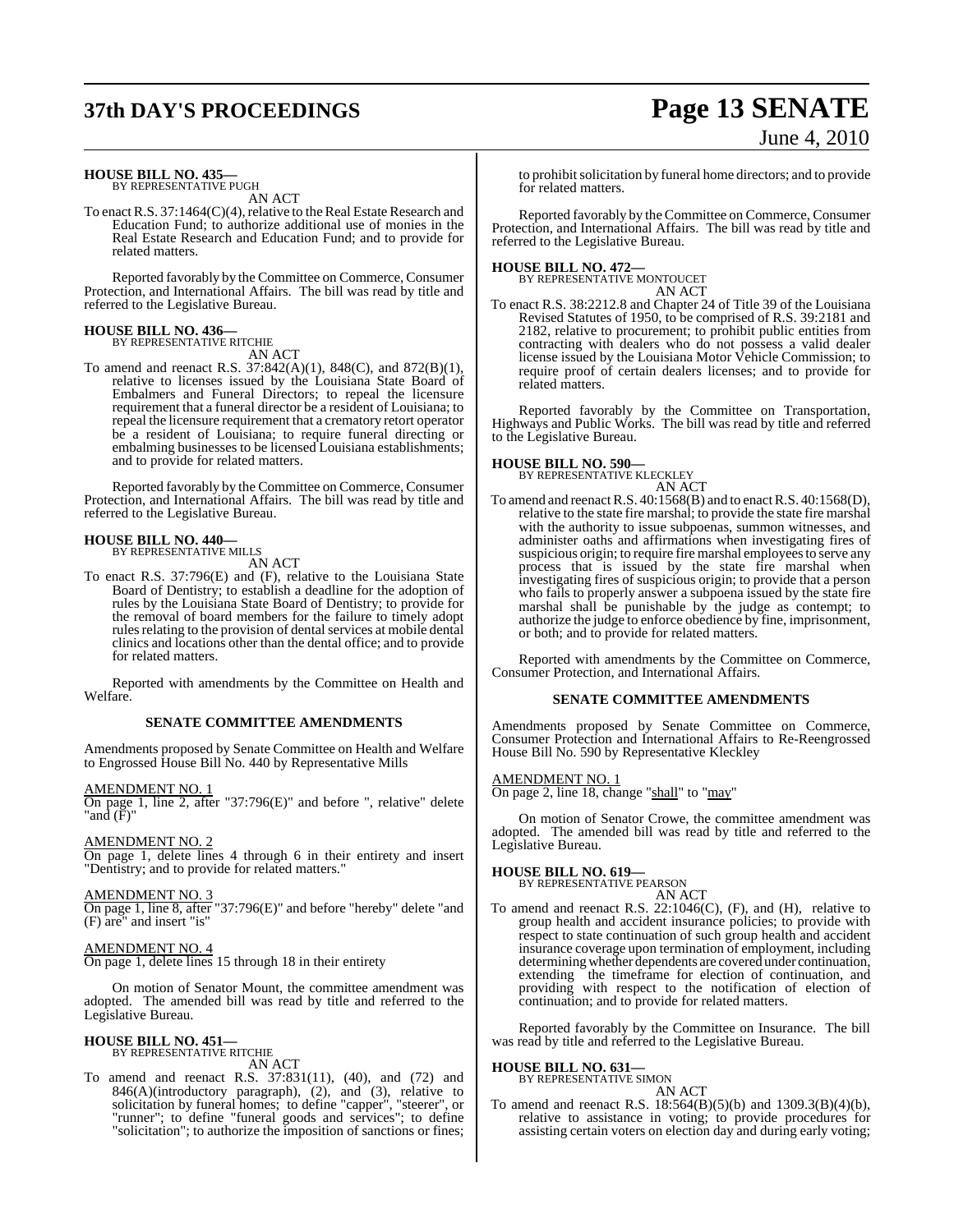# **Page 14 SENATE 37th DAY'S PROCEEDINGS**

to repeal the requirement that a person assisting such a voter present certain identification; and to provide for related matters.

Reported favorably by the Committee on Senate and Governmental Affairs. The bill was read by title and referred to the Legislative Bureau.

#### **HOUSE BILL NO. 698—** BY REPRESENTATIVE HARRISON

AN ACT

To enact R.S. 22:1892.1, relative to automobile insurance; to provide with respect to the use of arbitration or any other type of binding mediation by automobile insurers for certain purposes; and to provide for related matters.

Reported favorably by the Committee on Insurance. The bill was read by title and referred to the Legislative Bureau.

#### **HOUSE BILL NO. 706—**

BY REPRESENTATIVE ABRAMSON

AN ACT

To amend and reenact R.S. 22:2302(A), relative to the Louisiana Citizens Property Insurance Corporation; to require such corporation to provide certain information to applicants for coverage; and to provide for related matters.

Reported with amendments by the Committee on Insurance.

#### **SENATE COMMITTEE AMENDMENTS**

Amendments proposed by Senate Committee on Insurance to Reengrossed House Bill No. 706 by Representative Abramson

#### AMENDMENT NO. 1

On page 1, line 2, between "R. S. 22:2302(A)" and the comma "," insert the following: "and to enact R.S. 22:1335(C)"

#### AMENDMENT NO. 2

On page 1, line 4, between "coverage;" and "and to provide" insert the following: "to require a producer to provide a list of entities" writing homeowner's insurance in a locality under certain circumstances;

#### AMENDMENT NO. 3

On page 1, line 6, between "reenacted" and "to" insert the following: "and R.S. 22:1335(C) is hereby enacted"

#### AMENDMENT NO. 4

On page 1, between lines 6 and 7, insert the following: "§1335. Homeowner's insurance; cancellation, nonrenewal \* \* \*

**C. If a producer does not renew a homeowner's insurance policy and is suggesting that the insured seek coverage from the Louisiana Citizens Property Insurance Corporation, the producer shall provide the insured a list, from the website of the Department of Insurance, of those producers and insurers who are writing homeowner's insurance in the same locality.** \* \* \*"

On motion of Senator Hebert, the committee amendment was adopted. The amended bill was read by title and referred to the Legislative Bureau.

## **HOUSE BILL NO. 722—** BY REPRESENTATIVE GREENE

AN ACT

To amend and reenact R.S. 24:173(A) and R.S. 25:125(A), relative to the distribution of Acts of the legislature by the secretary of state; to remove certain entities from the distribution list; to modify the number of copies distributed; and to provide for related matters.

Reported favorably by the Committee on Senate and Governmental Affairs. The bill was read by title and referred to the Legislative Bureau.

#### **HOUSE BILL NO. 797—**

BY REPRESENTATIVE LEBAS AN ACT

To amend and reenact R.S. 46:2625(A)(2) and (E)(2) and to enact R.S. 22:1856(F) and R.S. 37:1241(A)(23), relative to the payment and collection of Medicaid provider fees on prescription drugs; to clarify the responsibility of insurers and other third parties to pay the provider fees on prescription drugs; to provide for penalties for noncompliant pharmacies; to provide for penalties for noncompliant insurers and third-party providers; to provide for an effective date; and to provide for related matters.

Reported with amendments by the Committee on Health and Welfare.

#### **SENATE COMMITTEE AMENDMENTS**

Amendments proposed by Senate Committee on Health and Welfare to Reengrossed House Bill No. 797 by Representative LeBas

#### AMENDMENT NO. 1

On page 1, line 4, after "parties" and before "to" insert "with respect"

#### **MENDMENT NO. 2**

On page 1, line 5, before "the provider" delete "pay" and insert "the payment of"

#### AMENDMENT NO. 3

On page 1, line 13, after "shall" delete the remainder of the line and insert the following: "include a listing of out-patient prescription fees described in R.S.  $46:2625$  (A)(1)(c) on the remittance advice provided to pharmacies as provided in Subsection (C) of this Section.

#### AMENDMENT NO. 4

On page 1, delete line 14 in its entirety

#### AMENDMENT NO. 5

On page 2, line 19, after "shall be" delete the remainder of the line and insert "shown in the remittance advice provided"

#### AMENDMENT NO. 6

On page 2, line 20, before "to the" delete "rate"

#### AMENDMENT NO. 7

On page 2, line 21, after "provider." insert "Nothing herein shall be construed to require an insurer or other third-party provider that includes such prescription fees in its total reimbursement to a pharmacy to pay any additional amount for such prescription fees."

On motion of Senator Mount, the committee amendment was adopted. The amended bill was read by title and referred to the Legislative Bureau.

## **HOUSE BILL NO. 944—** BY REPRESENTATIVE LEGER

AN ACT

To amend and reenact R.S. 40:1629(A)(introductory paragraph) and (C), relative to cigarettes; to require certification to the attorney general of compliance with the "Cigarette Fire Safety and Firefighter Protection Act"; and to provide for related matters.

Reported favorably by the Committee on Commerce, Consumer Protection, and International Affairs. The bill was read by title and referred to the Legislative Bureau.

#### **HOUSE BILL NO. 960—**

BY REPRESENTATIVE BURFORD

#### AN ACT

To amend and reenact R.S. 37:2504(F), relative to fees and costs which may be imposed by the Board of Examiners for Nursing Facility Administrators; to provide for the process by which the board may establish fees and costs; and to provide for related matters.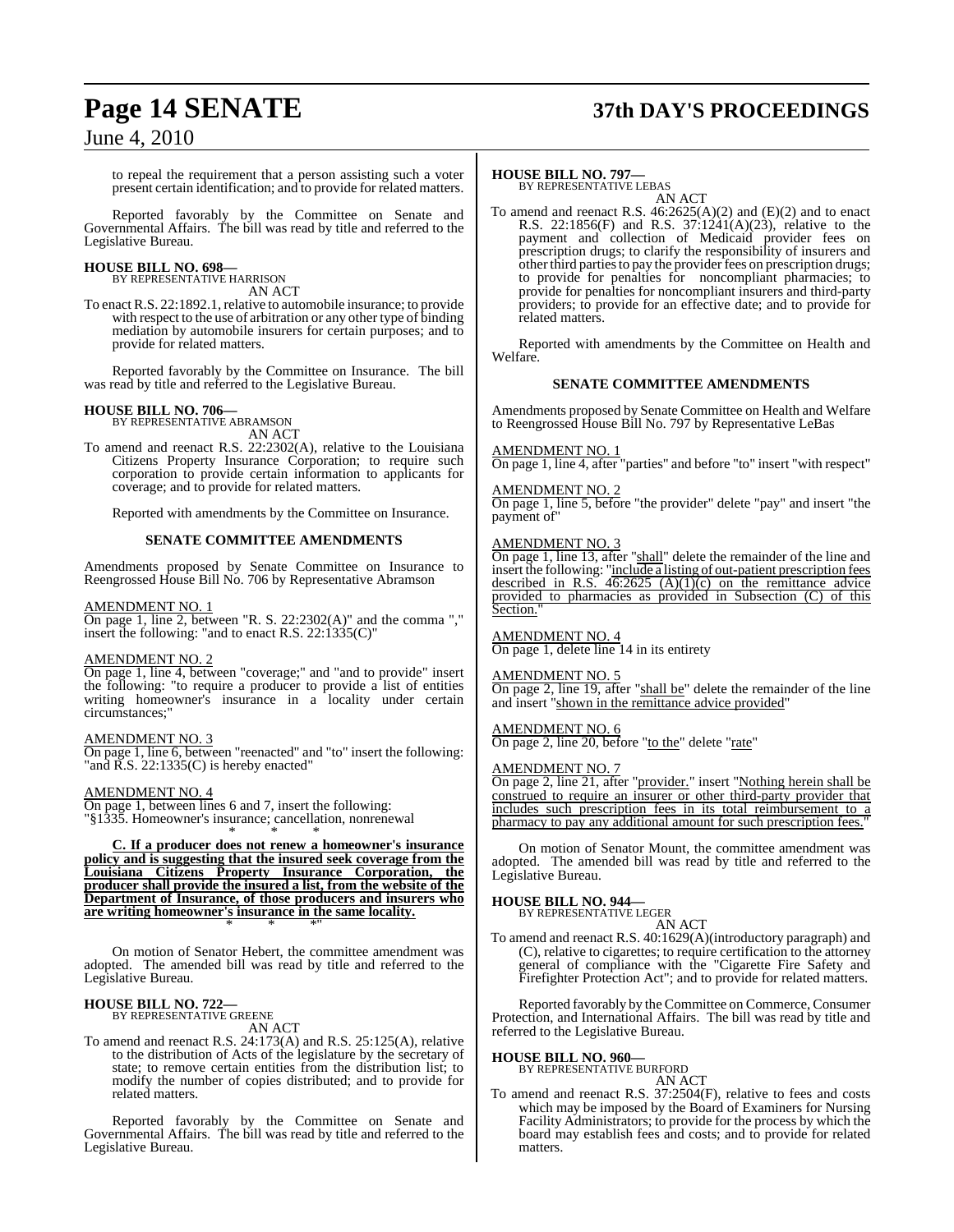# **37th DAY'S PROCEEDINGS Page 15 SENATE**

#### Reported with amendments by the Committee on Health and Welfare.

#### **SENATE COMMITTEE AMENDMENTS**

Amendments proposed by Senate Committee on Health and Welfare to Engrossed House Bill No. 960 by Representative Burford

#### AMENDMENT NO. 1

On page 1, delete lines 10 through 20 in their entirety and insert the following:

"F. The board is authorized to establish fees and costs to be imposed for the purpose of implementing and enforcing the provisions of this Chapter. Notwithstanding any other provision of this Chapter, the fees and costs established by the board shall not be less nor more than the range created by the following schedule:

| (1) Miscellaneous fees and costs:                                              | Minimum                     | Maximum                        |
|--------------------------------------------------------------------------------|-----------------------------|--------------------------------|
| (a) Photocopies of documents/page                                              | \$.50                       | \$2.00                         |
| (b) Administrator address labels/page                                          | \$1.504.00                  | \$4.00 8.00                    |
| (c) Handling and mailing per page                                              |                             | \$4.00 6.00                    |
| (d) Certification of document as true copy                                     | \$1.00 2.00                 |                                |
| (e) Directory of administrators                                                | \$5.00 10.00                | \$10.00 15.00                  |
| (f) Seminars (per hour of instruction)                                         | \$ <del>5.00</del> 15.00    | \$10.00 20.00                  |
| (g) Rules and regulations book                                                 | \$30.00                     | \$45.00 50.00                  |
| (h) Continuing education sponsor(per CEU)                                      | \$10.00 15.00               | \$20.00 30.00                  |
| (i) Continuing education provider                                              | \$15.00                     | \$30.00 40.00                  |
| (i) Request for CEU approval (vendor)                                          | \$500.00 600.00             | \$ <del>1,000.00</del> 1200.00 |
| (k)Request for CEU approval (applicant)                                        | \$50.00                     | \$80.00                        |
| (2) Licenses, registrations, and examinations for administrator:               | \$25.00                     | \$75.00                        |
| (a) Application packet                                                         | \$30.00 50.00               | \$50.00<br>100.00              |
| (b) Application fee                                                            | \$250.00 500.00             | \$ <del>500.00</del> 1000.00   |
| (c) State exam fee                                                             | \$50.00 100.00              | \$100.00 200.00                |
| (d) Annual registration fee                                                    | \$200.00 350.00             | \$ <del>375.00</del> 700.00    |
| (e) Delinquent fee                                                             | \$25.00 150.00              | \$150.00 300.00                |
| (f) Reciprocity fee (to Louisiana)                                             | \$125.00                    | \$225.00                       |
| (g) Reciprocity fee (to another state)                                         | \$25.00                     | \$50.00                        |
| $\left(\frac{1}{2}\right)$ (h) Initial registration fee                        | \$ <del>125.00</del> 225.00 | \$ <del>225.00</del> 400.00    |
| $(h)$ (i) Replace license                                                      | \$25.00                     | \$ <del>75.00</del> 100.00     |
| $\overleftrightarrow{(i)}$ (j) Replace registration certificate or second copy | \$5.00                      | \$25.00                        |
| $\left(\frac{1}{1}\right)$ (k) Replace license care card                       | \$3.00 5.00                 | \$15.00 25.00                  |
| (I) Failure to maintain current information                                    | \$50.00                     | \$100.00                       |
| (m) NSF fee                                                                    | \$25.00                     | \$50.00"                       |
|                                                                                |                             |                                |

## AMENDMENT NO. 2

On page 2, delete lines 1 through 21 in their entirety

On motion of Senator Mount, the committee amendment was adopted. The amended bill was read by title and referred to the Legislative Bureau.

#### **HOUSE BILL NO. 1042—** BY REPRESENTATIVE HENRY

AN ACT

To amend and reenact R.S. 32:1720.1, relative to stored motor vehicles; to provide that a hold harmless agreement between a holder of a lien on a motor vehicle and a storage facility or a repair or body shop shall not require notarization; and to provide for related matters.

# June 4, 2010

Reported favorably by the Committee on Commerce, Consumer Protection, and International Affairs. The bill was read by title and referred to the Legislative Bureau.

**HOUSE BILL NO. 1047—** BY REPRESENTATIVE ST. GERMAIN AN ACT

To enact R.S. 22:1574, relative to insurance; to create the Bail Bond Apprentice Program; to provide for oversight; to provide for apprenticeship; to provide for maintenance of records; to provide for qualifications and requirements; to provide for notification; and to provide for related matters.

Reported with amendments by the Committee on Insurance.

#### **SENATE COMMITTEE AMENDMENTS**

Amendments proposed by Senate Committee on Insurance to Reengrossed House Bill No. 1047 by Representative St. Germain

#### AMENDMENT NO. 1

On page 1, line 16 delete "twelve" and insert "six"

## AMENDMENT NO. 2

On page 1, line 18, delete "twelve-" and insert "six-"

## AMENDMENT NO. 3

On page 1, line 19, delete "thirty" and insert "twenty-four"

## AMENDMENT NO. 4

On page 2, line 7, delete "twelve" and insert "six"

On motion of Senator Hebert, the committee amendment was adopted. The amended bill was read by title and referred to the Legislative Bureau.

#### **HOUSE BILL NO. 1058—** BY REPRESENTATIVE GREENE

AN ACT

To enact R.S. 6:969.18(G), relative to motor vehicles; to require disclosure of certain fees not required by law charged upon the sale of a motor vehicle; to provide for an effective date; and to provide for related matters.

Reported with amendments by the Committee on Commerce, Consumer Protection, and International Affairs.

#### **SENATE COMMITTEE AMENDMENTS**

Amendments proposed by Senate Committee on Commerce, Consumer Protection and International Affairs to Reengrossed House Bill No. 1058 by Representative Greene

#### AMENDMENT NO. 1

On page 1, line 13, after "type" and before the colon ":" insert "in the same type and font as all other disclosures'

On motion of Senator Crowe, the committee amendment was adopted. The amended bill was read by title and referred to the Legislative Bureau.

#### **HOUSE BILL NO. 1096—**

BY REPRESENTATIVE HENRY

AN ACT

To amend and reenact R.S. 32:1728(D)(3), (4), and (5) and 1728.2(D)(introductory paragraph), (F)(introductory paragraph), and  $(G)(2)$  and  $(6)$  and to enact R.S. 32:1728 $(D)(6)$ , relative to the disposal of stored motor vehicles; to require a receipt of certificate of mailing to show proof of mailing of notices; to require submission of a photograph of the vehicle prior to disposal; to provide for the inspection of a stored motor vehicle prior to disposal; to require applications for crushing vehicles to be completed in a format specified by the Department of Public Safety and Corrections; and to provide for related matters.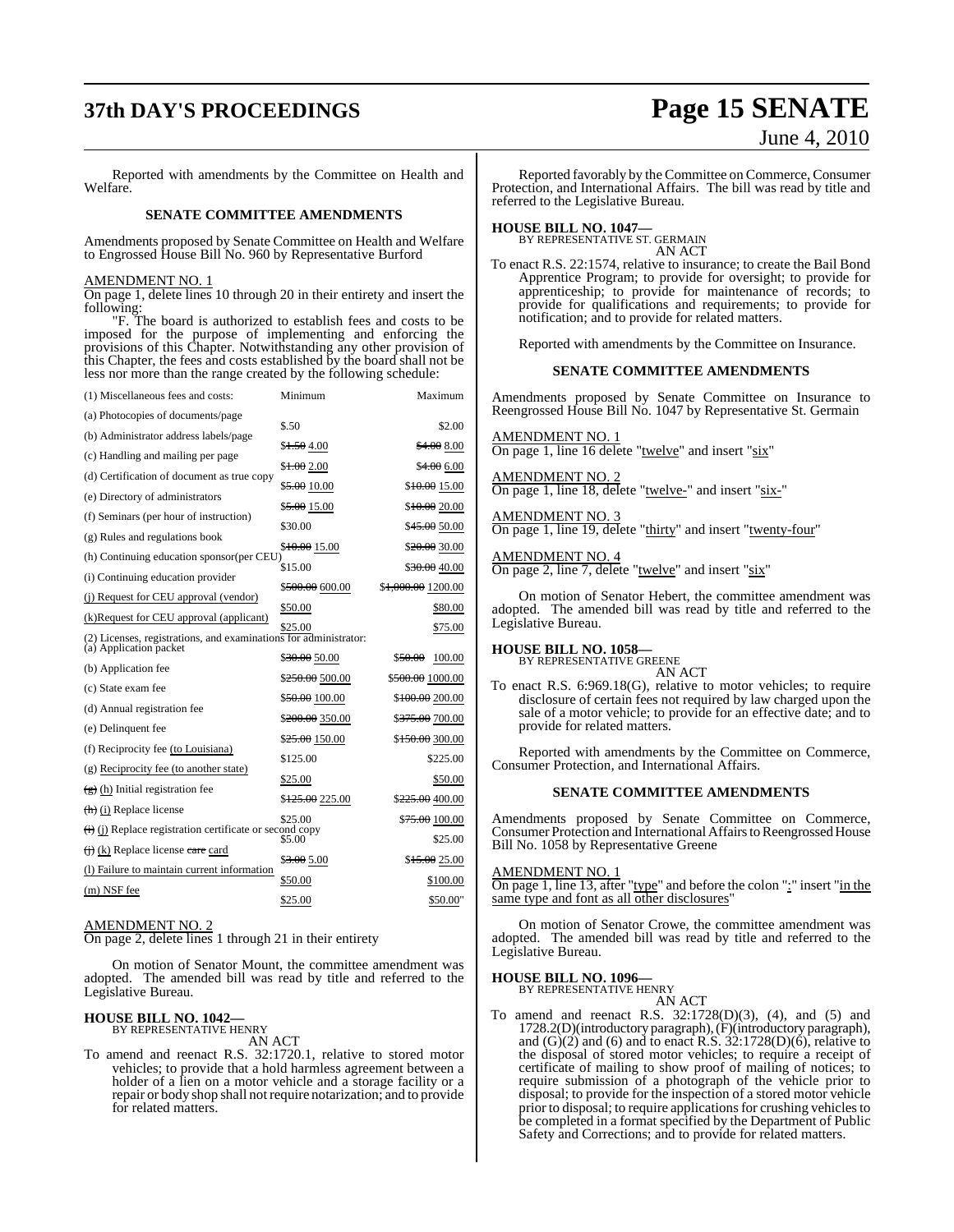# **Page 16 SENATE 37th DAY'S PROCEEDINGS**

## June 4, 2010

Reported favorably by the Committee on Commerce, Consumer Protection, and International Affairs. The bill was read by title and referred to the Legislative Bureau.

# **HOUSE BILL NO. 1125—** BY REPRESENTATIVE WILLIAMS

AN ACT

To enact R.S. 32:202 and R.S. 47:463.141, relative to special prestige license plates; to provide for the creation and issuance of the "Share the Road" license plate; to provide for fees and distribution of fees; to provide for the promulgation of rules and regulations; to create the Louisiana Bicycle and Pedestrian Safety Fund; and to provide for related matters.

Reported with amendments by the Committee on Transportation, Highways and Public Works.

#### **SENATE COMMITTEE AMENDMENTS**

Amendments proposed by Senate Committee on Transportation, Highways and Public Works to Engrossed House Bill No. 1125 by Representative Williams

#### AMENDMENT NO. 1

On page 1, line 12, after "shall be" change "a" to "that"

#### AMENDMENT NO. 2

On page 1, line 13, after "imposed" insert "and dedicated to the fund" and after "47:463.141" insert ", and"

#### AMENDMENT NO. 3

On page 1, line 15, after "safety" insert "and which are appropriated to the fund"

AMENDMENT NO. 4 On page 2, at the end of line 2, delete "or the" and on line 3, delete "governing authority"

#### AMENDMENT NO. 5

On page 2, at the end of line 4, delete "or the governing" and on line 5, delete "authority"

#### AMENDMENT NO. 6

On page 2, delete lines 27 and 28, and insert:

"(3) The standard motor vehicle license tax imposed by Article VII, Section 5 of the Constitution of Louisiana."

On motion of Senator Erdey, the committee amendment was adopted. The amended bill was read by title and referred to the Legislative Bureau.

**HOUSE BILL NO. 1137—**<br>BY REPRESENTATIVES WILLIAMS, AUSTIN BADON, BARROW,<br>BURRELL, CARMODY, DIXON, GISCLAIR, GUINN, HINES, ROSALIND<br>JONES, LAFONTA, NORTON, RICHMOND, SIMON, ST. GERMAIN,<br>STIAES, AND WADDELL AN ACT

To amend and reenact R.S. 17:270(A), R.S. 32:1(48) and (65), 76.1(B), 106, 197(A), 296(A), and 300.2, and R.S. 48:21(B), 163.1(A), (B), (D), (E)(introductory paragraph), (F), (G), and (H), to enact R.S. 32:1(95) through (100), 197(D) and (E), 202, and 300.8, and R.S. 48:1 (24), and to repeal R.S. 32:197(C) and 283 and R.S. 48:163.1(C), relative to bicycles; to revise provisions relative to bicyclists and traffic; to provide for definitions; to provide for construction of bicycle facilities; and to provide for related matters.

Reported with amendments by the Committee on Transportation, Highways and Public Works.

#### **SENATE COMMITTEE AMENDMENTS**

Amendments proposed by Senate Committee on Transportation, Highways and Public Works to Reengrossed House Bill No. 1137 by Representative Williams

#### AMENDMENT NO. 1

On page 1, line 2, at the end of line after "197(A)," insert "283,"

#### AMENDMENT NO. 2

On page 1, line 5, at the beginning of the line delete "202, and 300.8" and insert "and 203" and on line 5, after "32:197(C)" delete "and 283"

#### AMENDMENT NO. 3

On page 5, line 17, change "edge" to "shoulder" and after "practicable" insert "when preparing for a left turn"

#### AMENDMENT NO. 4

On page 5, line 19, at the beginning of the line change "§202" to "§203"

#### AMENDMENT NO. 5

On page 6, between lines 10 and l1 insert:

§283. Opening and closing Improper opening or leaving open of vehicle doors

A. No person shall open the any door of a motor vehicle on the side available to moving traffic unless and until it is reasonably safe to do so, nor shall any person leave a door open on the side of a vehicle available to moving traffic for a period of time longer than necessary to load or unload passengers. located on a highway without first taking due precaution to ensure that his act shall not interfere with the movement of traffic or endanger any other person or vehicle.

B. No person shall leave open any door of a motor vehicle located on a highway for a period of time longer than necessary to load or unload passengers. \* \* \*"

#### AMENDMENT NO. 6

On page 7, delete lines 10 through 15

#### AMENDMENT NO. 7

On page 9, line 27, after "32:197(C)" delete "and 283"

On motion of Senator Erdey, the committee amendment was adopted. The amended bill was read by title and referred to the Legislative Bureau.

## **HOUSE BILL NO. 1139—** BY REPRESENTATIVE GREENE

AN ACT

To amend and reenact R.S. 47:463.102,relative to the Rotary District 6200 special prestige license plate; to provide for the name; to provide for eligibility; to provide for distribution and use of royalty fees; and to provide for related matters.

Reported with amendments by the Committee on Transportation, Highways and Public Works.

#### **SENATE COMMITTEE AMENDMENTS**

Amendments proposed by Senate Committee on Transportation, Highways and Public Works to Reengrossed House Bill No. 1139 by Representative Greene

AMENDMENT NO. 1 On page 1, line 7, delete the "s" on "plates"

AMENDMENT NO. 2  $\overline{\text{On page 2, line 3, after}}$  "license" change "fee" to "tax"

AMENDMENT NO. 3 On page 2, line 6, change "monies" to "money"

On motion of Senator Erdey, the committee amendment was adopted. The amended bill was read by title and referred to the Legislative Bureau.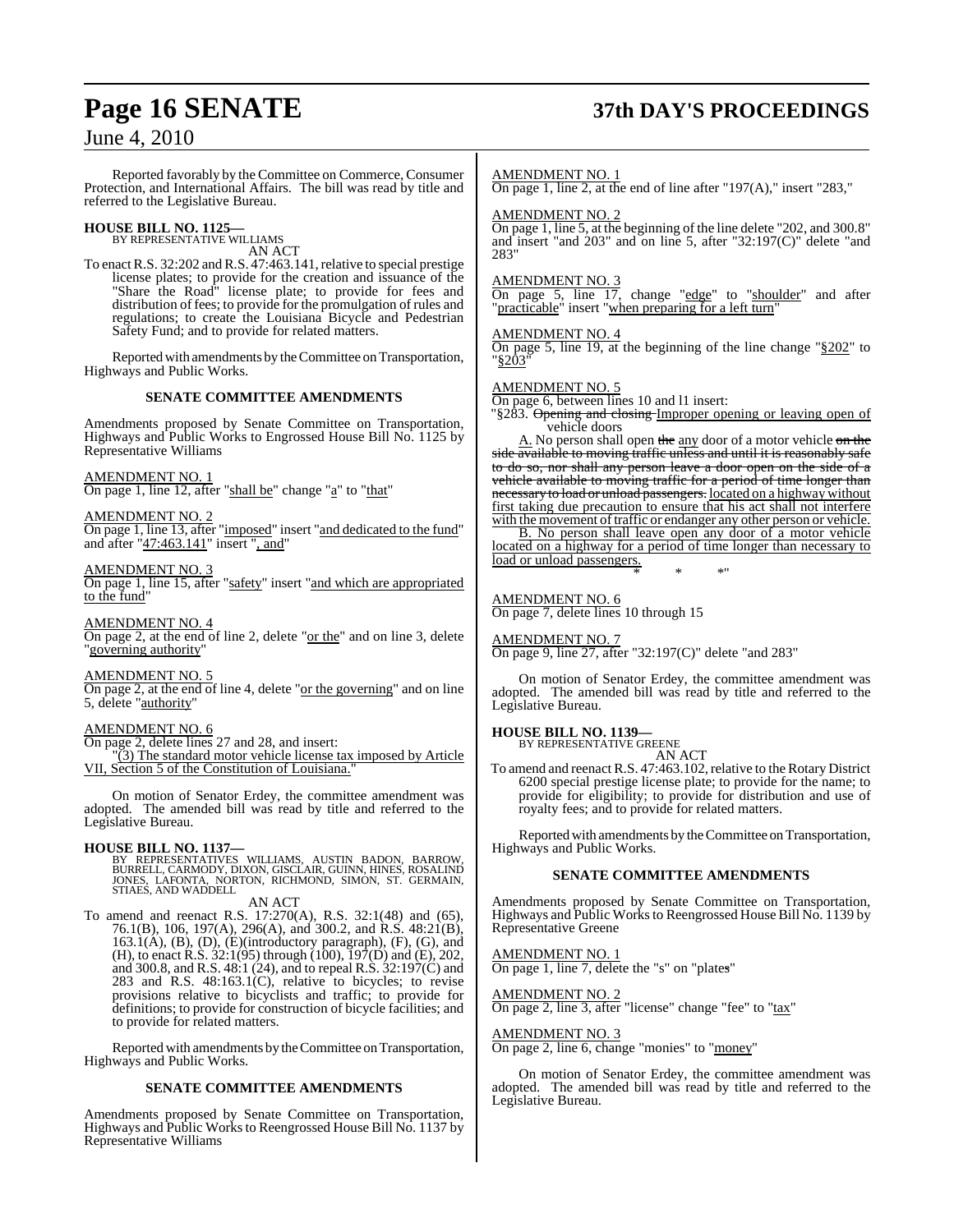# **37th DAY'S PROCEEDINGS Page 17 SENATE**

# June 4, 2010

## **HOUSE BILL NO. 1143—** BY REPRESENTATIVE GALLOT

AN ACT

To amend and reenact R.S.  $42:1141(A)(1)$  and  $(6)$ ,  $(B)(1)(a)$ , and  $(C)(1)$ ,  $(2)$ ,  $(4)(c)$ ,  $(d)$ , and  $(e)$ , and  $(5)$ , to enact R.S.  $42:1141(C)(4)(f)$  and (g) and 1163.1, and to repeal R.S. 42:1141(B)(3),  $(C)(3)(c)$ , and  $(E)(10)$  and 1163, relative to enforcement of laws within the jurisdiction of the Board of Ethics; to provide for the conduct of hearings and procedures related thereto; to provide for review of decisions related thereto; to provide for certain time limits for such enforcement; to provide relative to the powers, functions, and duties of the Board of Ethics, relative to such enforcement; to provide relative to the powers, functions, and duties of the Ethics Adjudicatory Board and the division of administrative law, relative to such enforcement; to provide relative to the composition of and selection of members for the Ethics Adjudicatory Board; to provide for the terms of members of the Ethics Adjudicatory Board; to provide for applicability; and to provide for related matters.

Reported with amendments by the Committee on Senate and Governmental Affairs.

#### **SENATE COMMITTEE AMENDMENTS**

Amendments proposed by Senate Committee on Senate and Governmental Affairs to Reengrossed House Bill No. 1143 by Representative Gallot

#### AMENDMENT NO. 1

On page 1, line 2, after "and  $(C)(1)$ ,  $(2)$ ," insert " $(3)(a)$ ,"

## AMENDMENT NO. 2

On page 1, line 3, after "and  $(5)$ ," insert "and  $1142(E)$ ," and after "R.S.  $\overline{42:1141(C)(4)}$ (f)" delete "and (g)"

#### AMENDMENT NO. 3

On page 1, line 15, after "and  $(C)(1)$ ,  $(2)$ ," insert " $(3)(a)$ ,"

#### AMENDMENT NO. 4

On page 1, line 16, after "and (5)" insert "and 1142(E)" and after "R.S.  $\overline{42:1141(C)(4)(f)}$ " delete "and (g)"

#### AMENDMENT NO. 5

On page 3, delete line 11 and insert the following:

 $\tilde{O}(3)$ (a) If the board determines following an investigation that a public hearing should be conducted, the board shall issue charges in a letter sent by certified mail to the person accused of one or more violations. A public hearing shall be conducted to receive evidence relative to the facts alleged in the charges and to determine whether any violation of any provision of law within the jurisdiction of the board has occurred. The public hearing on such charges shall be conducted by the Ethics Adjudicatory Board in accordance with the Administrative Procedure Act and this Part. \* \* \*"

#### AMENDMENT NO. 6

On page 4, delete lines 27 through 29

## AMENDMENT NO. 7

On page 5, delete lines 1 through 12

#### AMENDMENT NO. 8

On page 5, between lines 21 and 22, insert the following: "§1142. Appeals

\* \* \* E. A decision of the Ethics Adjudicatory Board or a panel thereof is a final decision that may be appealed under this Section in the same manner as a decision of the Board of Ethics within thirty days after the mailing of the notice of the decision, or if a rehearing is requested, within thirty days after mailing of the decision on the rehearing.

#### \* \* \*"

#### AMENDMENT NO. 9

On page 6, line 3, after "violation" insert ", which four year period is a peremptive period that may not be interrupted"

#### AMENDMENT NO. 10

On page 6, between lines 9 and 10, insert the following:

Section 4. This Act shall become effective upon signature by the governor or, if not signed by the governor, upon expiration of the time for bills to become law without signature by the governor, as provided by Article III, Section 18 of the Constitution of Louisiana. If vetoed by the governor and subsequently approved by the legislature, this Act shall become effective on the day following such approval."

#### AMENDMENT NO. 11

On page 6, line 10, change "Section 4." to "Section 5."

On motion of Senator Kostelka, the committee amendment was adopted. The amended bill was read by title and referred to the Legislative Bureau.

#### **HOUSE BILL NO. 1162—**

BY REPRESENTATIVE RICHARD AN ACT

To amend and reenact R.S. 18:1300.2(C)(3), 1300.3(C), 1402(C), 1403, 1405(F), 1406(A) and (D), 1409(A)(1), 1410, and 1411, and to enact R.S.  $18:1401(E)$  and  $1404(D)$ , relative to procedures for recall elections; to require certain notifications; to provide for actions contesting the certification of a recall petition; and to provide for related matters.

Reported favorably by the Committee on Senate and Governmental Affairs. The bill was read by title and referred to the Legislative Bureau.

#### **HOUSE BILL NO. 1168—**

BY REPRESENTATIVE SCHRODER AN ACT

To enact R.S. 18:55(F) and 59(M); relative to the compensation of registrars of voters and certain employees of the registrar; to prohibit certain increases during certain time periods; to provide for effectiveness; and to provide for related matters.

Reported favorably by the Committee on Senate and Governmental Affairs. The bill was read by title and referred to the Legislative Bureau.

#### **HOUSE BILL NO. 1189—**

BY REPRESENTATIVE WADDELL AN ACT

To amend and reenact R.S. 32:781(13)(a)(i), 783(F)(3) and (6) and (G),  $784(A)(4)$ ,  $791(A)(1)$ ,  $(B)(1)$  and  $(4)(a)$ ,  $(G)(1)$ , and  $(J)$ , 792(A)(introductory paragraph) and (B)(introductory paragraph), and  $802(D)$ ,  $(F)$ , and  $(G)$  and to enact R.S.  $32:781(17)$  and (18),  $784(A)(5)$  and (D), and 794, relative to the Louisiana Used Motor Vehicle Commission; to define "used motor vehicle dealer"; to define "public or retail motor vehicle auction"; to define "wholesale motor vehicle auction"; to provide for the sale of a used motor vehicle "as is"; to provide for the commission's power to hold hearings; to establish a license for rental motor vehicle dealers; to authorize offpremises permits; to provide for the Louisiana Used Motor Vehicle Commission Fund; to provide for application procedures; to provide for expiration of licenses; to provide for a bond requirement; to provide for education requirements; to repeal expired provisions; to provide for denial of a license; to authorize revocation or suspension of a license, issuance of a civil fine or penalty, or injunction for certain acts; to provide for wholesale motor vehicle auction violations; to provide for suspension, revocation, or refusal of a license or permit for committing an unlawful action during a wholesale motor vehicle auction; to authorize an injunction or civil fines and penalties for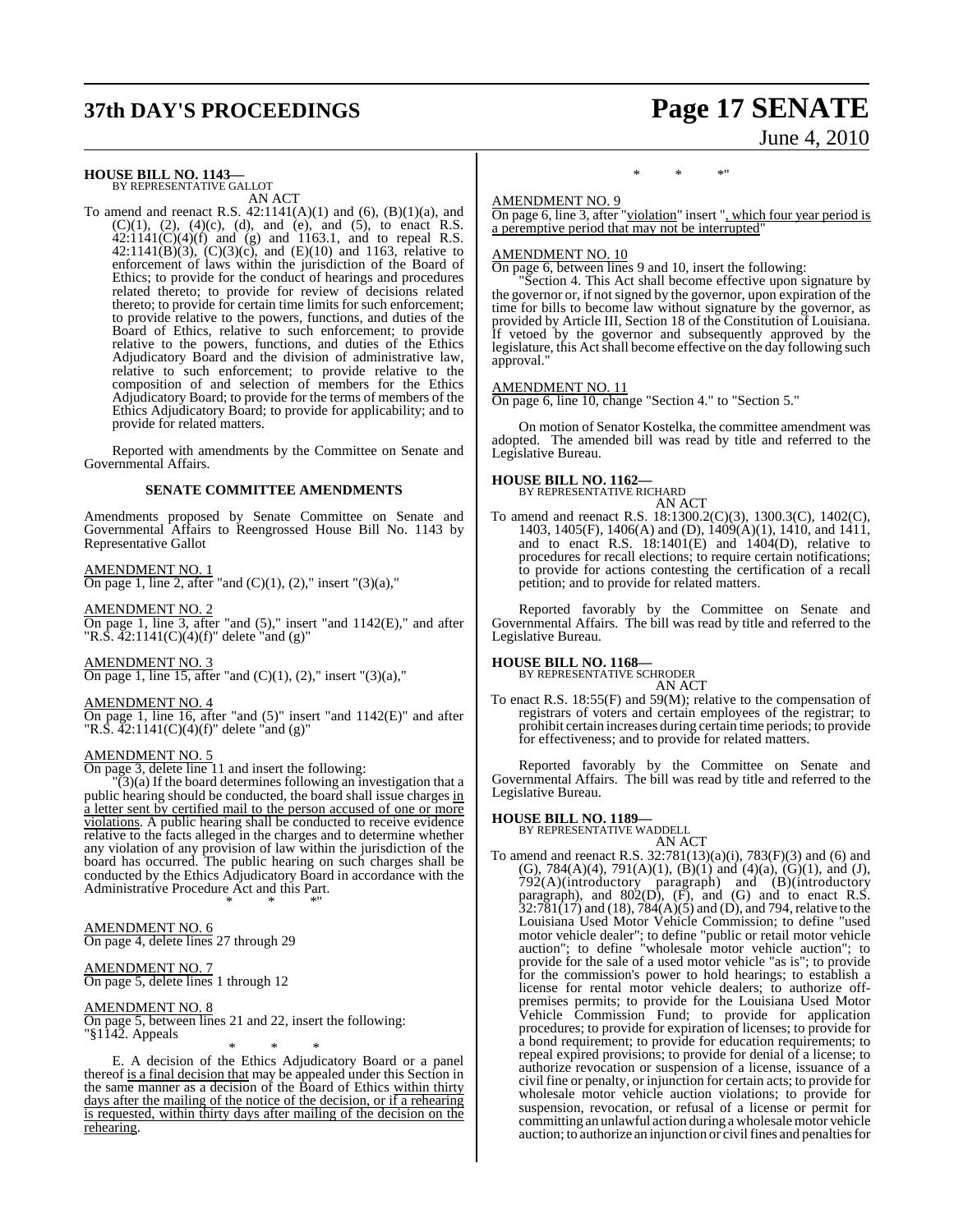## **Page 18 SENATE 37th DAY'S PROCEEDINGS**

## June 4, 2010

committing an unlawful action during awholesalemotor vehicle auction; and to provide for related matters.

Reported with amendments by the Committee on Commerce, Consumer Protection, and International Affairs.

#### **SENATE COMMITTEE AMENDMENTS**

Amendments proposed by Senate Committee on Commerce, Consumer Protection and International Affairs to Reengrossed House Bill No. 1189 by Representative Waddell

#### AMENDMENT NO. 1

On page 1, line 2, change "32:781(13)(a)(i)" to "32:781(7) and  $(13)(a)(i)$ "

#### AMENDMENT NO. 2

On page 1, line 5, change "784(A)(5) and (D)" to "784(A)(5), (D) and  $(F<sub>1</sub>)$ 

#### AMENDMENT NO. 3

On page 2, line 1, change "32:781(13)(a)(i)" to "32:781(7) and  $(13)(a)(i)$ "

#### AMENDMENT NO. 4

On page 2, line 4, change "784(A)(5) and (D)" to "784(A)(5), (D) and (E)"

#### AMENDMENT NO. 5

On page 2, between line 7 and 8, insert the following:

"(7) "Place of business" means the place owned or leased and regularly occupied by a person, firm, or partnership, corporation, limited liability company, or other entity licensed under the provisions of this Chapter for the principal purpose of selling used motor vehicles, crushing, or compacting used motor vehicles and selling the crushed or compacted vehicle forscrap, or engaging in the business of a dismantler and parts recycler, where the products for sale are displayed and offered for sale, and where the books and records required for the conduct of the business are maintained and kept.

\* \* \*"

#### AMENDMENT NO. 6

On page 4, between lines 25 and 26, insert the following:

"E. A public or retail motor vehicle auction shall not be required to obtain an off-premises permit to auction, via an internet site, a used motor vehicle for a third party which is in the possession of the third party.

On motion of Senator Crowe, the committee amendment was adopted. The amended bill was read by title and referred to the Legislative Bureau.

## **HOUSE BILL NO. 1200—** BY REPRESENTATIVE RICHARD

AN ACT

To amend and reenact R.S. 18:103(B)(1), (2), (3)(b), and (4), and  $(C)(1)$ ,  $(2)$ ,  $(3)(b)$ , and  $(4)$ ,  $154(C)$ ,  $1306(A)(1)$  and  $(4)$  and  $(B)(1)$ , 1308 $(A)(2)$ , 1308.2, 1310 $(A)$ , and 1313 $(F)(1)$ ,  $(2)$ ,  $(5)$ , (6), and (8) and to enact R.S. 18:1316(C) and 1319, relative to procedures for voter registration and voting for persons in the United States Service and persons residing outside the United States; to provide relative to electronic transmission of certain registration and election materials; to provide procedures for the execution and counting of transmitted election materials; to provide for use of the Federal Write-In Absentee Ballot; to provide for effectiveness; and to provide for related matters.

Reported favorably by the Committee on Senate and Governmental Affairs. The bill was read by title and referred to the Legislative Bureau.

#### **HOUSE BILL NO. 1243—**

BY REPRESENTATIVE DOWNS AN ACT

To amend and reenact R.S. 38:2214(A), relative to public contracts; to remove the requirement that a public entity include the time and place for bids in its resolution; and to provide for related matters

Reported favorably by the Committee on Transportation, Highways and Public Works. The bill was read by title and referred to the Legislative Bureau.

#### **HOUSE BILL NO. 1268—**

BY REPRESENTATIVE BROSSETT AN ACT

To enact R.S. 47:463.141, relative to motor vehicle special prestige license plates; to provide for the creation and issuance of such plates; to provide for the design of such plates; to provide relative to the fee and distribution of fees for such plates; to authorize the promulgation of rules and regulations; and to provide for related matters.

Reported favorably by the Committee on Transportation, Highways and Public Works. The bill was read by title and referred to the Legislative Bureau.

# **HOUSE BILL NO. 1292— (Substitute for HouseBill No. 718 by** Representative Hines)<br>BY REPRESENTATIVES HINES, ABRAMSON, ARNOLD, AUSTIN<br>BADON, BALDONE, BILLIOT, TIM BURNS, CARMODY, CONNICK,<br>GISCLAIR, HARDY, HAZEL, HENRY, HOWARD, LABRUZZO, LEGER,<br>LIGI, LORUSSO, NORTON, POPE, PUGH, RICH AN ACT

To enact R.S. 38:2227, relative to bidders on public projects; to provide for persons performing pre-bid services; to prohibit certain contractors from bidding on public projects; to provide for disqualifying crimes; to provide for proof of false attestations; and to provide for related matters.

Reported with amendments by the Committee on Transportation, Highways and Public Works.

#### **SENATE COMMITTEE AMENDMENTS**

Amendments proposed by Senate Committee on Transportation, Highways and Public Worksto Reengrossed House Bill No. 1292 by Representative Hines

#### AMENDMENT NO. 1

On page 1, lines 2 and 3, delete "to provide for persons performing pre-bid services;"

#### AMENDMENT NO. 2

On page 1, line 8, delete ";persons performing pre-bid" and delete line<sup>5</sup>9

#### AMENDMENT NO. 3

On page 1, line 11, after "require" delete "each person performing pre-bid services and"

#### AMENDMENT NO. 4

On page 1, line 15, after "Section." delete the remainder of the line and on line 16, delete "and each" and insert "Each"

#### AMENDMENT NO. 5

On page 2, line 4, at the end of the line delete "from" and on line 5, delete "participating in any pre-bid services"

#### AMENDMENT NO. 6

On page 2, line 12, delete "from participating in any" and on line 13, delete "pre-bid services"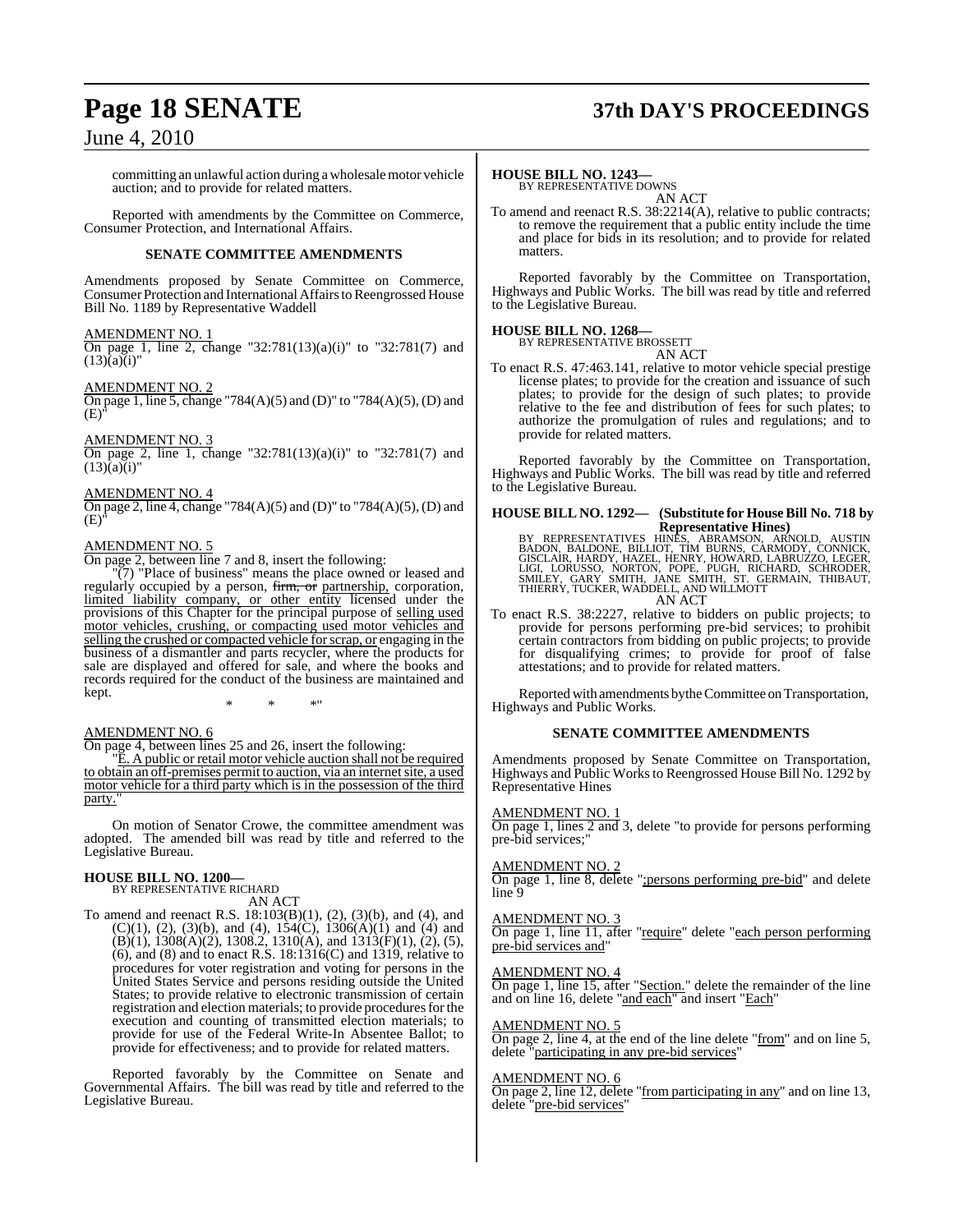# **37th DAY'S PROCEEDINGS Page 19 SENATE** June 4, 2010

#### AMENDMENT NO. 7

On page 3, line 4, delete "prima facie"

On motion of Senator Erdey, the committee amendment was adopted. The amended bill was read by title and referred to the Legislative Bureau.

#### **HOUSE BILL NO. 1321—**

BY REPRESENTATIVE MICHAEL JACKSON AN ACT

To enact R.S. 9:1105, relative to storage tanks; to provide for certain rights relative to the placement of certain storage tanks; to provide for an exemption; to provide for preemption; and to provide for related matters.

Reported with amendments by the Committee on Commerce, Consumer Protection, and International Affairs.

#### **SENATE COMMITTEE AMENDMENTS**

Amendments proposed by Senate Committee on Commerce, Consumer Protection and International Affairs to Reengrossed House Bill No. 1321 by Representative Michael Jackson

AMENDMENT NO. 1

On page 1, delete line 9, and insert "propane on his property to function<sup>"</sup>

On motion of Senator Crowe, the committee amendment was adopted. The amended bill was read by title and referred to the Legislative Bureau.

## **HOUSE BILL NO. 1339—** BY REPRESENTATIVE DOWNS

AN ACT

To amend and reenact R.S. 32:405.1 and 407(A)(3), (4), and (5), to enact R.S.  $32:407(A)(6)$ , and to repeal R.S.  $32:407(E)$ , relative to driver's licenses for minors; to provide additional requirements and restrictions for driver's licenses for minors; and to provide for related matters.

Reported favorably by the Committee on Transportation, Highways and Public Works. The bill was read by title and referred to the Legislative Bureau.

**HOUSE BILL NO. 1347—** BY REPRESENTATIVE DIXON AND SENATORS MCPHERSON AND B. GAUTREAUX

AN ACT

To amend and reenact R.S. 51:61, 64, and 65, relative to foreign trade zones; to provide for a board making an application to be designated as a foreign trade zone; and to provide for related matters.

Reported favorably by the Committee on Commerce, Consumer Protection, and International Affairs. The bill was read by title and referred to the Legislative Bureau.

#### **HOUSE BILL NO. 1350—** BY REPRESENTATIVE ARNOLD

AN ACT

To amend and reenact R.S. 9:3514(B), relative to the Louisiana Consumer Credit Law; to require disclosure of applicable fees in written consumer credit contracts and agreements; and to provide for related matters.

Reported favorably by the Committee on Commerce, Consumer Protection, and International Affairs. The bill was read by title and referred to the Legislative Bureau.

#### **HOUSE BILL NO. 1418—**

BY REPRESENTATIVE FOIL AN ACT

To enact R.S. 32:1735.1, relative to storage of motor vehicles; to allow law enforcement agencies to place holds on motor vehicles stored at a licensed storage facility; to provide for notification; to provide for payment of the storage of the motor vehicle; and to provide for related matters.

Reported with amendments by the Committee on Transportation, Highways and Public Works.

#### **SENATE COMMITTEE AMENDMENTS**

Amendments proposed by Senate Committee on Transportation, Highways and Public Works to Engrossed House Bill No. 1418 by Representative Foil

#### AMENDMENT NO. 1

On page 1, line 11, change "ten" to "fourteen"

AMENDMENT NO. 2

On page 1, line 17, after "company" insert ", provided that the storage facility has complied with the provisions of R.S. 32:1719 and  $32:1720'$ 

On motion of Senator Erdey, the committee amendment was adopted. The amended bill was read by title and referred to the Legislative Bureau.

#### **HOUSE BILL NO. 1443—**

BY REPRESENTATIVES EDWARDS, HAZEL, MCVEA, AND RICHARDSON AND SENATOR MARIONNEAUX AN ACT

To establish requirements of certain contracts entered into by the Department of Health and Hospitals for the privatization of activities performed by certain institutions or programs; to provide for the method of source selection; to provide evaluation factors to be included in a request for proposals; to require legislative approval; to provide for the submission of reports; and to provide for related matters.

Reported with amendments by the Committee on Health and Welfare.

#### **SENATE COMMITTEE AMENDMENTS**

Amendments proposed by Senate Committee on Health and Welfare to Engrossed House Bill No. 1443 by Representative Edwards

#### AMENDMENT NO. 1

On page 1, line 8, after "contract" delete the remainder of the line

## AMENDMENT NO. 2

On page 1, delete lines 9 in its entirety

#### AMENDMENT NO. 3

On page 1, line 10, before "entered" delete "duration including extensions and renewals,"

#### AMENDMENT NO. 4

On page 1, line 13, before "during" delete "office of mental health" and insert "Department of Health and Hospitals"

#### AMENDMENT NO. 5

On page 1, line 15, after "Hospital," and before "Central" delete "and"

#### AMENDMENT NO. 6

On page 1, line 16, after "Hospital," and before "which" insert "the Pines Treatment Center, and the Red River Treatment Center,"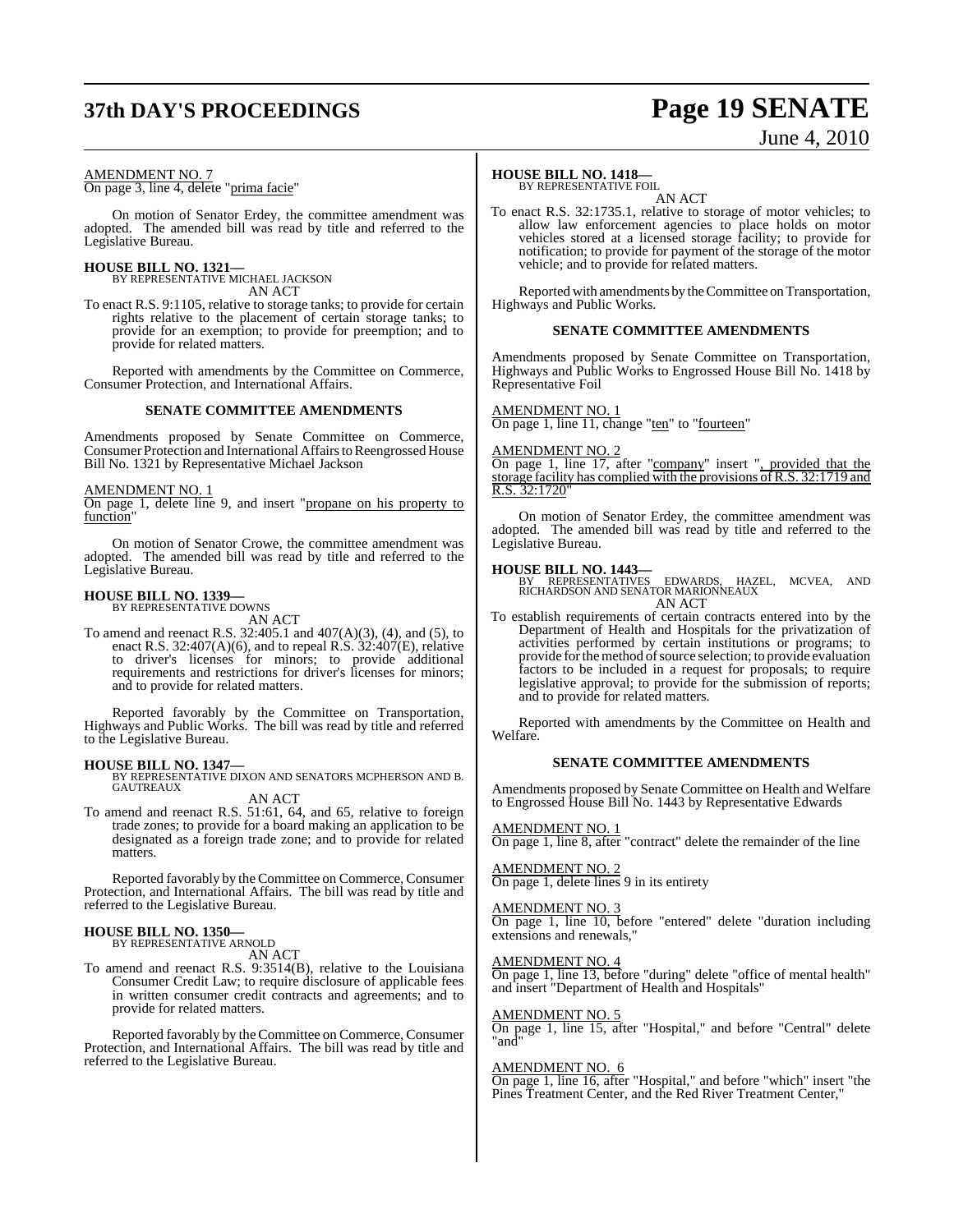#### AMENDMENT NO. 7

On page 2, after line 26, insert the following:

"Section 3. The department shall not issue a request for proposals prior to securing approval of the House and Senate committees on health and welfare."

#### AMENDMENT NO. 8

On page 2, at the beginning of line 27, change "Section 3." to "Section 4."

#### AMENDMENT NO. 9

On page 3, at the beginning of line 3, change "Section 4." to "Section 5."

#### AMENDMENT NO. 10

On page 3, at the beginning of line 26, change "Section 5." to "Section 6."

On motion of Senator Mount, the committee amendment was adopted. The amended bill was read by title and referred to the Legislative Bureau.

#### **HOUSE BILL NO. 1467— (Substitute for House Bill No. 1216 by Representative Gallot)** BY REPRESENTATIVE GALLOT

AN ACT

To amend and reenact Code of Civil Procedure Article 2593, Code of Criminal Procedure Articles 512 and 513, R.S. 3:3501, 3502(1), (4), (11), (15), and (21), 3503(E) and (F)(introductory paragraph), 3504, 3506, 3507, 3508(A), (B), and (C)(2),  $3509(A), (C), (D), (F), (G),$  and  $(I), 3510(A), (C)(3), (F), (K)(1),$ and (M), 3511, 3512(E) and (F)(3), 3513(A), (F), (H), (I), (L), and  $(M)(2)$ ,  $3514(H)$ ,  $(N)$ ,  $(P)$ , and  $(Q)$ ,  $3515(A)$  and (B)(introductory paragraph), 3517(A) and (B)(introductory paragraph),  $3519(A)$ ,  $(\dot{C})(2)$ , and  $(D)$ ,  $3520(B)$ ,  $3521(B)$ ,  $3522(\text{C})$ ,  $3523(\text{C})$  and (D),  $3524(\text{A})$ ,  $3525(\text{B})$ , (C), (D), (H), (O), and (P), 3531(introductory paragraph), 3532, 3533(E)(1) and (6), 3534(E) and (F), 3535(C) and (D), 3541(introductory paragraph),  $3542$ ,  $3543(D)(1)$  and  $(3)$ ,  $3544(A)(3)$ ,  $(C)$ , and  $(D)$ ,  $3545(C)$  and (D),  $3551$ ,  $3553(A)$ , (B), (C), and (E),  $3554(C)$  and (D), 3555, and 3556, R.S. 11:42(B)(1), (2), (3), (6), (7), (8)(a), and (9),  $102(B)(3)(d)(v)$ , (vi), (vii), and (viii),  $103(B)(1)$  and  $(3)(d)$  and  $(e)(i)(bb)$  and  $(C)(introducing paragnph)$ ,  $105(C)(1)$ ,  $106(C)(1)$ ,  $247(A)(2)$  and  $(3)(b)$  and  $(C)$ ,  $413(3)$ ,  $446(A)(5)(j)$ and (E), 542.1.1(E), 701(5)(c)(iii) and (33)(a)(viii) and (xii), 783(A)(3)(e), (C), (D)(1)(b)(ii), (F), (G)(1)(b)(ii), and  $(I)(1)(b)(ii)$ , 883.3 $(E)$ , and 1481 $(1)(a)(iii)(aa)$ , R.S. 12:202.1(D), R.S. 14:67.21(F) and 403.6(A), R.S. 15:574.7(A) and (B)(2)(a), R.S. 17:7(28)(c) and (d), 17.5(D)(1) and (2), 24.10(I)(1)(a)(iii), 53(A),  $170.4(C)(2)$ ,  $183.3(B)(2)(b)$  and  $(D)(1)(b)(iii)(cc)$ , 270(A),  $416(A)(1)(c)(ii)(cc)$  and  $(2)(c)$ ,  $1206.2(A)(1)$ , 1518.1(I)(3), 1519.17, 1874(D) and (E), 2047(B), 2048.51(C)(14), 2922, 2923(A), 2924(A), 2926(A), 2927(A), 2928(A)(1) and (B), 2929, 2930(A) and (C), 2932(B), 3161,  $3165(A)(1)$ ,  $3983(A)(2)(b)$  and  $(3)(b)$  and  $(D)$ ,  $3995(A)(6)(a)$ , 3997(B)(2)(b) and (c)(i) and (ii)(aa), 4012(1), 4020(B), and 4024, R.S. 22:1078(A)(1), R.S. 24:7, 31.4(B)(1), 31.5(A)(4)(a) and (b) and (5) and  $(C)(1)(a)$ , 52, 55(D)(2) and (E)(2)(a), 101,  $107(A)$ ,653(K)(1) and (3), R.S. 27:381(D) and (E), R.S. 29:653, R.S. 30:10.1(B)(3) and 213(A)(2) and 2117(E), R.S. 32:318(F), R.S. 33:322, 2740.52(B), 4710.3(A)(8), 9024(E)(2), 9206(5), 9602(C), and 9614(C), R.S. 35:406(B), R.S. 36:4(B)(1)(a), (b),  $(c)$ , (d), (e), (j), (k), (l), (m), (q), and (z) and (15), 4.1(D)(14),  $209(C)(2)$ , (G), and (P),  $254(\text{\AA})(10)(\text{h})$ ,  $259(C)(1)$ , (9), (10),  $(11)$ ,  $(12)$ , and  $(16)$ ,  $(L)$ , and  $(O)$ ,  $509(B)$ ,  $610(B)(2)$ ,  $628(C)(1)$ , 642(B) and (D)(1), 651(D)(1), (J), and (Q), 744(D), and 769(F)(2), R.S. 42:1118.1(A) and 1123(13)(a)(i)(dd), R.S. 44:4.1(B)(6) and (7), R.S. 46:56(B)(1), 61(B), 932(10), and 2132(3), and R.S. 49:220.23(A)(1), 220.24(J), and 965.4(4), to enact R.S. 11:701(33)(a)(xiii) and R.S. 36:4(B)(1)(r), (s), and (aa), 259(K), (N), (R), and (BB)(1), 359(B) and (C), 409(K), 610(G), 629(H) and (M), 651(D)(5), (O), and (V), 706(B), 769(K) and (L), R.S. 42:4.1.1, and R.S. 44:1.1, and to repeal

R.S. 11:701(33)(c), R.S. 36:4(B)(10), 259(E)(18), (F)(6), (7),  $(11)$ ,  $(13)$ ,  $(14)$ , and  $(17)$ ,  $409(\dot{C})(6)$  and  $(I)$ ,  $651(\dot{S})$  and  $(T)$ , and 802.11 and R.S. 42:1141(B)(3), relative to the various codal provisions and provisions of the Louisiana Revised Statutes of 1950; to provide for technical corrections to certain codal

provisions; to provide for technical corrections to certain Louisiana Revised Statutes; and to provide for related matters.

Reported with amendments by the Committee on Senate and Governmental Affairs.

#### **SENATE COMMITTEE AMENDMENTS**

Amendments proposed by Senate Committee on Senate and Governmental Affairs to Reengrossed House Bill No. 1467 by Representative Gallot

#### AMENDMENT NO. 1

On page 1, line 2, after "reenact" insert "Children's Code Article  $310.7$ 

#### AMENDMENT NO. 2

On page 2, line 5, after "R.S. 32:318(F)" insert "and 808"

#### AMENDMENT NO. 3

On page 2, between lines 21 and 22, insert the following:

"Section 1. Children's Code Article 310 is hereby amended and reenacted to read as follows:

Art. 310. Jurisdiction under the Uniform Child Custody Jurisdiction and Enforcement Act

A. Unless declined, a court exercising juvenile court jurisdiction shall have exclusive original jurisdiction over cases subject to the provisions of the Uniform Child Custody Jurisdiction and  $\frac{\text{Enforcement}}{\text{Act}}$ , pursuant to R.S.  $13:1701$   $13:1801$  et seq., when in such interstate custody disputes any of the following occur:

(1) A claim of emergency jurisdiction is made pursuant to R.S.  $13:1702(A)(3)$  13:1816.

(2) A petition alleges that a child is in need of care as defined by Title VI.

(3) A petition otherwise alleges facts that would may bring the proceedings within the exclusive original jurisdiction of the juvenile courts pursuant to this Code.

B. The district courts shall have exclusive original jurisdiction over all other claims of jurisdiction under the Uniform Child Custody Jurisdiction and Enforcement Act and claims of emergency jurisdiction when declined by the juvenile court."

#### AMENDMENT NO. 4

On page 2, at the beginning of line 22, change "Section 1." to "Section 1A."

#### AMENDMENT NO. 5

On page 3, line  $21$ , after "R.S." and before " $141$ " insert " $15$ :"

#### AMENDMENT NO. 6

On page 7, line 21, after "R.S." and before "3516" insert "3:"

#### AMENDMENT NO. 7

On page 8, line 6, after "R.S." and before "3513" insert "3:"

## <u>AMENDMENT NO. 8</u>

On page 68, line 5, after "R.S. 32:318(F)" delete "is" and insert "and 808 are"

#### AMENDMENT NO. 9

On page 68, between lines 16 and 17, insert the following: "§808. Salvage pools; record keepers

A.-D. Repealed by Acts 2007, No. 257, §2.

 $E: A(1)$  The owner, manager, or person in charge of a salvage pool or salvage disposal sale shall keep a register of all sales of motor vehicles for three years from the date of sale, showing the make, model, year, body style, vehicle identification number, odometer reading, and the name and address of the seller and buyer.

# **Page 20 SENATE 37th DAY'S PROCEEDINGS**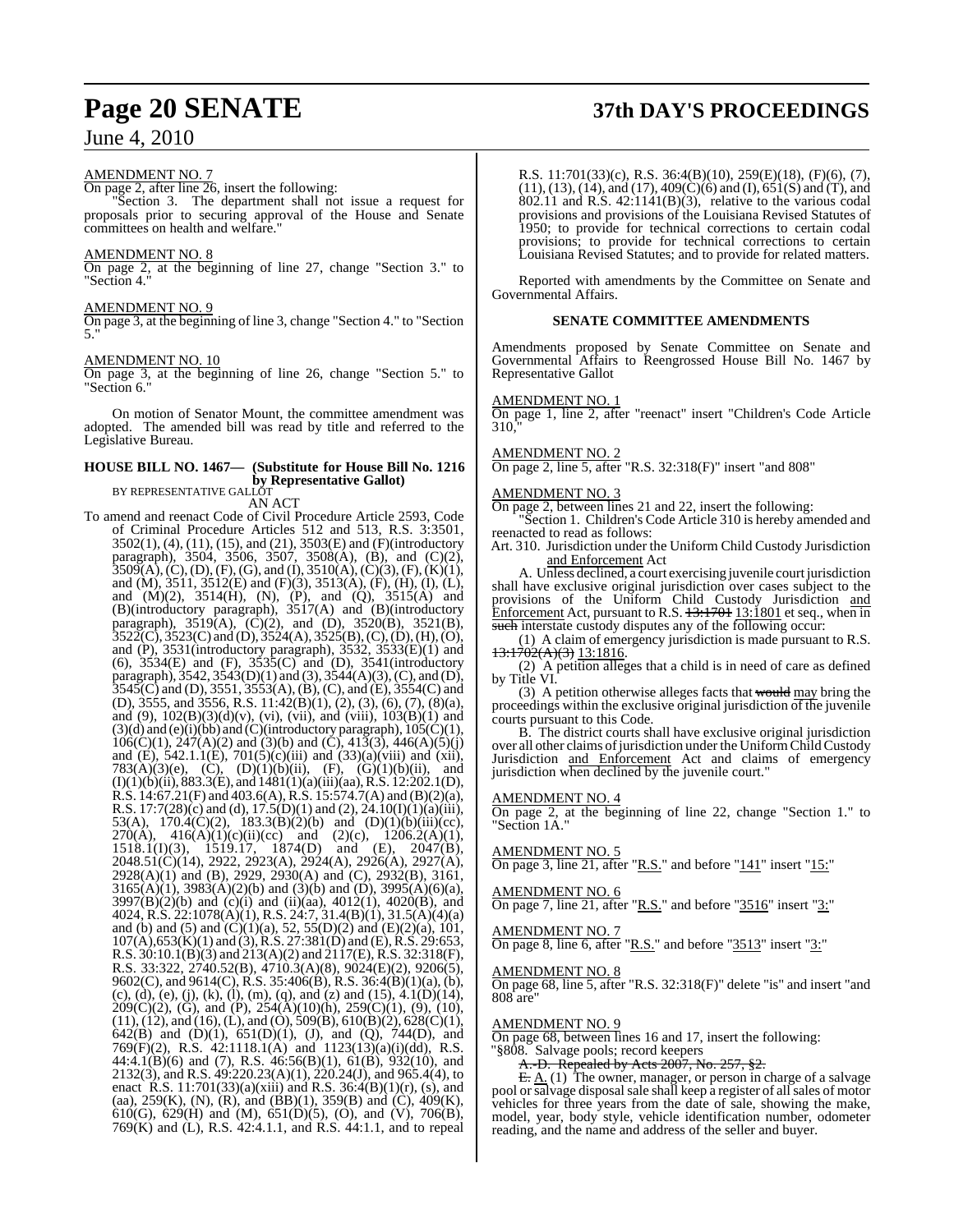# **37th DAY'S PROCEEDINGS Page 21 SENATE**

# June 4, 2010

(2) The register shall be made available for inspection by identified law enforcement officers of the state, parish, or municipality or agents of the commission at the salvage pool or salvage disposal sale business location during regular business hours on business days.

F. B. In the event a bid card is not required in order to purchase a vehicle, a transaction fee of five dollars shall be collected and remitted monthly, electronically or otherwise, and transmitted to the commission by the owner or operator of the salvage pool in connection with the sale of each vehicle.

On motion of Senator Kostelka, the committee amendment was adopted. The amended bill was read by title and referred to the Legislative Bureau.

## **HOUSE BILL NO. 1473— (Substitute for HouseBill No. 984 by Representative Abramson)** BY REPRESENTATIVE ABRAMSON

AN ACT

To enact R.S. 40:2133(C), 2133.1, and 2136(C), relative to ambulatory surgical centers; to provide for a definition of a use agreement; to provide authorization for ambulatory surgical centers to enter into use agreements; to provide for promulgation ofrules, regulations, and minimumstandards; and to provide for related matters.

Reported favorably by the Committee on Health and Welfare. The bill was read by title and referred to the Legislative Bureau.

#### **Reconsideration**

The vote by which Senate Bill No. 593 failed to pass on Thursday, June 3, 2010, was reconsidered.

## **SENATE BILL NO. 593—** BY SENATOR ADLEY

AN ACT

To amend and reenact R.S. 44:5, relative to public records; to provide for the application of public records law to records of the office of the governor; to provide exceptions; and to provide for related matters.

On motion of Senator Broome, the bill was read by title and returned to the Calendar, subject to call.

#### **Reconsideration**

The vote by which Senate Bill No. 786 failed to pass on Thursday, June 3, 2010, was reconsidered.

#### **SENATE BILL NO. 786—** BY SENATOR QUINN

AN ACT

To enact R.S. 22:1892(E), relative to payment and adjustment of claims for policies other than life and health and accident; to provide relative to payment of certain claims; to provide certain procedures and conditions; to provide for penalties under certain circumstances; and to provide for related matters.

On motion of Senator Quinn, the bill was read by title and returned to the Calendar, subject to call.

#### **Senate Resolutions on Second Reading Reported by Committees**

**SENATE RESOLUTION NO. 78—** BY SENATOR MORRELL

A RESOLUTION

To amend and readopt Senate Rule 13.78(B) of the Rules of Order of the Senate relative to testifying before committee hearings.

Reported favorably by the Committee on Senate and Governmental Affairs.

On motion of Senator Broome the resolution was read by title and returned to the Calendar, subject to call.

#### **SENATE RESOLUTION NO. 90—** BY SENATOR GUILLORY

A RESOLUTION

To create and provide with respect to a special Senate committee to study and make recommendations with respect to the adequacy of funding for the operation of the office of state police, the operation of the state's correctionalsystem, and the function and operation of the state's parole and probation system.

Reported favorably by the Committee on Senate and Governmental Affairs.

On motion of Senator Guillory the resolution was read by title and adopted.

#### **Senate Concurrent Resolutions to be Adopted, Subject to Call**

#### **Called from the Calendar**

Senator Smith asked that Senate Concurrent Resolution No. 8 be called from the Calendar.

**SENATE CONCURRENT RESOLUTION NO. 8—**<br>BY SENATORS SMITH AND ADLEY AND REPRESENTATIVE<br>ELLINGTON

A CONCURRENT RESOLUTION To memorialize the United States Congressto support expansion and use of domestic natural gas and alternative energies, and to urge agencies to operate vehicles using compressed natural gas.

The resolution was read by title. Senator Smith moved to adopt the Senate Concurrent Resolution.

### **ROLL CALL**

The roll was called with the following result:

|--|--|

| Mr. President | Gautreaux B   | Murray        |
|---------------|---------------|---------------|
| Alario        | Gautreaux N   | <b>Nevers</b> |
| Amedee        | Guillory      | Peterson      |
| Appel         | Hebert        | Ouinn         |
| Broome        | Heitmeier     | Riser         |
| Chabert       | Kostelka      | Shaw          |
| Cheek         | Marionneaux   | Smith         |
| Claitor       | Martiny       | Thompson      |
| Crowe         | Morrell       | Walsworth     |
| Donahue       | Morrish       |               |
| Erdey         | Mount         |               |
| Total - 31    |               |               |
|               | <b>NAYS</b>   |               |
| Total - 0     |               |               |
|               | <b>ABSENT</b> |               |
| Adley         | Jackson       | McPherson     |
| Dorsey        | LaFleur       | Michot        |
| Duplessis     | Long          |               |
| Total - 8     |               |               |

The Chair declared the Senate adopted the Senate Concurrent Resolution and ordered it sent to the House.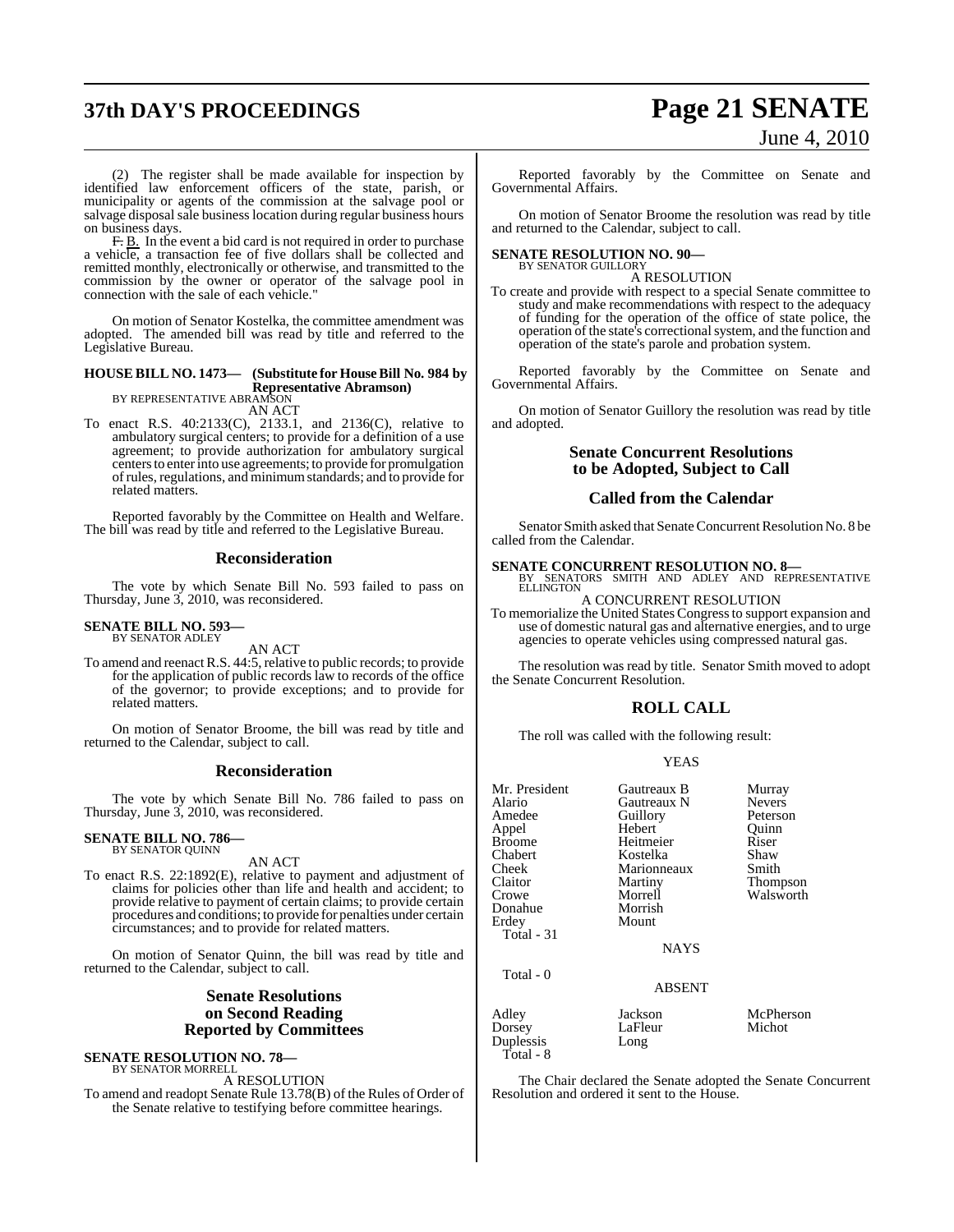#### **Senate Bills and Joint Resolutions on Third Reading and Final Passage**

#### **SENATE BILL NO. 432—**

BY SENATOR MARIONNEAUX A JOINT RESOLUTION

Proposing to Article VII, Section 4(B) and to repeal Article IX, Section 9 of the Constitution of Louisiana, relative to taxes related to natural resources and the use of such taxes; to repeal certain severance taxes; to allow certain natural resources to be subject to the levy of a tax upon hydrocarbon processing in the state imposed under the legislature's general authority to tax under the Constitution of Louisiana; to require certain dedications if such tax is levied; to provide for distribution of the revenues from such tax; and to specify an election for submission of the proposition to electors and provide a ballot proposition.

### **Motion to Make Special Order**

On motion of Senator Marionneaux Senate Bill No. 432 was made Special Order of the Day No. 1 on Tuesday, June 8, 2010.

# **SENATE BILL NO. 547—** BY SENATOR MARIONNEAUX

AN ACT

To enact Civil Code Article 2315.8, relative to offenses and quasi offenses; to provide for exemplary damages; and to provide for related matters.

On motion of Senator Marionneaux, the bill was read by title and returned to the Calendar, subject to call.

## **SENATE BILL NO. 642—** BY SENATOR MORRELL

AN ACT

To enact Code of Criminal Procedure Art. 334.3(A)(4), relative to bail; to provide for release on bail; to provide for forfeiture or revocation of bail; to provide for procedure; and to provide for related matters.

On motion of Senator Broome, the bill was read by title and returned to the Calendar, subject to call.

#### **SENATE BILL NO. 807— (Substitute of Senate Bill No.**

BY SENATOR HEBERT

AN ACT

**657 by Senator Hebert)**

To amend and reenact R.S. 39:1308 and 1310 and to enact R.S. 39:1309(E), relative to local government budgets; to require certain budgetary information to be published on the official Internet website or portal of the district attorney for the Sixteenth Judicial District; to provide for an effective date; and to provide for related matters.

The bill was read by title. Senator Hebert moved the final passage of the bill.

### **ROLL CALL**

The roll was called with the following result:

#### YEAS

Crowe Marionneaux<br>Donahue Martiny

Alario Gautreaux N Nevers<br>Amedee Guillory Peterson Amedee Guillory Peterson<br>Appel Hebert Ouinn Appel Hebert Quinn Broome Heitmeier Riser<br>Chabert Kostelka Shaw Kostelka Shaw<br>Long Smith Claitor Long Smith<br>Crowe Marionneaux Thompson Walsworth Erdey Mount<br>Gautreaux B Murray Gautreaux B Total - 28 Total - 0

Mr. President Duplessis Michot<br>Adley Jackson Morrell Mr. President Duplessis Michot<br>
Adley Jackson Morrell<br>
Cheek LaFleur Morrish Cheek LaFleur<br>Dorsey McPher Total - 11

McPherson

The Chair declared the bill was passed and ordered it sent to the House. Senator Hebert moved to reconsider the vote by which the bill was passed and laid the motion on the table.

NAYS

ABSENT

#### **House Concurrent Resolutions on Second Reading Reported by Committees**

#### **Senator N. Gautreaux in the Chair**

#### **HOUSE CONCURRENT RESOLUTION NO. 38—** BY REPRESENTATIVE SAM JONES A CONCURRENT RESOLUTION

To urge and request the Department of Transportation and Development to study reducing the size of the Department of Transportation and Development, rectifying inequities in the distribution of state highway miles among parishes, and empowering local governments through the "right-sizing" of the state highway system.

Reported with amendments by the Committee on Transportation, Highways and Public Works.

#### **SENATE COMMITTEE AMENDMENTS**

Amendments proposed by Senate Committee on Transportation, Highways and Public Works to Engrossed House Concurrent Resolution No. 38 by Representative Sam Jones

AMENDMENT NO. 1 On page 2, line 28, delete "2012" and insert "2011"

On motion of Senator Erdey, the committee amendment was adopted.

The resolution was read by title. Senator B. Gautreaux moved to concur in the amended House Concurrent Resolution.

## **ROLL CALL**

The roll was called with the following result:

#### **YEAS**

| Mr. President | Gautreaux B | Morrell       |
|---------------|-------------|---------------|
| Alario        | Gautreaux N | Morrish       |
| Amedee        | Guillory    | Mount         |
| Appel         | Hebert      | Murray        |
| <b>Broome</b> | Heitmeier   | <b>Nevers</b> |
| Chabert       | Jackson     | Peterson      |
| Cheek         | Kostelka    | Riser         |
| Claitor       | Long        | Shaw          |
| Donahue       | Marionneaux | <b>Thomps</b> |
| Erdey         | Martiny     |               |
| Total - 29    |             |               |
|               |             |               |

Guillory<br>Hebert Heitmeier<br>Iackson Kostelka Riser<br>Long Shaw Long Shaw<br>
Marionneaux Thompson Donation<br>Marionneaux Martiny

NAYS

Peterson<br>Riser

Total - 0

# **Page 22 SENATE 37th DAY'S PROCEEDINGS**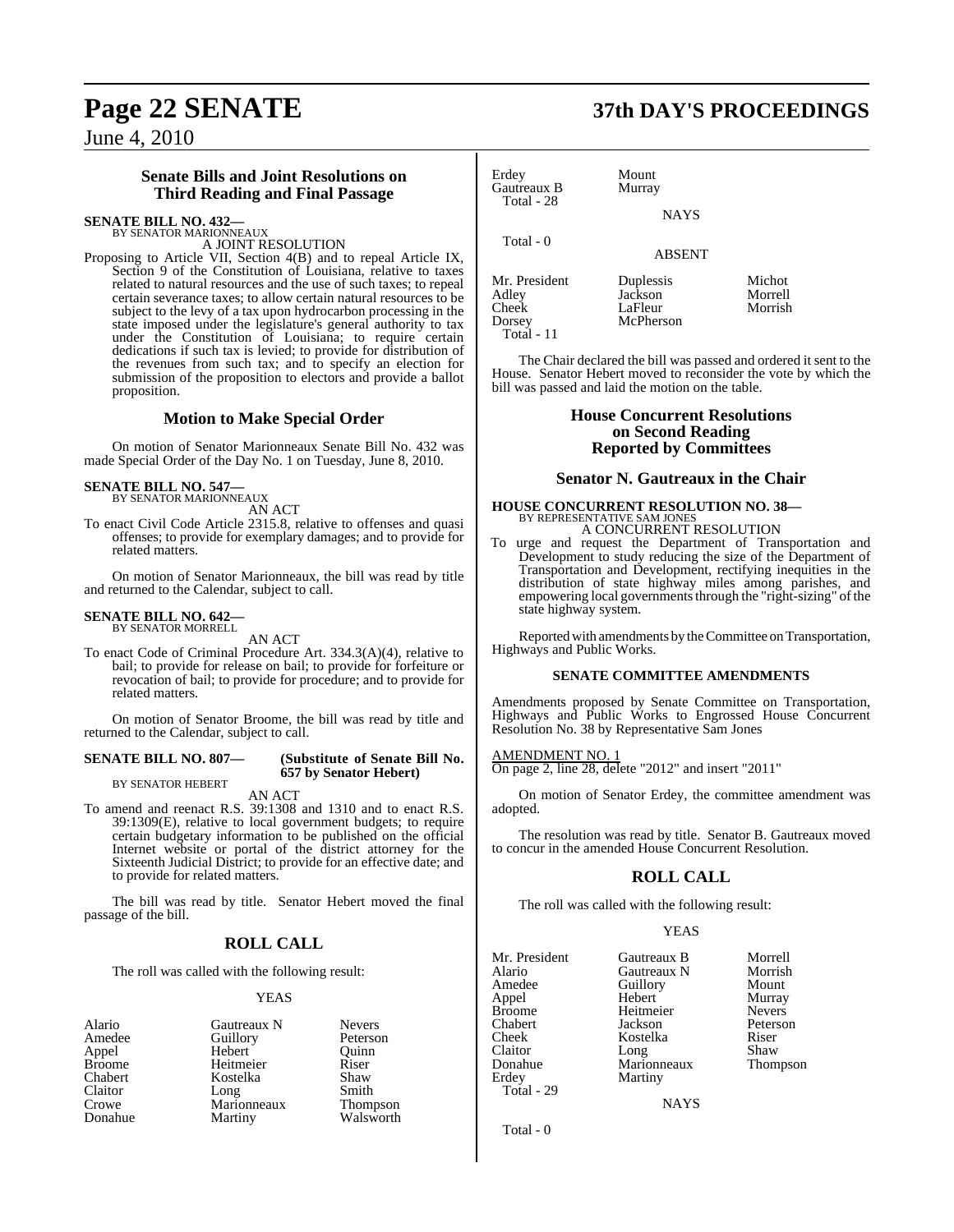# **37th DAY'S PROCEEDINGS Page 23 SENATE**

Michot Quinn

#### ABSENT

| Adley      |  |
|------------|--|
| Crowe      |  |
| Dorsey     |  |
| Duplessis  |  |
| Total - 10 |  |

LaFleur Smith<br>
McPherson Walsworth McPherson

The Chair declared the Senate had concurred in the amended House Concurrent Resolution and ordered it returned to the House.

#### **HOUSE CONCURRENT RESOLUTION NO. 190—** BY REPRESENTATIVE CONNICK

A CONCURRENT RESOLUTION

To urge and request the United States Army Corps of Engineers and Barack Obama, President of the United States, to expedite permitting for the state of Louisiana's coastal use permit application to dredge sand to be used to bolster our barrier islands in order to prevent oil from the Deepwater Horizon oil leak from entering our marshes.

Reported favorably by the Committee on Natural Resources.

The resolution was read by title. Senator Chabert moved to concur in the House Concurrent Resolution.

#### **ROLL CALL**

The roll was called with the following result:

#### YEAS

| Alario<br>Amedee<br>Appel<br><b>Broome</b><br>Chabert<br>Cheek<br>Claitor<br>Crowe<br>Donahue<br>Erdey<br>Total - 28 | Gautreaux B<br>Gautreaux N<br>Guillory<br>Hebert<br>Heitmeier<br>Kostelka<br>Long<br>Marionneaux<br>Martiny<br>Morrell | Morrish<br>Mount<br><b>Nevers</b><br>Riser<br>Shaw<br>Smith<br>Thompson<br>Walsworth |
|----------------------------------------------------------------------------------------------------------------------|------------------------------------------------------------------------------------------------------------------------|--------------------------------------------------------------------------------------|
|                                                                                                                      | <b>NAYS</b>                                                                                                            |                                                                                      |
|                                                                                                                      |                                                                                                                        |                                                                                      |

Murray Total - 1

#### ABSENT

| Mr. President | Jackson   | Peterson |
|---------------|-----------|----------|
| Adley         | LaFleur   | Ouinn    |
| Dorsey        | McPherson |          |
| Duplessis     | Michot    |          |
| Total - $10$  |           |          |

The Chair declared the Senate concurred in the House Concurrent Resolution and ordered it returned to the House.

#### **HOUSE CONCURRENT RESOLUTION NO. 192—** BY REPRESENTATIVE HARDY

A CONCURRENT RESOLUTION

To urge and request the governor and the attorney general of the state to hastily determine who is at fault and then timely pursue actions against those responsible for the resulting oil spill caused by the explosion that occurred on the rig Deepwater Horizon.

Reported with amendments by the Committee on Natural Resources.

#### **SENATE COMMITTEE AMENDMENTS**

Amendments proposed by Senate Committee on Natural Resources to Original House Concurrent Resolution No. 192 by Representative **Hardy** 

#### AMENDMENT NO. 1

On page 1, line 2, delete "urge and request" and insert "direct"

#### AMENDMENT NO. 2

On page 2, line 16, delete "urge and request" and insert "direct"

On motion of Senator N. Gautreaux, the committee amendment was adopted.

The resolution was read by title. Senator Guillory moved to concur in the amended House Concurrent Resolution.

#### **ROLL CALL**

The roll was called with the following result:

#### YEAS

| Erdey       | Marionneaux   |
|-------------|---------------|
| Gautreaux B | Martiny       |
| Gautreaux N | Morrell       |
| Guillory    | Mount         |
| Hebert      | <b>Nevers</b> |
| Kostelka    | Ouinn         |
| Long        | Thompson      |
|             |               |
| <b>NAYS</b> |               |
|             |               |

Total - 0

ABSENT

Mr. President Heitmeier Murray<br>Adlev Jackson Peterso Claitor LaFleur Riser<br>
Donahue McPherson Shaw Donahue McPherson Shaw<br>
Dorsey Michot Smith Duplessis Total - 18

**Jackson**<br> **LaFleur Riser** Michot Smith<br>
Morrish Walsworth

The Chair declared the Senate had concurred in the amended House Concurrent Resolution and ordered it returned to the House.

## **HOUSE CONCURRENT RESOLUTION NO. 28—** BY REPRESENTATIVE DOVE

A CONCURRENT RESOLUTION

To approve the annual state integrated coastal protection plan for Fiscal Year 2010-2011, as adopted by the Coastal Protection and Restoration Authority.

Reported favorably by the Committee on Transportation, Highways and Public Works.

The resolution was read by title. Senator Hebert moved to concur in the House Concurrent Resolution.

#### **ROLL CALL**

The roll was called with the following result:

#### YEAS

| Gautreaux N | Mount  |
|-------------|--------|
| Guillory    | Murray |
| Hebert      | Ouinn  |
| Heitmeier   | Riser  |
| Kostelka    | Shaw   |
| Long        | Smith  |
|             |        |

June 4, 2010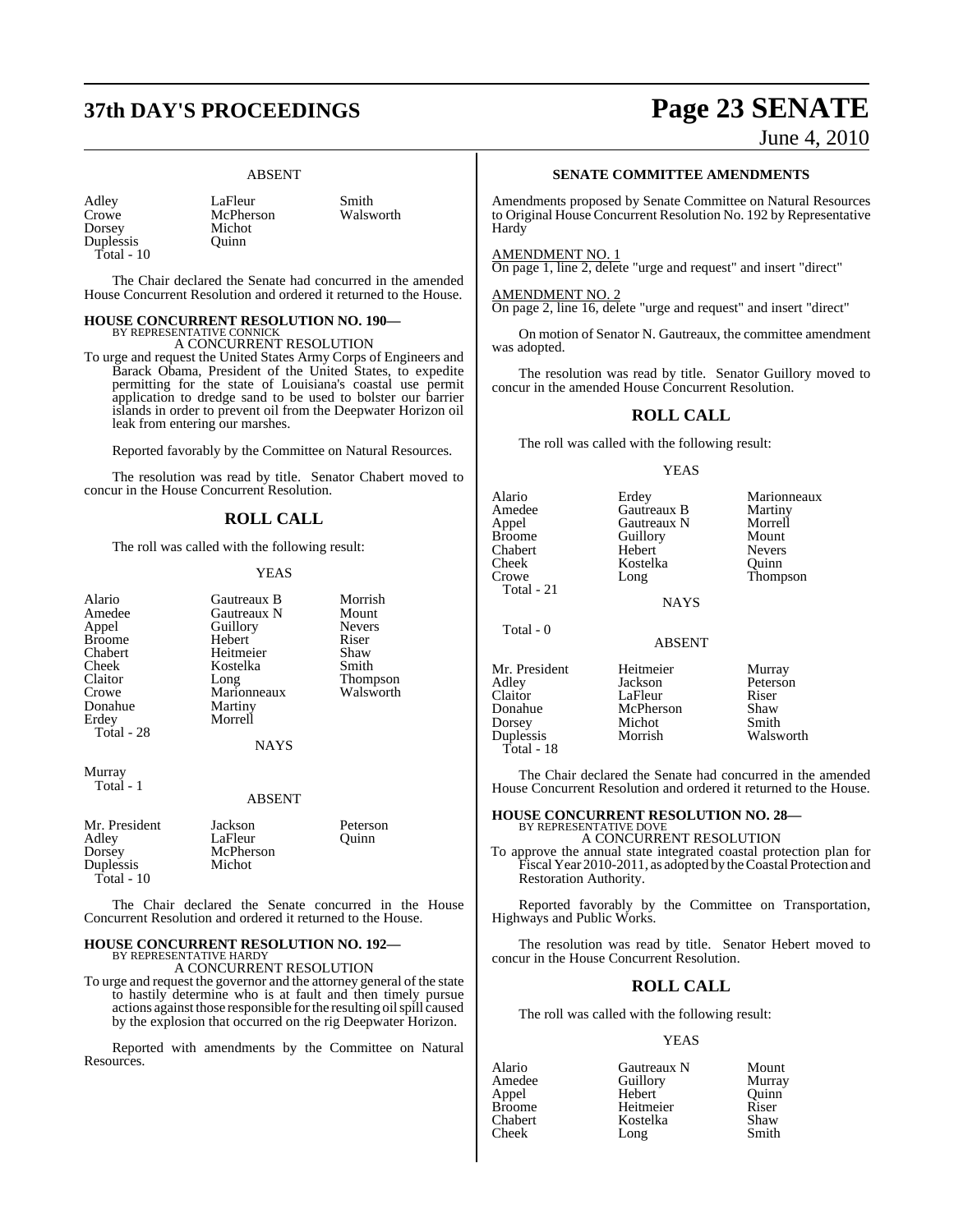Total - 11

| Claitor<br>Crowe<br>Erdev<br>Gautreaux B<br>Total - 28 | Marionneaux<br>Martiny<br>Morrell<br>Morrish<br><b>NAYS</b> | <b>Thompson</b><br>Walsworth        | R<br>Protec<br>Ί<br>concu |
|--------------------------------------------------------|-------------------------------------------------------------|-------------------------------------|---------------------------|
| Total - 0                                              | <b>ABSENT</b>                                               |                                     | Ί                         |
| Mr. President<br>Adley<br>Donahue<br>Dorsey            | Duplessis<br>Jackson<br>LaFleur<br>McPherson                | Michot<br><b>Nevers</b><br>Peterson | Alaric<br>Amed            |

The Chair declared the Senate concurred in the House Concurrent Resolution and ordered it returned to the House.

#### **HOUSE CONCURRENT RESOLUTION NO. 45—** BY REPRESENTATIVE HENRY

A CONCURRENT RESOLUTION

To urge and request the Department of Economic Development to study the potential economic impact on barge line, towing, and water transportation companies if the legislature authorized an income and corporation franchise tax credit for ad valorem taxes assessed against such company's public service properties paid to political subdivisions.

Reported favorably by the Committee on Commerce, Consumer Protection, and International Affairs.

The resolution was read by title. Senator Quinn moved to concur in the House Concurrent Resolution.

#### **ROLL CALL**

The roll was called with the following result:

#### YEAS

| Alario        | Gautreaux N | Mount         |
|---------------|-------------|---------------|
| Amedee        | Guillory    | Murray        |
| Appel         | Hebert      | <b>Nevers</b> |
| <b>Broome</b> | Heitmeier   | Ouinn         |
| Chabert       | Kostelka    | Riser         |
| Cheek         | Long        | Shaw          |
| Claitor       | Marionneaux | Smith         |
| Crowe         | Martiny     | Thompson      |
| Erdey         | Morrell     | Walsworth     |
| Gautreaux B   | Morrish     |               |
| Total - 29    |             |               |

Total - 0

#### ABSENT

NAYS

| Mr. President | Duplessis | Michot   |
|---------------|-----------|----------|
| Adley         | Jackson   | Peterson |
| Donahue       | LaFleur   |          |
| Dorsey        | McPherson |          |
| Total - $10$  |           |          |

The Chair declared the Senate concurred in the House Concurrent Resolution and ordered it returned to the House.

#### **HOUSE CONCURRENT RESOLUTION NO. 99—** BY REPRESENTATIVE GUILLORY

A CONCURRENT RESOLUTION

To urge and request all cable and satellite television providers serving the citizens of Louisiana to provide access to all three Louisiana Public Broadcasting channels to their customers.

## **Page 24 SENATE 37th DAY'S PROCEEDINGS**

Reported favorably by the Committee on Commerce, Consumer ction, and International Affairs.

The resolution was read by title. Senator Guillory moved to r in the House Concurrent Resolution.

## **ROLL CALL**

The roll was called with the following result:

|                                                                                                                 | YEAS                                                                                                                   |                                                                                               |
|-----------------------------------------------------------------------------------------------------------------|------------------------------------------------------------------------------------------------------------------------|-----------------------------------------------------------------------------------------------|
| Alario<br>Amedee<br><b>Broome</b><br>Chabert<br>Cheek<br>Claitor<br>Crowe<br>Erdey<br>Gautreaux B<br>Total - 27 | Gautreaux N<br>Guillory<br>Hebert<br>Heitmeier<br>Kostelka<br>Long<br>Marionneaux<br>Martiny<br>Morrell<br><b>NAYS</b> | Morrish<br>Mount<br>Murray<br><b>Nevers</b><br>Peterson<br>Quinn<br>Shaw<br>Smith<br>Thompson |
| Total - 0                                                                                                       | <b>ABSENT</b>                                                                                                          |                                                                                               |
| Mr. President<br>Adley<br>Appel<br>Donahue                                                                      | Dorsey<br>Duplessis<br>Jackson<br>LaFleur                                                                              | McPherson<br>Michot<br>Riser<br>Walsworth                                                     |

The Chair declared the Senate concurred in the House Concurrent Resolution and ordered it returned to the House.

## **HOUSE CONCURRENT RESOLUTION NO. 105—**

BY REPRESENTATIVE ELLINGTON A CONCURRENT RESOLUTION To oppose measures which would require health-related warning labels on wireless devices and packaging or require disclosure of any health-related information about wireless devices at the point of sale.

Reported favorably by the Committee on Commerce, Consumer Protection, and International Affairs.

The resolution was read by title. Senator Riser moved to concur in the House Concurrent Resolution.

### **ROLL CALL**

The roll was called with the following result:

#### YEAS

Adley Gautreaux B Mount Alario Gautreaux N Murray<br>Amedee Guillory Nevers Amedee Guillory<br>Appel Hebert Appel Hebert Peterson Broome Heitmeier<br>Chabert Kostelka Cheek Long Smith<br>Claitor Marionneaux Thompson Claitor Marionneaux<br>Crowe Martiny Donahue<br>Erdey Total - 31

Total - 12

Kostelka Riser<br>Long Smith Martiny Walsworth<br>Morrell Morrish

**NAYS** 

Total - 0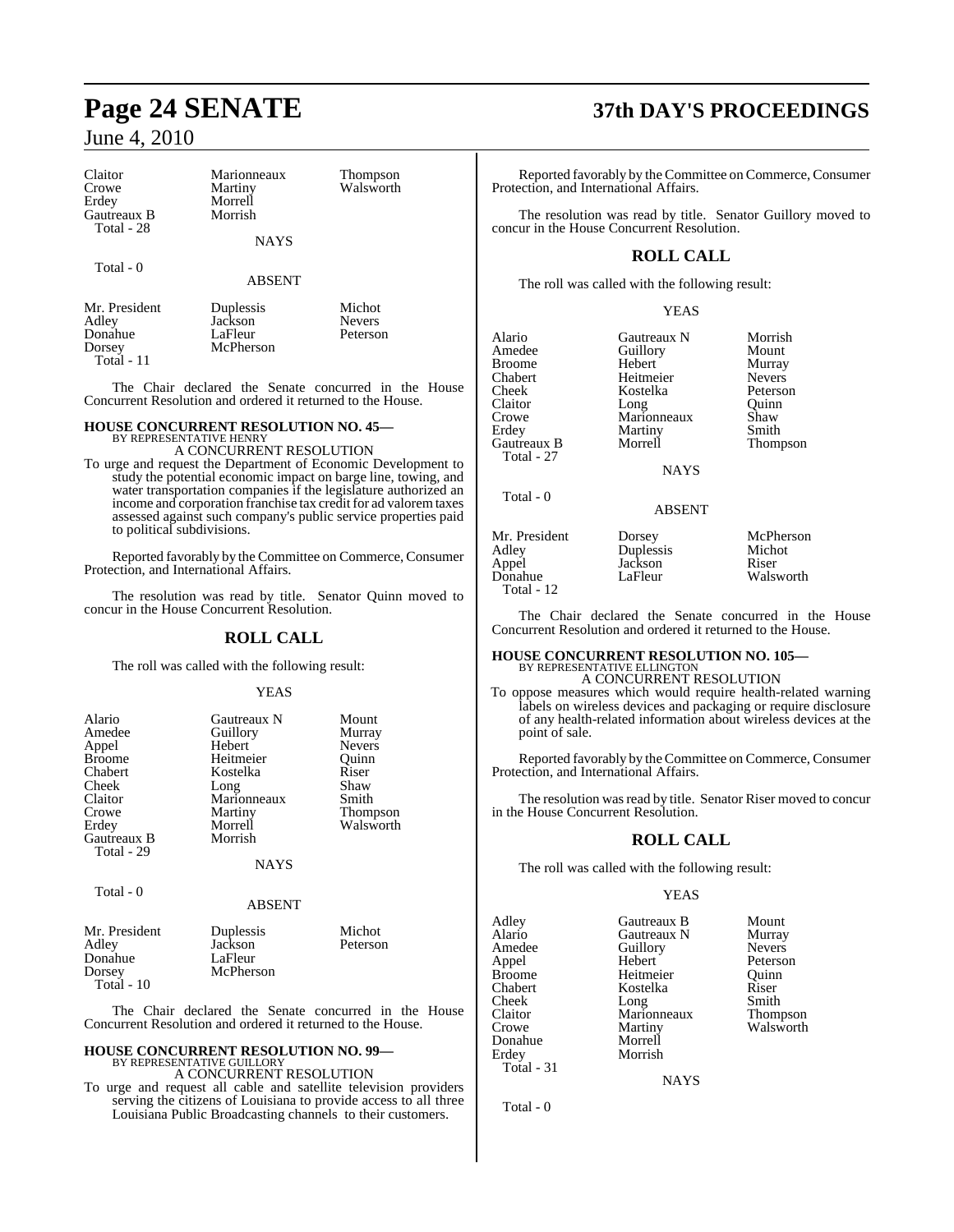# **37th DAY'S PROCEEDINGS Page 25 SENATE**

#### ABSENT

| Mr. President |  |
|---------------|--|
| Dorsey        |  |
| Duplessis     |  |
| Total - 8     |  |

Jackson Michot<br>LaFleur Shaw LaFleur **McPherson** 

The Chair declared the Senate concurred in the House Concurrent Resolution and ordered it returned to the House.

## **HOUSE CONCURRENT RESOLUTION NO. 111—**

BY REPRESENTATIVE MICHAEL JACKSON A CONCURRENT RESOLUTION

To urge and request the Office of Financial Institutions to study the feasibility of creating a state-owned bank and report any findings or recommendations to the legislature prior to the start of the 2011 Regular Session of the Legislature.

Reported with amendments by the Committee on Commerce, Consumer Protection, and International Affairs.

#### **SENATE COMMITTEE AMENDMENTS**

Amendments proposed by Senate Committee on Commerce, Consumer Protection and International Affairs to Original House Concurrent Resolution No. 111 by Representative Michael Jackson

#### AMENDMENT NO. 1

On page 1, line 2, after "the" and before "Office" insert "Department of Economic Development and the" and after "study the" and before "feasibility" insert "advisability and"

#### AMENDMENT NO. 2

On page 1, line 8, after "secured bank' and before the semi-colon ";" insert the following: "in 1919, due to the lack of available credit to the state's farmers at that time"

#### AMENDMENT NO. 3

On page 1, line 14, after "the" and before "Office" insert "Department of Economic Development and the" after "study the" and before "feasibility" insert "advisability and"

#### AMENDMENT NO. 4

On page 1, line 18, before "commissioner" insert "secretary of the Department of Economic Development and the"

On motion of Senator Crowe, the committee amendment was adopted.

The resolution was read by title. Senator Broome moved to concur in the amended House Concurrent Resolution.

### **ROLL CALL**

The roll was called with the following result:

#### **YEAS**

| Appel     | Morrell     | Murray   |
|-----------|-------------|----------|
| Broome    | Morrish     | Peterson |
| Erdev     | Mount       | Ouinn    |
| Total - 9 | <b>NAYS</b> |          |

Cheek Heitmeier<br>Claitor Long Total - 21

Adley **Donahue** Martiny<br> **Alario** Gautreaux B Nevers Alario Gautreaux B Never<br>Amedee Gautreaux N Riser **American Cautreaux N** Riser<br> **American Riser**<br> **American Change** Chabert Hebert Shaw<br>
Cheek Heitmeier Smith Claitor Long Thompson<br>Crowe Marionneaux Walsworth Marionneaux

Mr. President Guillory LaFleur<br>
Dorsey Jackson McPher Duplessis Total - 9

Jackson McPherson<br>Kostelka Michot

The Chair declared the Senate failed to concur in the amended House Concurrent Resolution.

ABSENT

## **Notice of Reconsideration**

Senator Broome moved to reconsider on the next Legislative Day the vote by which the amended resolution failed to pass.

#### **Rules Suspended**

Senator Morrell asked for and obtained a suspension of the rules to revert to the order of:

> **Senate Resolutions on Second Reading, Subject to Call**

#### **Mr. President in the Chair**

#### **Called from the Calendar**

Senator Morrell asked that Senate Resolution No. 78 be called from the Calendar.

**SENATE RESOLUTION NO. 78—**

BY SENATOR MORRELL A RESOLUTION

To amend and readopt Senate Rule 13.78(B) of the Rules of Order of the Senate relative to testifying before committee hearings.

Reported favorably by the Committee on Senate and Governmental Affairs.

#### **Floor Amendments**

Senator Claitor proposed the following amendments.

#### **SENATE FLOOR AMENDMENTS**

Amendments proposed by Senator Claitor to Original Senate Resolution No. 78 by Senator Morrell

AMENDMENT NO. 1 On page 2, line 3, after "**witness card**" insert "**swearing or**"

On motion of Senator Claitor, the amendments were adopted.

The resolution was read by title. Senator Morrell moved to adopt the amended Senate Resolution to which there was objection.

### **ROLL CALL**

The roll was called with the following result:

Kostelka

#### YEAS

Broome Hebert Murray<br>
Chabert Heitmeier Nevers Chabert Heitmeier<br>
Cheek Jackson

Mr. President Dorsey Martiny<br>Amedee Gautreaux B Morrell Amedee Gautreaux B Morrell<br>
Appel Gautreaux N Morrish Gautreaux N Morrish<br>
Hebert Murray Cheek Jackson Peterson

# June 4, 2010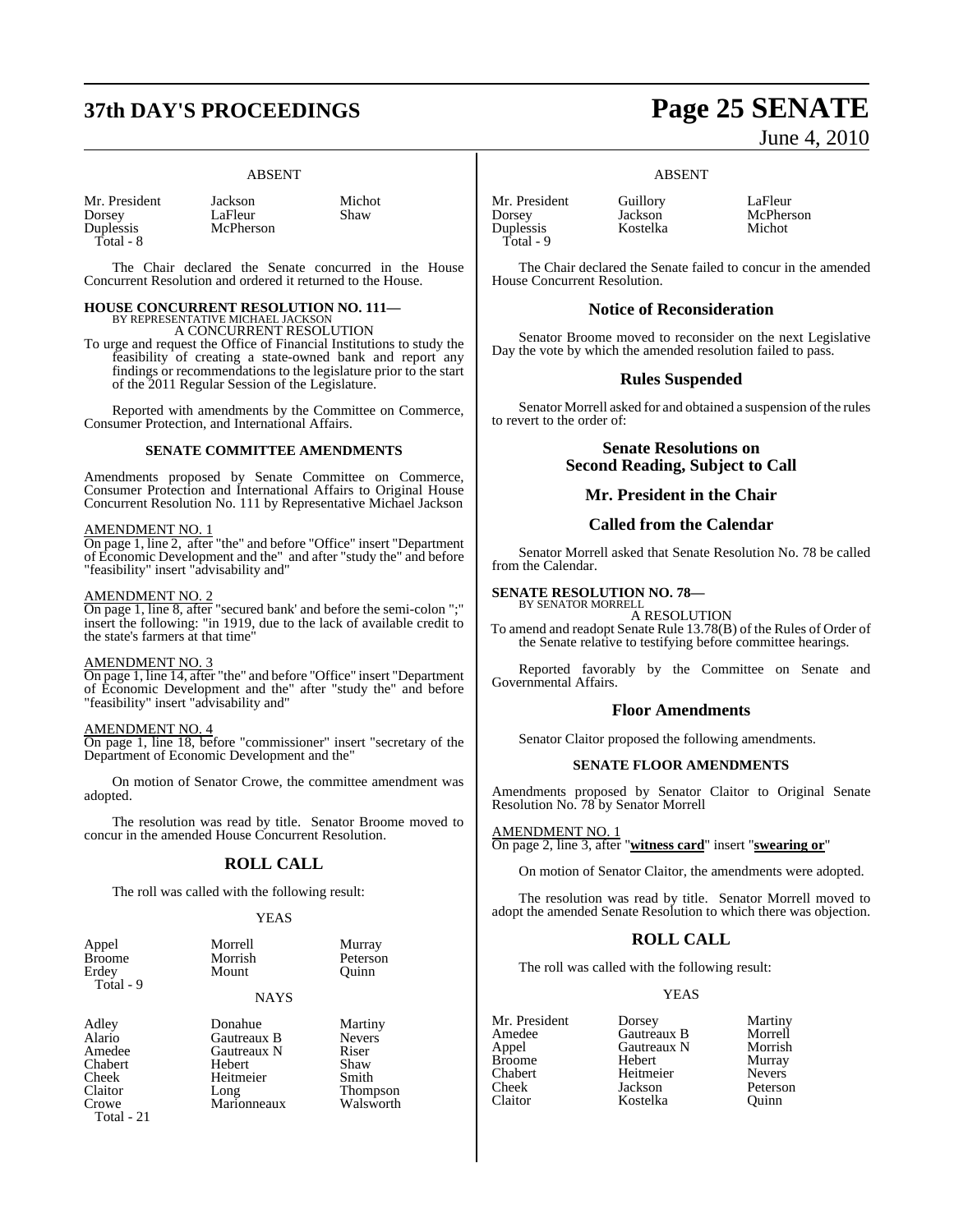| Crowe<br>Donahue<br>Total - 27        | LaFleur<br>Marionneaux | Riser<br>Thompson  |
|---------------------------------------|------------------------|--------------------|
|                                       | <b>NAYS</b>            |                    |
| Adley<br>Alario<br>Erdey<br>Total - 8 | Long<br>Mount<br>Shaw  | Smith<br>Walsworth |
|                                       | <b>ABSENT</b>          |                    |
| Duplessis<br>Guillory                 | McPherson<br>Michot    |                    |

Total - 4

The Chair declared the Senate had adopted the amended Senate Resolution.

## **Rules Suspended**

Senator Morrell asked for and obtained a suspension of the rules to take up at this time:

## **Senate Bills and Joint Resolutions on Third Reading and Final Passage, Subject to Call**

### **Called from the Calendar**

Senator Morrell asked that Senate Bill No. 642 be called from the Calendar.

#### **SENATE BILL NO. 642—** BY SENATOR MORRELL

AN ACT

To enact Code of Criminal Procedure Art. 334.3(A)(4), relative to bail; to provide for release on bail; to provide for forfeiture or revocation of bail; to provide for procedure; and to provide for related matters.

#### **Floor Amendments**

Senator Marionneaux sent up floor amendments.

#### **SENATE FLOOR AMENDMENTS**

Amendments proposed by Senator Marionneaux on behalf of the Legislative Bureau to Engrossed Senate Bill No. 642 by Senator Morrell

#### AMENDMENT NO. 1

On page 1, between lines 4 and 5, insert "Be it enacted by the Legislature of Louisiana:"

#### AMENDMENT NO. 2

On page 1, lines 16-17, following "**shall**" and before "**at**" change "**only be available**" to "**be available only**"

On motion of Senator Marionneaux, the amendments were adopted.

The bill was read by title. Senator Morrell moved the final passage of the amended bill.

### **ROLL CALL**

The roll was called with the following result:

#### YEAS

| Mr. President |  |
|---------------|--|
| Adley         |  |

Gautreaux B Morrish<br>
Gautreaux N Mount Gautreaux N

## **Page 26 SENATE 37th DAY'S PROCEEDINGS**

| Alario<br>Appel<br>Broome<br>Chabert<br>Cheek<br>Claitor<br>Crowe<br>Donahue<br>Dorsey<br>Erdev<br><b>Total - 34</b> | Guillory<br>Hebert<br>Heitmeier<br>Jackson<br>Kostelka<br>LaFleur<br>Long<br>Marionneaux<br>Martiny<br>Morrell<br><b>NAYS</b> | Murray<br><b>Nevers</b><br>Peterson<br>Ouinn<br>Riser<br>Shaw<br>Thompson<br>Walsworth |
|----------------------------------------------------------------------------------------------------------------------|-------------------------------------------------------------------------------------------------------------------------------|----------------------------------------------------------------------------------------|
| Total - 0                                                                                                            | <b>ABSENT</b>                                                                                                                 |                                                                                        |
| Amedee<br>Duplessis<br>Total - 5                                                                                     | McPherson<br>Michot                                                                                                           | Smith                                                                                  |

The Chair declared the amended bill was passed, ordered reengrossed and sent to the House. Senator Morrell moved to reconsider the vote by which the bill was passed and laid the motion on the table.

#### **House Bills and Joint Resolutions on Third Reading and Final Passage**

#### **Bagneris Rule**

Senator Adley moved to suspend the rules to temporarily pass over controversial House Bills on Third Reading and Final Passage with the intention of taking them up later, in their regular order.

Without objection, so ordered.

- **HOUSE BILL NO. 7—**<br>BY REPRESENTATIVES WADDELL, KATZ, AND LEGER AND<br>SENATORS ADLEY, DORSEY, ERDEY, N. GAUTREAUX,<br>MARIONNEAUX, MORRISH, RISER, AND SHAW AN ACT
- To enact Subpart AA of Part I of Chapter 1 of Subtitle II of Title 47 of the Louisiana Revised Statutes of 1950, to be comprised of R.S. 47:120.85, relative to state individual income tax return checkoffs for certain donations; to provide for a method for individuals to donate a portion of any refund due to them to the LouisianaChapter ofthe National Multiple Sclerosis Society; to authorize and provide a method for the making of other donations to the National Multiple Sclerosis Society on the income tax return; to provide for the disposition of such donated monies; to establish the Louisiana Chapter of the National Multiple Sclerosis Society Fund as a special escrow fund in the state treasury; to provide for the administration and use of monies in the fund; to authorize the secretary of the Department of Revenue to make certain deposits into the fund; to provide for reporting; and to provide for related matters.

The bill was read by title. Senator Marionneaux moved the final passage of the bill.

### **ROLL CALL**

The roll was called with the following result:

## YEAS

| Mr. President | Gautreaux B | Murray        |
|---------------|-------------|---------------|
| Adley         | Guillory    | <b>Nevers</b> |
| Alario        | Heitmeier   | Peterson      |
| Appel         | Jackson     | Ouinn         |
| <b>Broome</b> | Kostelka    | Riser         |
| Chabert       | LaFleur     | Shaw          |
| Cheek         | Long        | Smith         |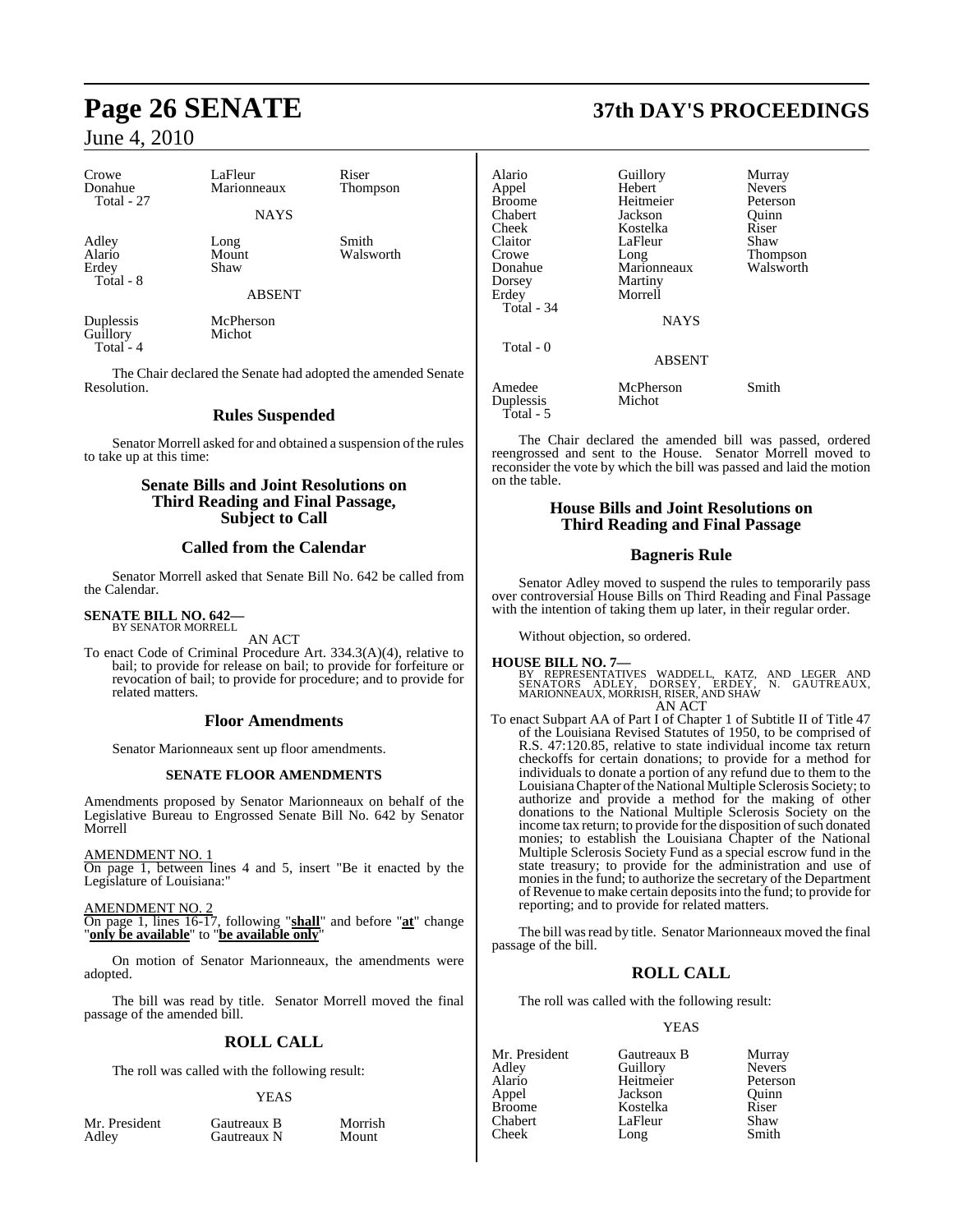# **37th DAY'S PROCEEDINGS Page 27 SENATE**

| Crowe<br>Donahue<br>Dorsey<br>Erdey<br>Total $-31$ | Marionneaux<br>Morrell<br>Morrish<br>Mount<br><b>NAYS</b> | Thompson<br>Walsworth |
|----------------------------------------------------|-----------------------------------------------------------|-----------------------|
| Claitor<br>Total - 1                               | <b>ABSENT</b>                                             |                       |
| Amedee                                             | Hebert                                                    | Michot                |

Duplessis Martiny<br>
Gautreaux N McPherson Gautreaux N Total - 7

The Chair declared the bill was passed and ordered it returned to the House. Senator Marionneaux moved to reconsider the vote by which the bill was passed and laid the motion on the table.

## **HOUSE BILL NO. 118—** BY REPRESENTATIVE HENRY BURNS

AN ACT

To amend and reenact R.S. 32:1311(B), relative to motor vehicle inspection; to exempt certain registered antique vehicles from inspection; and to provide for related matters.

The bill was read by title. Senator Adley moved the final passage of the bill.

## **ROLL CALL**

The roll was called with the following result:

#### YEAS

| Mr. President<br>Adley<br>Alario<br>Appel<br><b>Broome</b><br>Chabert<br>Cheek<br>Claitor<br>Crowe<br>Donahue | Erdey<br>Gautreaux B<br>Guillory<br>Heitmeier<br>Jackson<br>Kostelka<br>LaFleur<br>Long<br>Marionneaux<br>Morrell | Mount<br>Murray<br><b>Nevers</b><br>Peterson<br>Ouinn<br>Riser<br>Shaw<br>Smith<br>Thompson<br>Walsworth |
|---------------------------------------------------------------------------------------------------------------|-------------------------------------------------------------------------------------------------------------------|----------------------------------------------------------------------------------------------------------|
| Dorsey<br>Total - 32<br>Total - 0                                                                             | Morrish<br><b>NAYS</b>                                                                                            |                                                                                                          |
|                                                                                                               | ABSENT                                                                                                            |                                                                                                          |
| Amedee<br>Duplessis<br>Gautreaux N                                                                            | Hebert<br>Martiny<br>McPherson                                                                                    | Michot                                                                                                   |

The Chair declared the bill was passed and ordered it returned to the House. Senator Adley moved to reconsider the vote by which the bill was passed and laid the motion on the table.

#### **HOUSE BILL NO. 187—**

Gautreaux N Total - 7

> BY REPRESENTATIVE GUILLORY AN ACT

To amend and reenact R.S. 47:1923(D), relative to tax assessors; to provide relative to the payment of premiums for group insurance for certain retirees of the Acadia Parish Assessor's Office; to increase the years of service requirement for certain retirees; to provide for an effective date; and to provide for related matters.

The bill was read by title. Senator Guillory moved the final passage of the bill.

# June 4, 2010

## **ROLL CALL**

The roll was called with the following result:

YEAS

| Mr. President<br>Adley<br>Alario<br>Appel<br><b>Broome</b><br>Chabert<br>Cheek<br>Claitor<br>Crowe<br>Donahue<br>Dorsey<br>Total $-31$<br>Total - 0 | Erdey<br>Gautreaux B<br>Guillory<br>Heitmeier<br>Jackson<br>Kostelka<br>LaFleur<br>Long<br>Marionneaux<br>Morrell<br>Morrish<br><b>NAYS</b><br><b>ABSENT</b> | Mount<br>Murray<br><b>Nevers</b><br>Ouinn<br>Riser<br>Shaw<br>Smith<br>Thompson<br>Walsworth |
|-----------------------------------------------------------------------------------------------------------------------------------------------------|--------------------------------------------------------------------------------------------------------------------------------------------------------------|----------------------------------------------------------------------------------------------|
|                                                                                                                                                     |                                                                                                                                                              |                                                                                              |
| Amedee<br>Duplessis<br>Gautreaux N                                                                                                                  | Hebert<br>Martiny<br>McPherson                                                                                                                               | Michot<br>Peterson                                                                           |

The Chair declared the bill was passed and ordered it returned to the House. Senator Guillory moved to reconsider the vote by which the bill was passed and laid the motion on the table.

## **HOUSE BILL NO. 223—** BY REPRESENTATIVE DANAHAY

Total - 8

AN ACT

To amend and reenact R.S. 33:3819(I), relative to waterworks districts in Calcasieu Parish; to provide for the per diem paid to waterworks district commissioners; to authorize the parish governing authority to authorize an increase in per diem upon request from such a district; and to provide for related matters.

The bill was read by title. Senator Mount moved the final passage of the bill.

#### **ROLL CALL**

The roll was called with the following result:

#### YEAS

| Mr. President | Dorsey        | Morrell         |
|---------------|---------------|-----------------|
| Adley         | Erdey         | Mount           |
| Alario        | Gautreaux B   | <b>Nevers</b>   |
| Appel         | Guillory      | Peterson        |
| <b>Broome</b> | Heitmeier     | Ouinn           |
| Chabert       | Jackson       | Riser           |
| Cheek         | Kostelka      | Shaw            |
| Claitor       | LaFleur       | Smith           |
| Crowe         | Long          | <b>Thompson</b> |
| Donahue       | Marionneaux   | Walsworth       |
| Total - 30    |               |                 |
|               | <b>NAYS</b>   |                 |
| Total - 0     |               |                 |
|               | <b>ABSENT</b> |                 |
|               |               |                 |

Amedee Hebert Michot<br>
Duplessis Martiny Morrish Duplessis Martiny Morrish Gautreaux N Total - 9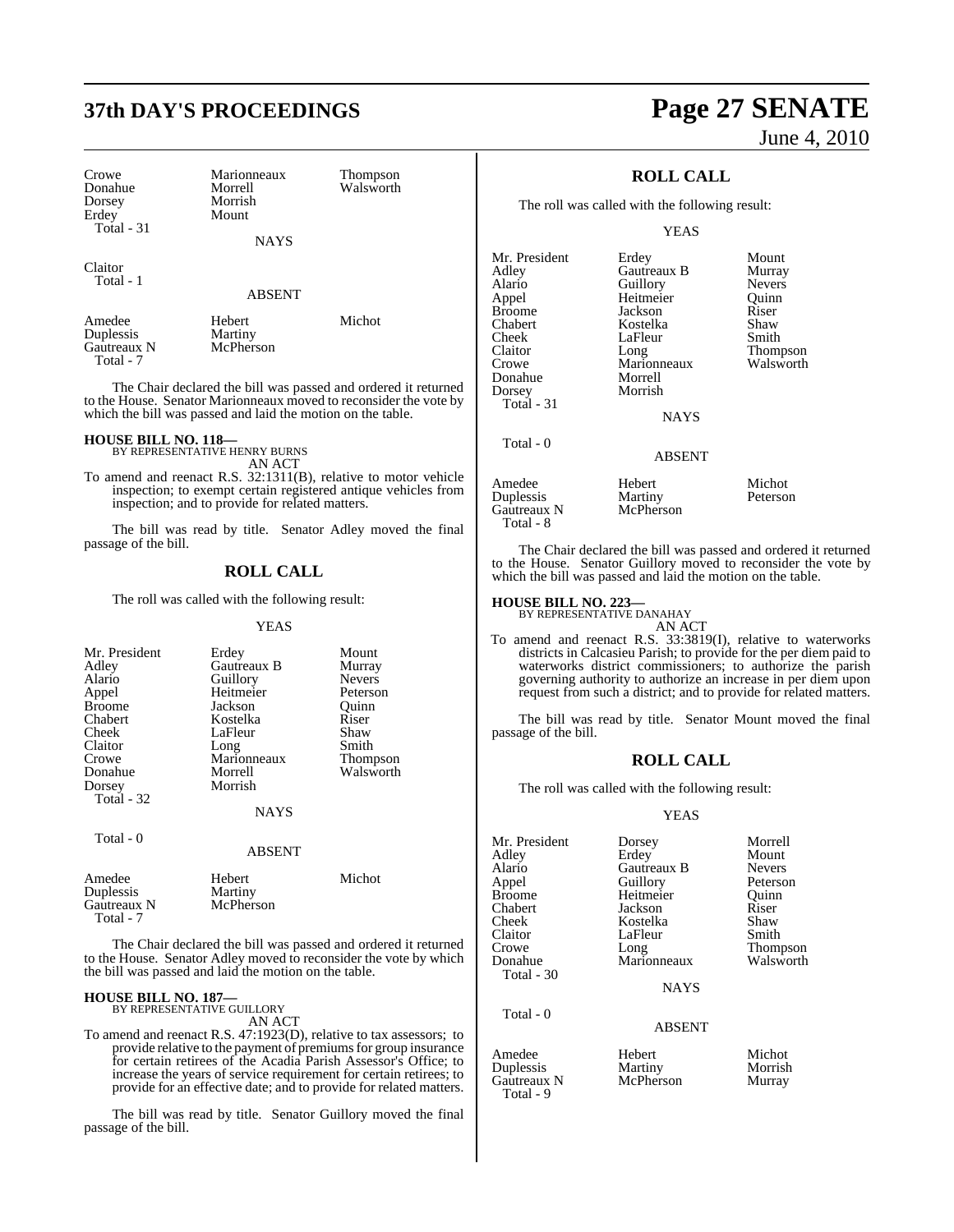The Chair declared the bill was passed and ordered it returned to the House. Senator Mount moved to reconsider the vote by which the bill was passed and laid the motion on the table.

## **HOUSE BILL NO. 252—** BY REPRESENTATIVE LORUSSO

AN ACT

To enact R.S. 47:490.22, relative to military honor license plates; to provide for the establishment of a military honor license plate for members of the Washington Artillery; to provide for the design and issuance of the license plate; to authorize the promulgation ofrules and regulations; and to provide forrelated matters.

The bill was read by title. Senator Murray moved the final passage of the bill.

## **ROLL CALL**

The roll was called with the following result:

#### YEAS

| Mr. President     | Erdey         | Morrish         |
|-------------------|---------------|-----------------|
| Adley             | Gautreaux B   | Mount           |
| Alario            | Guillory      | Murray          |
| Appel             | Heitmeier     | <b>Nevers</b>   |
| <b>Broome</b>     | Jackson       | Peterson        |
| Chabert           | Kostelka      | Ouinn           |
| Cheek             | LaFleur       | Riser           |
| Claitor           | Long          | Shaw            |
| Crowe             | Marionneaux   | Smith           |
| Donahue           | Michot        | <b>Thompson</b> |
| Dorsey            | Morrell       | Walsworth       |
| <b>Total - 33</b> |               |                 |
|                   | <b>NAYS</b>   |                 |
| Total - 0         |               |                 |
|                   | <b>ABSENT</b> |                 |

Amedee Gautreaux N Martiny Duplessis Total - 6

The Chair declared the bill was passed and ordered it returned to the House. Senator Murray moved to reconsider the vote by which the bill was passed and laid the motion on the table.

**HOUSE BILL NO. 253—** BY REPRESENTATIVES MONTOUCET AND GUILLORY AND SENATOR **MORRISH** 

AN ACT

To enact R.S. 25:215(B)(17), relative to the Acadia Parish Library; to transfer responsibility for accounting and management of library funds to the Acadia Parish Library Board of Control; and to provide for related matters.

The bill was read by title. Senator Morrish moved the final passage of the bill.

### **ROLL CALL**

The roll was called with the following result:

#### **YEAS**

| Mr. President | Erdey       | Morrish       |
|---------------|-------------|---------------|
| Adley         | Gautreaux B | Mount         |
| Alario        | Guillory    | Murray        |
| Appel         | Heitmeier   | <b>Nevers</b> |
| <b>Broome</b> | Jackson     | Peterson      |
| Chabert       | Kostelka    | Riser         |
| Cheek         | LaFleur     | Shaw          |

## **Page 28 SENATE 37th DAY'S PROCEEDINGS**

| Claitor<br>Crowe<br>Donahue<br>Dorsey<br>Total - 32 | Long<br>Marionneaux<br>Michot<br>Morrell<br><b>NAYS</b> | Smith<br><b>Thompson</b><br>Walsworth |
|-----------------------------------------------------|---------------------------------------------------------|---------------------------------------|
| Total - 0                                           | <b>ABSENT</b>                                           |                                       |
| Amedee<br>Duplessis<br>Gautreaux N                  | Hebert<br>Martiny<br>McPherson                          | Ouinn                                 |

The Chair declared the bill was passed and ordered it returned to the House. Senator Morrish moved to reconsider the vote by which the bill was passed and laid the motion on the table.

#### **HOUSE BILL NO. 413—**

Total - 7

BY REPRESENTATIVE BARROW AN ACT

To amend and reenact R.S. 33:405(C), relative to meetings of the board of aldermen in a Lawrason Act municipality; to remove prohibitions on business discussed at special meetings; and to provide for related matters.

#### **Floor Amendments**

Senator Morrell proposed the following amendments.

#### **SENATE FLOOR AMENDMENTS**

Amendments proposed by Senator Morrell to Engrossed House Bill No. 413 by Representative Barrow

#### AMENDMENT NO. 1

On page 1, line 14, after "42:7." insert the following: "Notwithstanding any other law to the contrary and pursuant to Act 131 of the 2008 Regular Session, an item which is not on the meeting agenda may be considered by the mayor and the board of alderman only after a unanimous vote of consent by the board and only after announcing the purpose of the item and allowing anyone in the audience to speak on the item.

On motion of Senator Morrell, the amendments were adopted.

The bill was read by title. Senator Morrell moved the final passage of the amended bill.

### **ROLL CALL**

The roll was called with the following result:

Morrish

#### YEAS

Mr. President Gautreaux B Mount<br>Adley Guillory Murray Adley Guillory Murray Alario Heitmeier<br>Appel Jackson Appel Jackson Peterson<br>Broome Kostelka Ouinn Broome Kostelka<br>Chabert LaFleur Cheek Long Shaw<br>Claitor Marionneaux Smith Claitor Marionneaux<br>Crowe Michot Crowe Michot Thompson<br>
Dorsey Morrell Walsworth Dorsey Morrell Walsworth Total - 32

LaFleur Riser<br>Long Shaw

**NAYS** 

Total - 0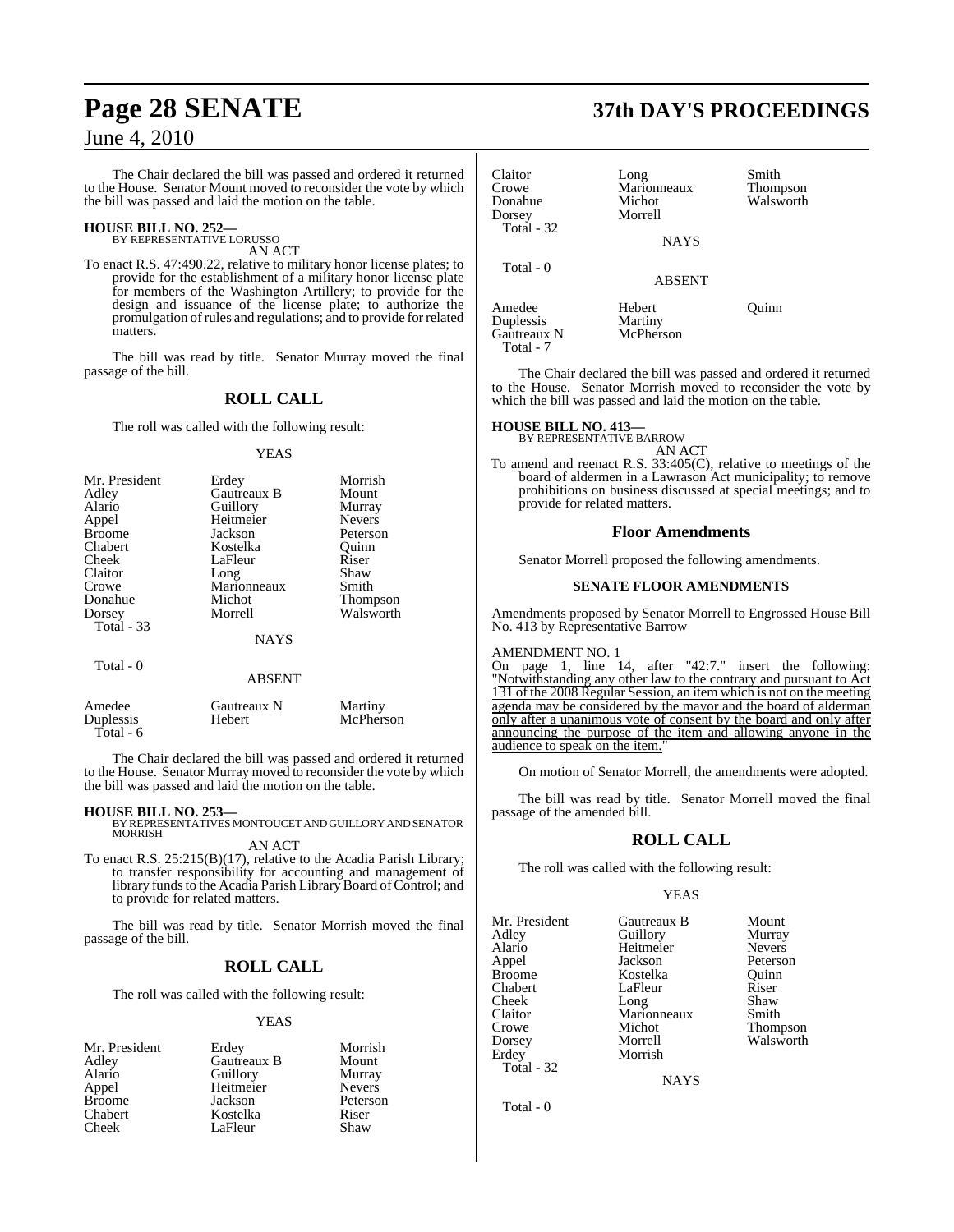# **37th DAY'S PROCEEDINGS Page 29 SENATE**

#### ABSENT

Donahue Hebert<br>Duplessis Martiny Duplessis Total - 7

Amedee Gautreaux N McPherson<br>Donahue Hebert

The Chair declared the amended bill was passed and ordered it returned to the House. Senator Morrell moved to reconsider the vote by which the bill was passed and laid the motion on the table.

## **HOUSE BILL NO. 437—** BY REPRESENTATIVE RICHARDSON

AN ACT

To amend and reenact R.S. 43:144, relative to the publication of official proceedings of certain political subdivisions; to provide a deadline by which such official proceedings shall be prepared and recorded in the official journal of the entity; and to provide for related matters.

The bill was read by title. Senator Erdey moved the final passage of the bill.

#### **ROLL CALL**

The roll was called with the following result:

#### YEAS

| Mr. President<br>Adley | Erdey<br>Gautreaux B | Morrish<br>Mount |
|------------------------|----------------------|------------------|
| Alario                 | Guillory             | Murray           |
| Appel                  | Heitmeier            | <b>Nevers</b>    |
| <b>Broome</b>          | Jackson              | Ouinn            |
| Chabert                | Kostelka             | Riser            |
| Cheek                  | LaFleur              | Shaw             |
| Claitor                | Long                 | Smith            |
| Crowe                  | Marionneaux          | Thompson         |
| Donahue                | Michot               | Walsworth        |
| Dorsey                 | Morrell              |                  |
| Total - 32             |                      |                  |
|                        | <b>NAYS</b>          |                  |
| Total - 0              |                      |                  |
|                        | <b>ABSENT</b>        |                  |
| Amedee<br>Duplessis    | Hebert<br>Martiny    | Peterson         |

Gautreaux N McPherson Total - 7

The Chair declared the bill was passed and ordered it returned to the House. Senator Erdey moved to reconsider the vote by which the bill was passed and laid the motion on the table.

**HOUSE BILL NO. 46—**<br>BY REPRESENTATIVES HUTTER, ARNOLD, BARROW, BILLIOT, BROSSETT, DIXON, GISCLAIR, HOFFMANN, LAFONTA, LEGER, JANE<br>SMITH, PATRICIA SMITH, ST. GERMAIN, STIAES, WADDELL, AND<br>WHITE AND SENATORS APPEL, DONAHUE,

To enact R.S. 17:81(T) and 3996(B)(24), relative to instruction to To enact R.S.  $17:81(T)$  and  $3996(B)(24)$ , relative to instruction to students in public schools concerning dating violence; to provide applicability; to provide guidelines for such instruction; to provide an effective date; and to provide for related matters.

The bill was read by title. Senator Crowe moved the final passage of the bill.

# June 4, 2010

## **ROLL CALL**

The roll was called with the following result:

YEAS

| Mr. President | Gautreaux B   | Mount         |
|---------------|---------------|---------------|
| Adley         | Guillory      | Murray        |
| Alario        | Hebert        | <b>Nevers</b> |
| Appel         | Heitmeier     | Peterson      |
| <b>Broome</b> | Jackson       | Quinn         |
| Chabert       | Kostelka      | Riser         |
| Cheek         | LaFleur       | Shaw          |
| Crowe         | Long          | Smith         |
| Donahue       | Marionneaux   | Thompson      |
| Dorsey        | Michot        | Walsworth     |
| Erdey         | Morrell       |               |
| Total - 32    |               |               |
|               | NAYS          |               |
| Morrish       |               |               |
| Total - 1     | <b>ABSENT</b> |               |
|               |               |               |
| Amedee        | Duplessis     | Martiny       |
| Claitor       | Gautreaux N   | McPherson     |

The Chair declared the bill was passed and ordered it returned to the House. Senator Crowe moved to reconsider the vote by which the bill was passed and laid the motion on the table.

#### **HOUSE BILL NO. 545—**

Total - 6

BY REPRESENTATIVES BALDONE, BILLIOT, GISCLAIR, HENDERSON, AND SAM JONES AN ACT

To amend and reenact R.S.  $56:325.3(A)(1)$ , relative to commercial taking of spotted sea trout; to provide that the open season for such taking shall close each year when the maximum annual quota is reached; and to provide for related matters.

#### **Floor Amendments**

Senator Morrish proposed the following amendments.

#### **SENATE FLOOR AMENDMENTS**

Amendments proposed by Senator Morrish to Engrossed House Bill No. 545 by Representative Baldone

#### AMENDMENT NO. 1

On page 1, line 2, after " $(A)(1)$ " insert "and 327 $(A)(2)$ " and after "taking" insert ", importation or sale"

#### AMENDMENT NO. 2

On page 1, line 4, after "reached;" insert "to prohibit the commercial taking of spotted sea trout in certain waters; to regulate the importation and sale of spotted sea trout;"

#### AMENDMENT NO. 3

On page 1, line 12, after "pounds." insert "The commercial taking or harvesting of spotted sea trout shall be prohibited within Louisi waters west of Mermentau River."

#### AMENDMENT NO. 4

On page 2, after line 9, insert the following:

"§327. Sale or purchase of freshwater or saltwater game fish prohibited; commercial sales and purchases, commercial license required; commercial fingerlings and certified mariculture and aquaculture fish excepted; penalties A.  $*$  \* \* \*

(2) The commission shall promulgate rules and regulations in accordance with the Administrative Procedure Act to regulate the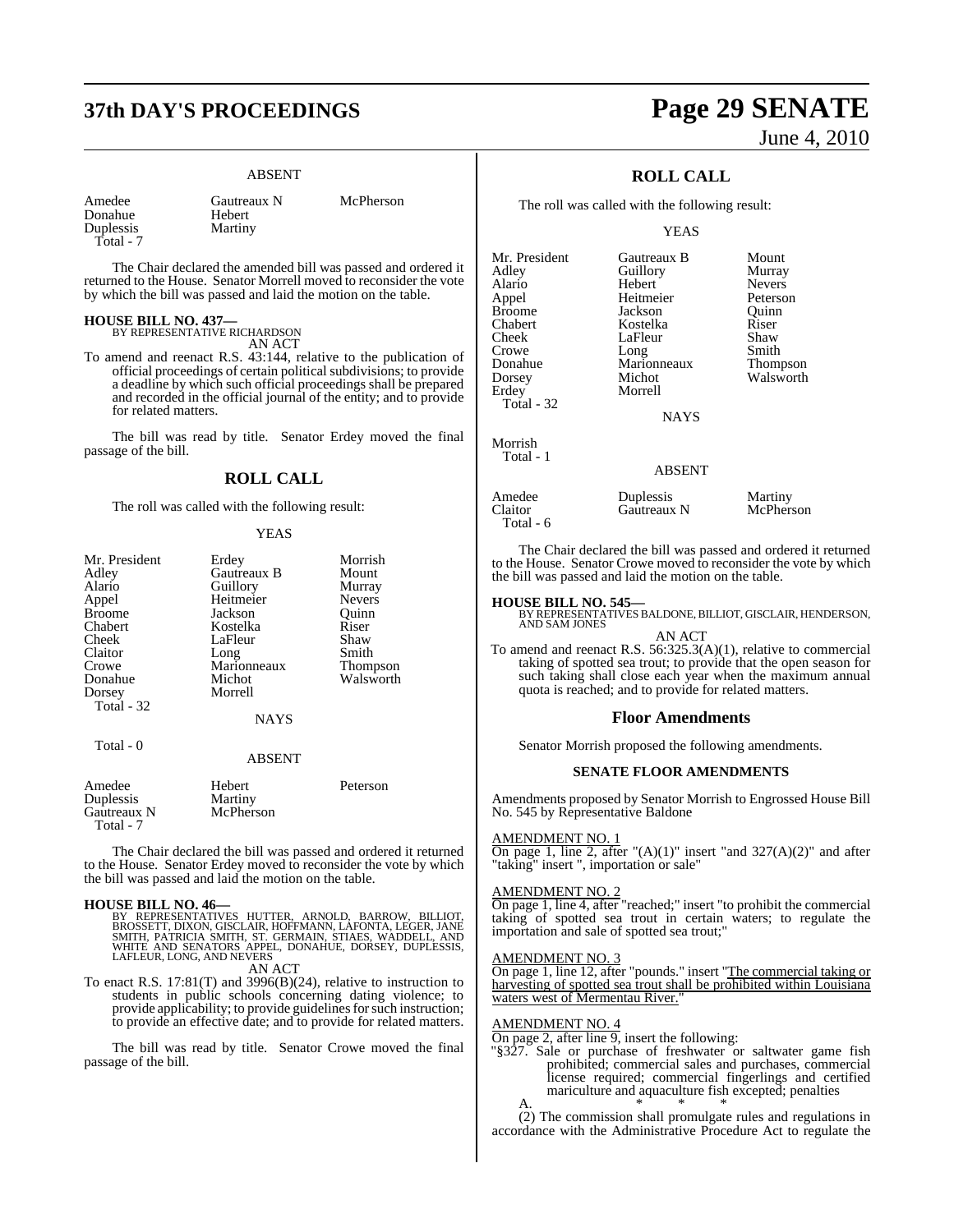importation, possession, or sale of game fish species and spotted sea trout. Red drum, hybrid striped bass, or any other game fish species, or spotted sea trout approved by the commission, which are legally taken, possessed, or sold commercially outside of the state, and aquaculturally raised game fish, may be imported, sold, or purchased by properly licensed wholesale/retail seafood dealers. Prior to each shipment into this state of any game fish or spotted sea trout, the buyer or handler of such shipment shall notify the secretary or his designated agent of its pending arrival and shall possess a bill of lading therefor. The bill of lading shall state the species of fish contained in each shipment, the number of fish or parts thereof, the origin of the shipment, the destination of the shipment, the consignee and consignor, and where applicable, the grower's name and fish farmer's license number. Wholesalers, their agents, and commercial transporters delivering the shipment or portions thereof to retail dealers shall provide each dealer with a copy of their bill of lading and shall indicate thereon the date of delivery to the retailer, the species of fish delivered, and the number of fish or parts thereof delivered. Both wholesale and retail dealers shall maintain a file of such bills of lading which shall be open to inspection by the secretary, his agents, or any enforcement agents. Regulations adopted by the commission may utilize a confirmation number system in lieu of copies of bills of lading provided by wholesale/retail seafood dealers to retail seafood dealers. \* \* \*"

On motion of Senator Morrish, the amendments were adopted.

The bill was read by title. Senator Morrish moved the final passage of the amended bill.

## **ROLL CALL**

The roll was called with the following result:

#### **YEAS**

| Mr. President<br>Adley<br>Alario<br>Appel<br><b>Broome</b><br>Chabert<br>Cheek<br>Claitor<br>Crowe<br>Donahue<br>Dorsey<br><b>Total - 33</b><br>Total - 0 | Erdey<br>Gautreaux B<br>Guillory<br>Hebert<br>Heitmeier<br>Jackson<br>Kostelka<br>LaFleur<br>Long<br>Martiny<br>Michot<br><b>NAYS</b><br><b>ABSENT</b> | Morrell<br>Morrish<br>Mount<br>Murray<br><b>Nevers</b><br>Peterson<br>Ouinn<br>Riser<br>Smith<br>Thompson<br>Walsworth |
|-----------------------------------------------------------------------------------------------------------------------------------------------------------|--------------------------------------------------------------------------------------------------------------------------------------------------------|------------------------------------------------------------------------------------------------------------------------|
| Amedee                                                                                                                                                    | Gautreaux N                                                                                                                                            | McPherson                                                                                                              |
| Duplessis<br>Total - 6                                                                                                                                    | Marionneaux                                                                                                                                            | Shaw                                                                                                                   |

The Chair declared the amended bill was passed and ordered it returned to the House. Senator Morrish moved to reconsider the vote by which the bill was passed and laid the motion on the table.

#### **HOUSE BILL NO. 583—**

BY REPRESENTATIVES EDWARDS, ANDERS, ARMES, ARNOLD,<br>AUSTIN BADON, BALDONE, BARROW, BILLIOT, HENRY BURNS, TIM<br>BURNS, BURRELL, CARMODY, CONNICK, CORTEZ, CROMER, DIXON,<br>DOERGE, DOVE, ELLINGTON, FANNIN, GALLOT, GISCLAIR, GUINN,

## **Page 30 SENATE 37th DAY'S PROCEEDINGS**

AN ACT

To enact R.S.  $46:121(4)$ ,  $122(B)(5)$ , and  $123(L)$ , relative to Louisiana Military Family Assistance; to provide for definitions; to provide for uses of the Louisiana Military Family Assistance Fund; and to provide for related matters.

The bill was read by title. Senator Adley moved the final passage of the bill.

## **ROLL CALL**

The roll was called with the following result:

|--|--|

| Mr. President | Erdey         | Morrish       |
|---------------|---------------|---------------|
| Adley         | Gautreaux B   | Mount         |
| Alario        | Guillory      | Murray        |
| Appel         | Heitmeier     | <b>Nevers</b> |
| Broome        | Jackson       | Peterson      |
| Chabert       | Kostelka      | Ouinn         |
| Cheek         | LaFleur       | Riser         |
| Claitor       | Long          | Shaw          |
| Crowe         | Martiny       | Smith         |
| Donahue       | Michot        | Thompson      |
| Dorsey        | Morrell       | Walsworth     |
| Total - 33    | <b>NAYS</b>   |               |
| Total - 0     | <b>ABSENT</b> |               |

| Amedee<br>Duplessis<br>Total - $6$ | Gautreaux N<br>Hebert | Marionneaux<br>McPherson |
|------------------------------------|-----------------------|--------------------------|
|                                    |                       |                          |

The Chair declared the bill was passed and ordered it returned to the House. Senator Adley moved to reconsider the vote by which the bill was passed and laid the motion on the table.

**HOUSE BILL NO. 519—**<br>BY REPRESENTATIVES CORTEZ, BOBBY BADON, BARROW, HENRY<br>BURNS, TIM BURNS, CARTER, CONNICK, GISCLAIR, HARDY,<br>MICHAEL JACKSON, KLECKLEY, LANDRY, LORUSSO, PEARSON,<br>ROBIDEAUX, JANE SMITH, PATRICIA SMITH, AN AN ACT

To amend and reenact R.S. 11:710, relative to reemployment of retirees in the Teachers' Retirement System of Louisiana; to prohibit retirees reemployed in certain positions from receiving benefits during the period of reemployment; to provide relative to contributions during such period; to provide for an effective date; and to provide for related matters.

#### **Floor Amendments**

Senator Claitor proposed the following amendments.

#### **SENATE FLOOR AMENDMENTS**

Amendments proposed by Senator Claitor to Reengrossed House Bill No. 519 by Representative Cortez

#### AMENDMENT NO. 1

On page 5, at the beginning of line 8, change "has" to "have"

On motion of Senator Claitor, the amendments were adopted.

On motion of Senator B. Gautreaux, the amended bill was read by title and returned to its regular order in Third Reading and Final Passage.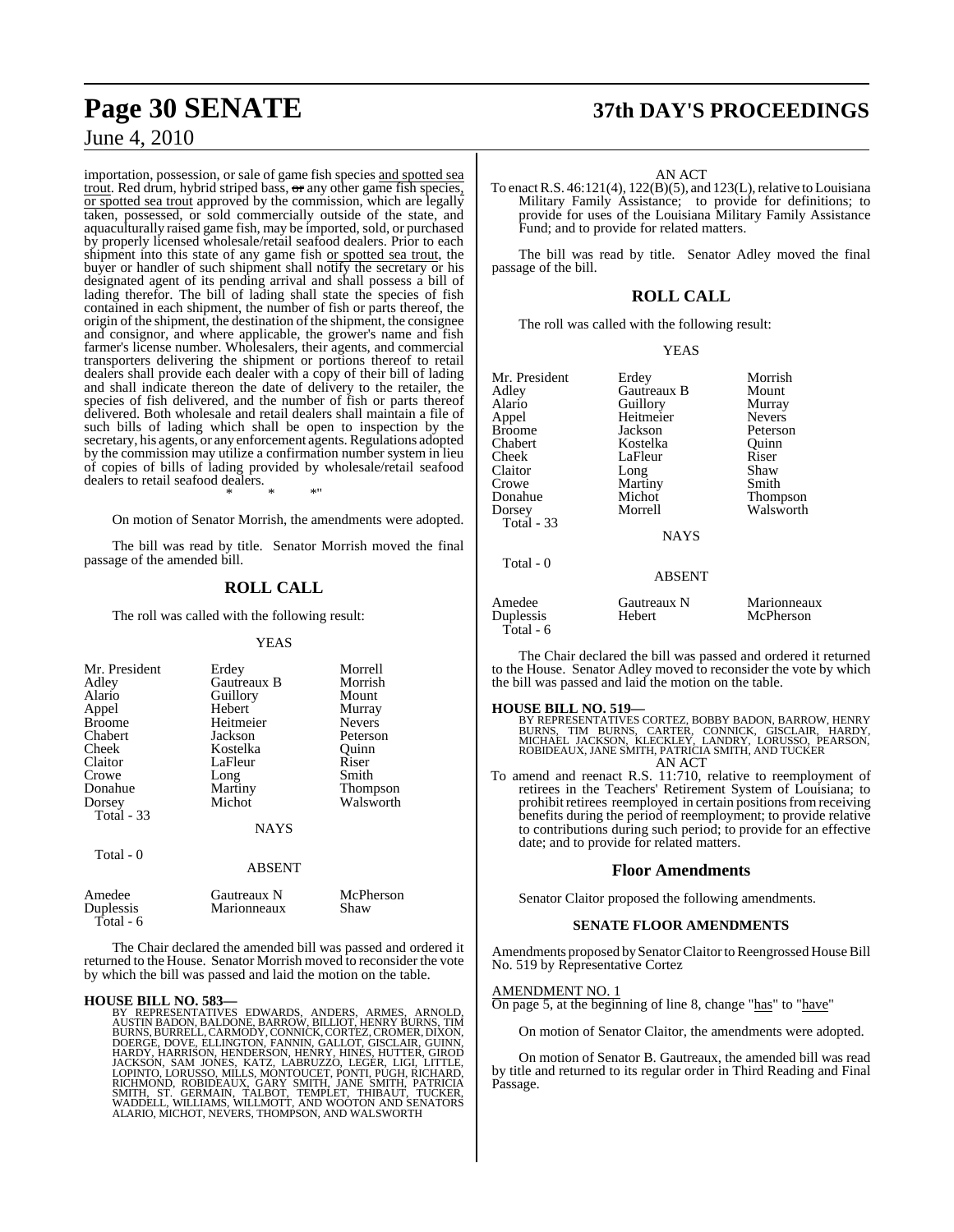# **37th DAY'S PROCEEDINGS Page 31 SENATE**

## June 4, 2010

#### **HOUSE BILL NO. 569—**

BY REPRESENTATIVES CARMODY AND HAZEL AN ACT

To amend and reenact R.S. 56:116.1(B)(10) and (D), relative to hunting; to provide for times, places, and methods of taking outlawquadrupeds, nutria, and beaver; and to provide for related matters<sup>1</sup>

The bill was read by title. Senator Riser moved the final passage of the bill.

## **ROLL CALL**

The roll was called with the following result:

#### YEAS

| Mr. President<br>Adley<br>Alario<br>Appel<br><b>Broome</b><br>Chabert<br>Cheek<br>Claitor<br>Crowe<br>Donahue<br>Dorsey<br>Erdey<br>Total - 34<br>Total - 0 | Gautreaux B<br>Guillory<br>Hebert<br>Heitmeier<br>Jackson<br>Kostelka<br>LaFleur<br>Long<br>Marionneaux<br>Martiny<br>Michot<br>Morrell<br><b>NAYS</b> | Morrish<br>Mount<br>Murray<br><b>Nevers</b><br>Peterson<br>Ouinn<br>Riser<br>Shaw<br>Thompson<br>Walsworth |  |
|-------------------------------------------------------------------------------------------------------------------------------------------------------------|--------------------------------------------------------------------------------------------------------------------------------------------------------|------------------------------------------------------------------------------------------------------------|--|
|                                                                                                                                                             | ABSENT                                                                                                                                                 |                                                                                                            |  |
| Amedee<br>Duplessis<br>Total - 5                                                                                                                            | Gautreaux N<br>McPherson                                                                                                                               | Smith                                                                                                      |  |

The Chair declared the bill was passed and ordered it returned to the House. Senator Riser moved to reconsider the vote by which the bill was passed and laid the motion on the table.

#### **Rules Suspended**

Senator Mount asked for and obtained a suspension of the rules to revert to the Morning Hour.

#### **Messages from the House**

The following Messages from the House were received and read as follows:

### **Message from the House**

#### **CONCURRING IN SENATE CONCURRENT RESOLUTIONS**

June 4, 2010

To the Honorable President and Members of the Senate:

I am directed to inform your honorable body that the House of Representatives has finally concurred in the following Senate Concurrent Resolutions:

#### **SENATE CONCURRENT RESOLUTION NO. 102—** BY SENATOR CHEEK

A CONCURRENT RESOLUTION

To recognize and pay tribute to those fallen police officers and firefighters that have served with distinction and have sacrificed their all unselfishly for the sake of others.

Reported without amendments.

#### **SENATE CONCURRENT RESOLUTION NO. 103—**

- BY SENATOR ERDEY A CONCURRENT RESOLUTION
- To urge and request the Department of Transportation and Development to study thefeasability of installing paved highway shoulders with bicycle paths along that portion of US Highway 190 between the town of Livingston and the city of Denham Springs in Livingston Parish.

Reported without amendments.

#### **SENATE CONCURRENT RESOLUTION NO. 104—** BY SENATOR ERDEY

## A CONCURRENT RESOLUTION

To urge and request the Department of Transportation and Development to study the feasability of widening Florida Boulevard to six travel lanes with shoulders from downtown Baton Rouge to the town of Livingston in East Baton Rouge and Livingston parishes and to design and implement the use of "reversible" traffic lanes to relieve congestion and enhance traffic movements during peak traffic commuter hours.

Reported without amendments.

Respectfully submitted, ALFRED W. SPEER Clerk of the House of Representatives

#### **Message from the House**

#### **ASKING CONCURRENCE IN HOUSE BILLS AND JOINT RESOLUTIONS**

June 4, 2010

To the Honorable President and Members of the Senate:

I am directed to inform your honorable body that the House of Representatives has finally passed and asks your concurrence in the following House Bills and Joint Resolutions:

#### **HOUSE BILL NO. 3—**

BY REPRESENTATIVE GREENE

AN ACT

To enact the Omnibus Bond Authorization Act of 2010, relative to the implementation of a five-year capital improvement program; to provide for the repeal of certain prior bond authorizations; to provide for new bond authorizations; to provide for authorization and sale of such bonds by the State Bond Commission; and to provide for related matters.

## **HOUSE BILL NO. 1358—** BY REPRESENTATIVE FANNIN

AN ACT

To appropriate funds and to make certain reductions in appropriations from certain sources to be allocated to designated agencies and purposes in specific amounts for the making of supplemental appropriations and reductions for said agencies and purposes for Fiscal Year 2009-2010; and to provide for related matters.

> Respectfully submitted, ALFRED W. SPEER Clerk of the House of Representatives

### **House Bills and Joint Resolutions on First Reading**

Senator Marionneaux asked for and obtained a suspension of the rules to read House Bills and Joint Resolutions a first and second time by title and refer them to Committee.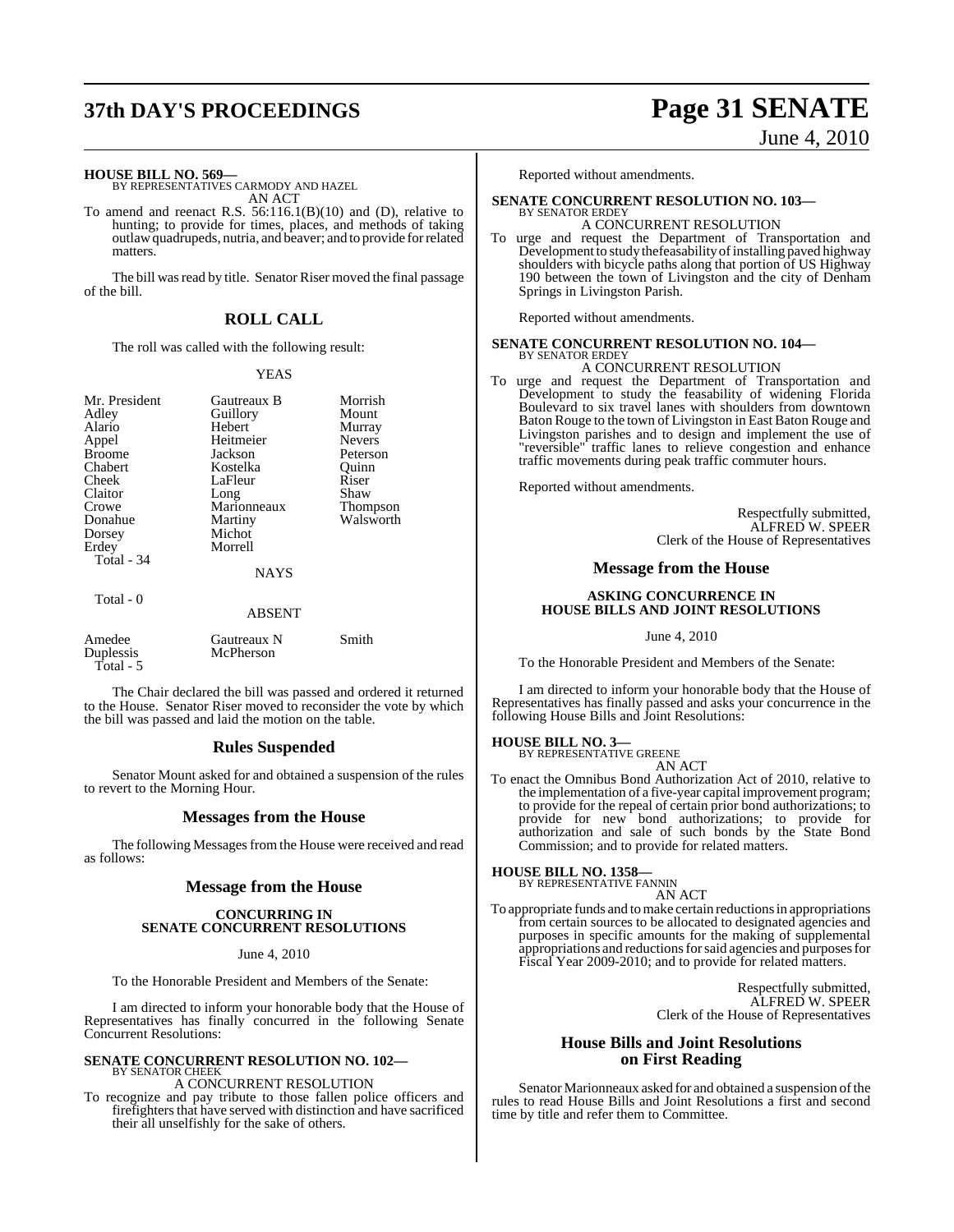# **Page 32 SENATE 37th DAY'S PROCEEDINGS**

June 4, 2010

### **HOUSE BILL NO. 3—**

BY REPRESENTATIVE GREENE AN ACT

To enact the Omnibus Bond Authorization Act of 2010, relative to the implementation of a five-year capital improvement program; to provide for the repeal of certain prior bond authorizations; to provide for new bond authorizations; to provide for authorization and sale of such bonds by the State Bond Commission; and to provide for related matters.

The bill was read by title and referred by the President to the Committee on Revenue and Fiscal Affairs.

#### **HOUSE BILL NO. 1358—** BY REPRESENTATIVE FANNIN

AN ACT

To appropriate funds and tomake certain reductions in appropriations from certain sources to be allocated to designated agencies and purposes in specific amounts for the making of supplemental appropriations and reductions for said agencies and purposes for Fiscal Year 2009-2010; and to provide for related matters.

The bill was read by title and referred by the President to the Committee on Finance.

#### **Message to the Governor**

#### **SIGNED SENATE BILLS**

June 4, 2010

To the Honorable Governor of the State of Louisiana:

The President of the Senate and the Speaker of the House of Representatives have signed the following Senate Bills:

#### **SENATE BILL NO. 19—** BY SENATOR MURRAY

AN ACT

To amend and reenact R.S. 13:1222(A), relative to motor vehicles for the office of the clerk of the civil district court for Orleans Parish; to increase the number of motor vehicles the clerk of the civil district court is authorized to purchase or lease; to provide for an effective date; and to provide for related matters.

#### **SENATE BILL NO. 68—** BY SENATOR MCPHERSON

AN ACT

To authorize and provide for the transfer of certain state property in Rapides Parish; to provide for the property description; to provide for reservation of mineral rights; to provide terms and conditions; and to provide for related matters.

## **SENATE BILL NO. 162—** BY SENATOR ADLEY

AN ACT

To enact R.S. 29:732(F)(3), relative to price gouging during a declared state of emergency; to specify additional actions which would result in a violation; and to provide for related matters.

#### **SENATE BILL NO. 172—**

BY SENATOR N. GAUTREAUX AN ACT

To authorize and provide for the transfer of certain state property in Vermilion Parish; to provide for the property descriptions; to provide for reservation of mineral rights; to provide terms and conditions; and to provide for related matters.

## **SENATE BILL NO. 188—** BY SENATOR AMEDEE

AN ACT To amend and reenact R.S. 26:82(A)(2), relative to requirements for the issuance of wholesale alcoholic beverage permits; to provide

for requirements of delivery equipment; and to provide for related matters.

## **SENATE BILL NO. 194—** BY SENATOR DUPLESSIS

AN ACT To amend and reenact R.S.  $23:921(A)(1)$ , relative to employment contracts; to provide for enforceability of restraint contracts which meet certain exceptions; and to provide for related matters.

**SENATE BILL NO. 199—**<br>BY SENATORS MARTINY, APPEL, MORRELL AND QUINN AND<br>REPRESENTATIVES BILLIOT, CONNICK, GISCLAIR, LABRUZZO AND<br>TALBOT

AN ACT

To repeal R.S. 33:1236(49)(f)(ix), relative to the Twenty-Fourth Judicial District Court; to remove authorization for additional compensation from Jefferson Parish for the judge of Division "J"; and to provide for related matters.

**SENATE BILL NO. 210—** BY SENATORS MOUNT, MORRISH AND SMITH

AN ACT

To authorize and provide for the transfer of certain state property; to authorize the transfer of certain state property in Calcasieu Parish; to provide for the property description; to provide for reservation of mineral rights; to provide terms and conditions; and to provide for related matters.

#### **SENATE BILL NO. 208—** BY SENATOR MOUNT

AN ACT

To amend and reenact R.S. 13:1904(C) and (D), relative to city courts; to provide relative to destruction of records; to provide for the destruction of certain records in the city court of Lake Charles; to authorize the clerk of court to destroy certain civil and criminal records; to provide for time limitations in the destruction of records; to provide for requirements prior to destruction; and to provide for related matters.

## **SENATE BILL NO. 127—** BY SENATOR ADLEY

AN ACT

To authorize and provide for the transfer of certain state properties; to provide for the acceptance of certain properties by the Department of Wildlife and Fisheries; to provide for the property descriptions; to provide for reservation of mineral rights; to provide terms and conditions; and to provide for related matters.

**SENATE BILL NO. 297—**<br>BY SENATORS DONAHUE, APPEL, CROWE, DUPLESSIS, MARTINY<br>AND QUINN AND REPRESENTATIVES BOBBY BADON, HENRY<br>BURNS, TIM BURNS, CARMODY, CARTER, CHAMPAGNE, CONNICK,<br>GISCLAIR, HARDY, HOFFMANN, KATZ, LABRUZZO AN ACT

To amend and reenact R.S. 17:221(I) and R.S. 36:649(D), to enact R.S. 17:1871(B)(8) and 3217.1(D), and to repeal R.S. 17:14, relative to adult education; to provide for the school attendance of certain studentsin adult education programs; to eliminate the division of adult and community education within the Department of Education; to transfer the responsibility for the provision of adult education programs from the State Board of Elementary and Secondary Education to the Board of Supervisors for Community and Technical Colleges and to provide with respect thereto; to provide for the powers, duties, and functions of the Board of Supervisors of Community and Technical Colleges; to provide for an effective date of such transfer; and to provide for related matters.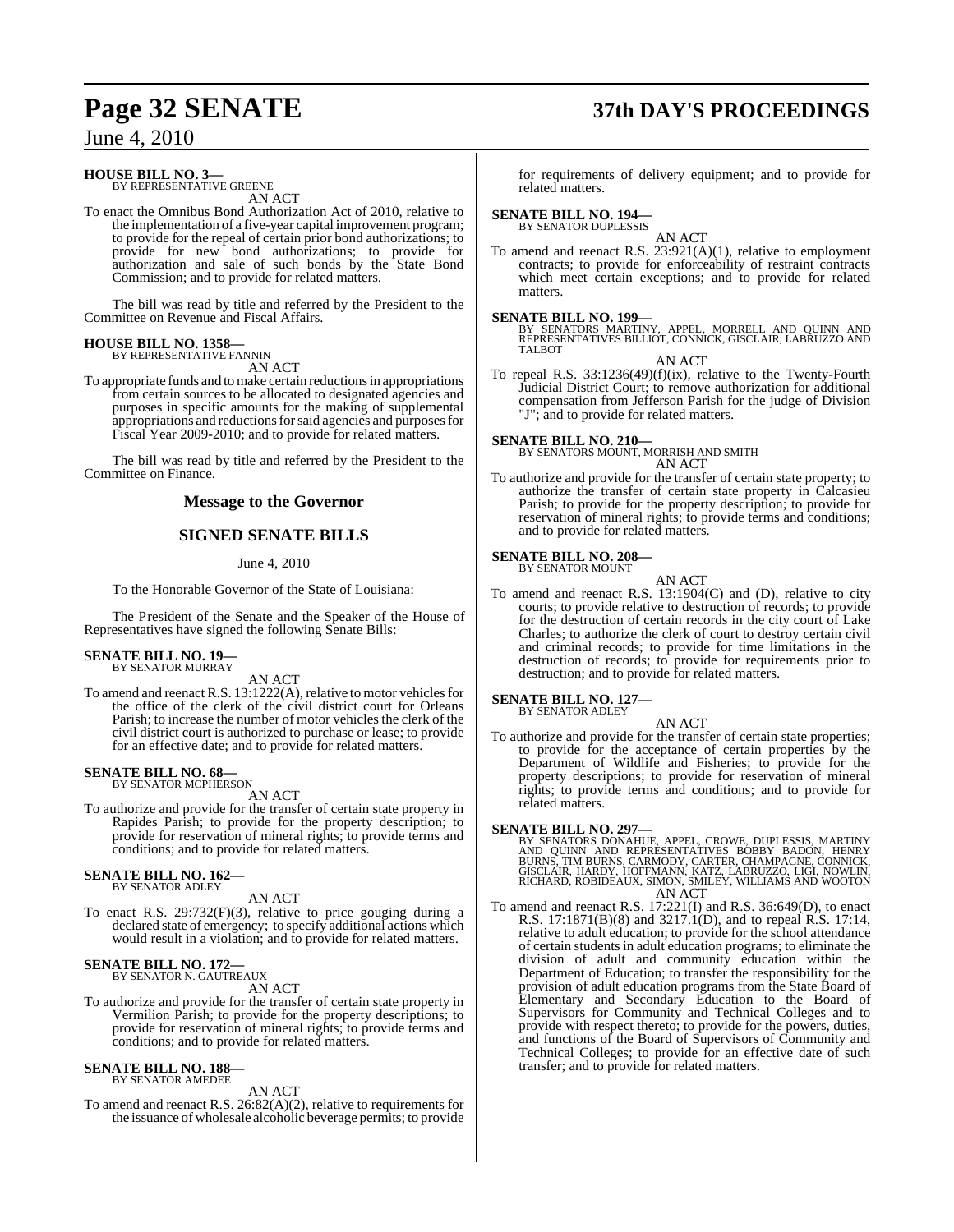# **37th DAY'S PROCEEDINGS Page 33 SENATE**

# June 4, 2010

#### **SENATE BILL NO. 397—** BY SENATOR RISER

AN ACT

To authorize and provide for the transfer of certain state properties in Caldwell Parish; to provide for the acceptance of certain properties by the Department of Wildlife and Fisheries; to provide for the property description; to provide for reservation of mineral rights; to provide terms and conditions; and to provide for related matters.

## **SENATE BILL NO. 89—** BY SENATOR LONG

AN ACT

To amend and reenact R.S. 17:1963(C), relative to the Louisiana School of Math, Science, and the Arts; to remove statutory placement of the school within the Department of Education; and to provide for related matters.

## **SENATE BILL NO. 111—** BY SENATOR LONG

AN ACT To amend and reenact R. S. 17:1967, relative to the Louisiana School for Math, Science, and the Arts; to allow the school to admit high school sophomores on the same basis as juniors and seniors; and to provide for related matters.

## **SENATE BILL NO. 107—** BY SENATOR RISER

AN ACT

To amend and reenact R.S. 23:1035(A), relative to persons covered by workers' compensation; to provide with respect to corporate officers, members of a limited liability company, and sole proprietors to elect not to be covered by workers' compensation; and to provide for related matters.

#### **SENATE BILL NO. 34—**

BY SENATOR MARTINY AND REPRESENTATIVE KATZ AN ACT

To enact R.S. 37:775(13), relative to the practice of dentistry; to provide for advertisements by dentists; to provide for disclosure requirements in advertisements; and to provide for related matters.

SENATE BILL NO. 182—<br>BY SENATORS N. GAUTREAUX, ADLEY, APPEL, DONAHUE, DORSEY, DUPLESSIS, LONG, MARIONNEAUX, MURRAY, NEVERS, RISER,<br>SHAW AND THOMPSON AND REPRESENTATIVES AUBERT,<br>CARMODY, CHANDLER, CHANEY, DIXON, DOWNS, EDWA

AN ACT

To amend and reenact R.S.  $17:3048.1(O)(1)$ ,  $(2)$  and  $(3)$ , relative to the Taylor Opportunity Program for Students; to provide for certain awards and payments for Louisiana National Guardsmen; and to provide for related matters.

#### **SENATE BILL NO. 376—**

BY SENATORS MORRELL, CROWE AND DORSEY AND<br>REPRESENTATIVES ABRAMSON, BALDONE, HENRY BURNS,<br>GISCLAIR,HINES,GIRODJACKSON,MICHAELJACKSON,LAMBERT,<br>LEGER,LORUSSO,GARYSMITH,JANE-SMITH,PATRICIA-SMITH, WHITE AND WILLIAMS

AN ACT

To amend and reenact R.S. 46:1844(W)(1)(b) and to enact R.S.  $46:1844(W)(1)(c)$ , relative to criminal procedure; to provide for confidentiality of minors who are crime victims; and to provide for related matters.

#### **SENATE BILL NO. 40—** BY SENATOR LONG

AN ACT

To repeal R.S. 13:997 and Act No. 492 of the 1962 Regular Session of the Legislature, relative to the Natchitoches Parish Law Library Commission; to abolish such commission; to transfer the property, assets, and revenues of the commission to the Tenth Judicial District Court; and to provide for related matters.

#### **SENATE BILL NO. 343—**

BY SENATOR MARIONNEAUX AN ACT

To amend and reenact Code of Civil Procedure Articles 283, 3061, 3228, and 3396.18(B), and R.S. 9:1514(A)(1), (2) and (4) and  $(B)$ , 1551(B), 1552(C) and (D), 2156(C)(10), 2157, 2431(7) and 3839, and R.S. 23:638, and R.S. 33:1501, 4545.23, 4546.16, and R.S. 47:55(2), 1673, and 2451; and to repeal Code of Civil Procedure Articles 2951, 2953 and 2954, and R.S. 6:653.4(F), 765(C), and 767(E), and R.S. 8:814, and R.S. 9:1552(E), 2432 through 2439, and 2449(C), and R.S. 12:603(F), and R.S. 40:33(H); all relating to inheritance taxes; and to provide for related matters.

#### **SENATE BILL NO. 118—** BY SENATOR LONG

AN ACT

To amend and reenact Code of Civil Procedure Article 4843(E) and (F), relative to city courts; to increase the civil jurisdictional amount in dispute in the city court of Winnfield and the city court of Monroe; and to provide for related matters.

#### **SENATE BILL NO. 318** BY SENATOR HEITMEIER

AN ACT

To enact R.S. 51:1905.2, relative to deceptive practices in soliciting charitable contributions; to require certain notification on donation receptacles of commercial businesses; to provide for violations; and to provide for related matters.

**SENATE BILL NO. 342—** BY SENATORS MARIONNEAUX AND THOMPSON AN ACT

To enact R.S. 51:1423(F) and to repeal R.S. 51:1423(D)(3), relative to gift certificates; to repeal a certain exemption; and to provide for related matters.

#### **SENATE BILL NO. 105—** BY SENATOR RISER

AN ACT

To enact R.S. 49:191(5)(b) and to repeal R.S. 49:191(3)(g), relative to the Louisiana Workforce Commission; to provide for the recreation of the Louisiana Workforce Commission and the statutory entities made a part of the commission by law; to provide for the effective termination date for all statutory authority for the existence of such statutory entities; and to provide for related matters.

#### **SENATE BILL NO. 503—**

BY SENATOR CLAITOR

AN ACT To amend and reenact R.S. 15:1177(A)(1)(b), relative to judicial review of certain administrative actions; to provide that the Department of Public Safety and Corrections is the only proper party defendant involving the judicial review of department's administrative decisions; and to provide for related matters.

**SENATE BILL NO. 36—**<br>BY SENATORS THOMPSON, LONG, NEVERS, RISER, SMITH AND WALSWORTH

#### AN ACT

To enact R.S. 3:2093(10) and 2095.1, relative to the Louisiana Board of Animal Health; to require the board to adopt rules and regulations establishing standards governing the care and wellbeing of bovine, equine, ovine, caprine, porcine, and poultry; to prohibit local ordinances, laws, subdivision restrictions or regulations establishing standards applicable to the care and well-being of bovine, equine, ovine, caprine, porcine, and poultry; and to provide for related matters.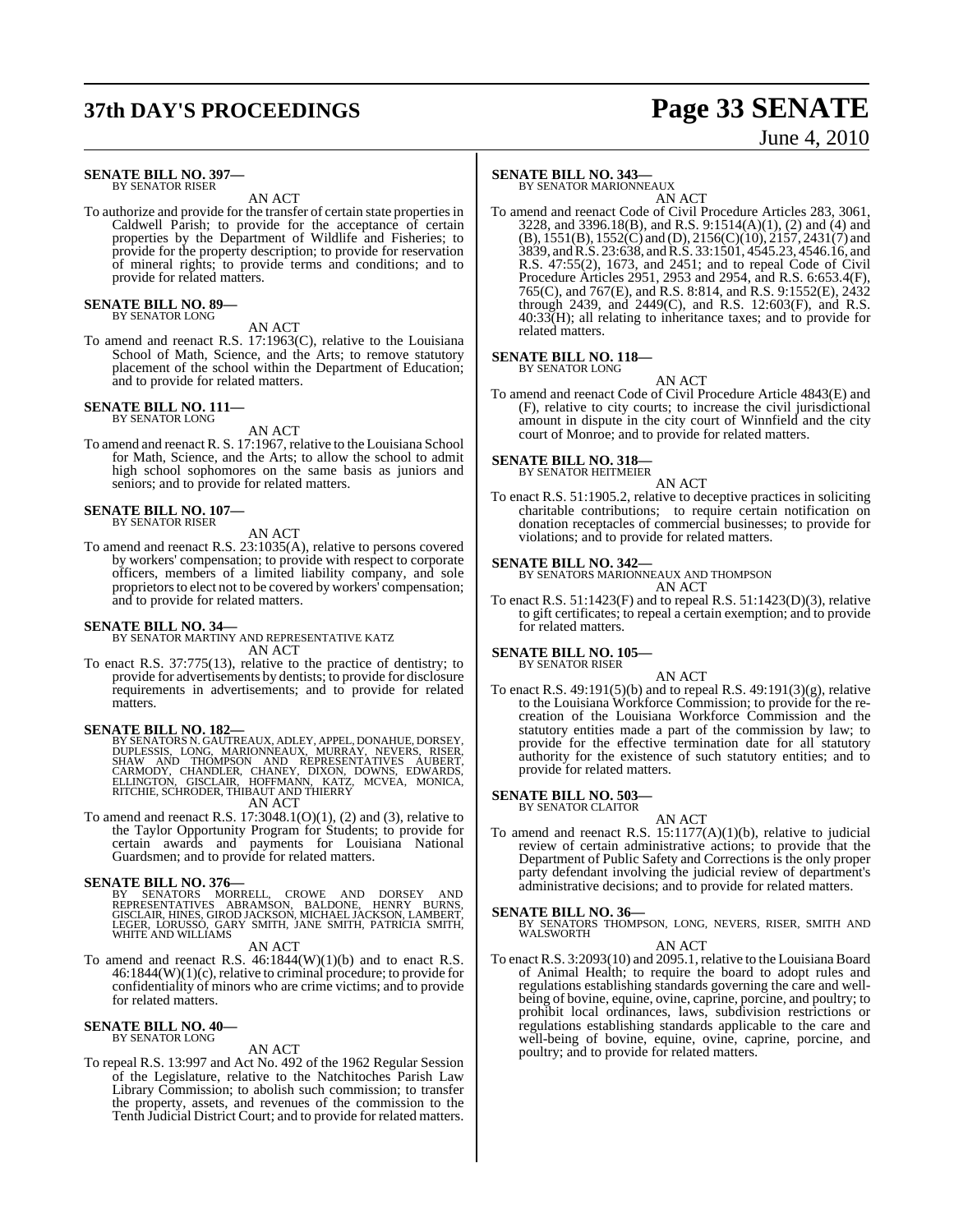# **Page 34 SENATE 37th DAY'S PROCEEDINGS**

## June 4, 2010

#### **SENATE BILL NO. 590—** BY SENATOR MCPHERSON

AN ACT

To amend and reenact R.S. 37:2418(F)(2) and to enact R.S. 37:2418(F)(4), relative to physical therapist assistants; to provide for supervision requirements; and to provide for related matters.

#### **SENATE BILL NO. 103—**

BY SENATORS N. GAUTREAUX, AMEDEE, CHABERT, GUILLORY,<br>HEBERT, MICHOT AND MORRISH AND REPRESENTATIVES BOBBY<br>BADON, BALDONE, BARRAS, HENRY BURNS, CARMODY,<br>CHAMPAGNE, CORTEZ, DOVE, DOWNS, FOIL, GISCLAIR, GUILLORY,<br>GUINN, HARDY WADDELL AND WILLIAMS

AN ACT

To enact Subpart B of Part XIII of Chapter 2 of Title 33 of the Louisiana Revised Statutes of 1950, to be comprised of R. S. 33:1419.5 through 1419.10, relative to financial assistance to political subdivisions; creates the Alternative Fuel Vehicle Revolving Loan Fund Program within the Department of Natural Resources to provide financial assistance to political subdivisions of the state for the costs of purchasing or converting all or a portion of the political subdivisions' fleets of motor vehicles to qualified clean fuel vehicles propelled by an alternative fuel; to provide for the forms of such financial assistance; and to provide for related matters.

**SENATE BILL NO. 605—** BY SENATOR MARTINY AND REPRESENTATIVES BILLIOT, GISCLAIR, LABRUZZO, LIGI, LOPINTO AND TEMPLET AN ACT

To amend and reenact R.S.  $13:967(C)(1)$ , (J) and (L), to enact R.S. 13:967(M), and to repeal Act No. 77 of the 2009 Regular Session of the Legislature, relative to the Twenty-Fourth Judicial District; to provide for the establishment of an indigent transcript fund; to provide for court reporter fees; to provide for an effective date; and to provide for related matters.

#### **SENATE BILL NO. 239—**

BY SENATOR BROOME AND REPRESENTATIVE BARROW AN ACT

To amend and reenact R.S. 40:1299.141(1) and (5), 1299.142(A)(1) and  $(B)(5)$  and  $1299.143(1)$  and  $(2)$ , relative to acquired immune deficiency syndrome; to correct certain terminology to ensure consistency with other statutes and the Louisiana Sanitary Code; to provide for definitions; to provide for blood and tissue storage facilities; and to provide for related matters.

## **SENATE BILL NO. 285—** BY SENATOR DONAHUE

AN ACT

To amend and reenact R.S. 17:100.1(C), relative to certain adjudicated students and students in the custody of the office of juvenile justice; to provide that students educated in secure care facilities under the jurisdiction of the office of juvenile justice are provided for and included in the minimum foundation program; to provide for the allocation of state and local minimum foundation program formula funds attributable to such inclusion; and to provide for related matters.

#### **SENATE BILL NO. 378** BY SENATORS MORRELL AND DORSEY

AN ACT

To amend and reenact R.S. 46:1844(C)(3), relative to criminal procedure; to provide that a parent may refuse to allow their minor children to be interviewed by certain persons; to provide penalties for willful disregard of rights; and to provide for related matters.

#### **SENATE BILL NO. 527—**

BY SENATORS BROOME AND THOMPSON AN ACT

To enact R.S. 17:252(D), relative to student behavior and discipline; to provide relative to the model master plan for improving behavior and discipline within schools; to require certain classroom management training be provided to certain school personnel; and to provide for related matters.

#### **SENATE BILL NO. 209—** BY SENATOR MOUNT

AN ACT

To amend and reenact R.S. 13:2080.1(A), relative to city courts; to provide relative to the collection and disposition of court costs for the city court of Lake Charles; and to provide for related matters.

#### **SENATE BILL NO. 246—**

BY SENATOR MCPHERSON AND REPRESENTATIVE THIBAUT AN ACT

To amend and reenact R.S. 22:885(B), relative to cancellation of an insurance policy by the insured; to provide with respect to the prohibition by the insurer to assess a penalty against the insured for cancellation prior to the expiration of any policy; and to provide for related matters.

## **SENATE BILL NO. 260—** BY SENATOR NEVERS

AN ACT

To amend and reenact R.S. 13:783(D)(7), relative to certain elected officials in St. Tammany Parish, Tangipahoa Parish, and Washington Parish; to provide an automobile expense allowance for the clerk of the district court; and to provide for related matters.

#### **SENATE BILL NO. 38—** BY SENATOR MARTINY

AN ACT To enact R.S. 14:102.24, relative to cockfighting; to create the crime of participation in cockfighting; to provide for elements of the crime; to provide for definitions; to provide for penalties; and to provide for related matters.

#### **SENATE BILL NO. 577—**

BY SENATOR CLAITOR

AN ACT To amend and reenact R.S. 15:574.11(D), relative to judicial review of certain administrative decisions; to provide that the Board of Parole is the only proper defendant in petitions for judicial review of administrative decisions by the board; and to provide for related matters.

#### **SENATE BILL NO. 112—**

BY SENATOR LONG

#### AN ACT

To enact R.S. 17:10.1(D), relative to the Louisiana school and district accountability system; to prohibit inclusion of certain student performance data in calculating school and district performance scores; and to provide for related matters.

#### **SENATE BILL NO. 35—**

BY SENATORS THOMPSON, LONG, NEVERS, RISER, SMITH AND<br>WALSWORTH AND REPRESENTATIVES BURFORD, HENRY BURNS,<br>CHANEY, GISCLAIR, GUILLORY, GUINN, HAZEL, HOWARD, LEBAS,<br>LITTLE, MILLS, RITCHIE AND THIBAUT<br>AN ACT

To enact R.S. 3:1(5), relative to agriculture definitions; to provide for the definition of sustainable agriculture; and to provide for related matters.

and they are hereby presented for executive approval.

Respectfully submitted, GLENN A. KOEPP Secretary of the Senate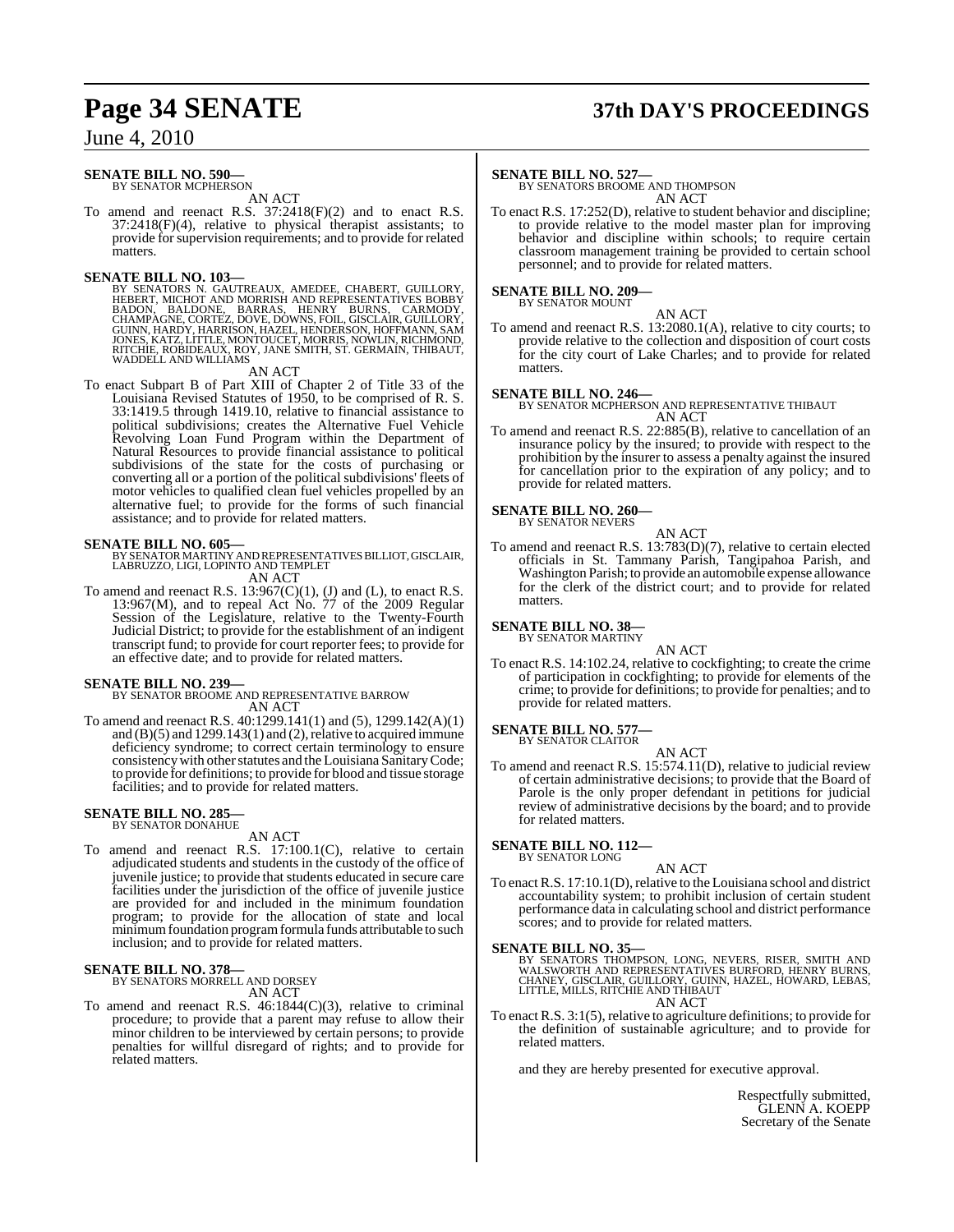# **37th DAY'S PROCEEDINGS Page 35 SENATE**

## June 4, 2010

#### **Privilege Report of the Committee on Senate and Governmental Affairs**

#### **ENROLLMENTS**

Senator Kostelka, Chairman on behalf of the Committee on Senate and Governmental Affairs, submitted the following report:

June 4, 2010

To the President and Members of the Senate:

I am directed by your Committee on Senate and Governmental Affairs to submit the following report:

The following Senate Concurrent Resolutions have been properly enrolled:

#### **SENATE CONCURRENT RESOLUTION NO. 96—** BY SENATOR MURRAY

A CONCURRENT RESOLUTION

To memorialize the Congress of the United States to consider recommendations to amend the Stafford Act regarding disaster recovery for Louisiana.

# **SENATE CONCURRENT RESOLUTION NO. 98<br>BY SENATOR PETERSON<br>A CONCURRENT RESOLUTION**

To commend the Louisiana Cancer Control Partnership and their efforts to develop the Comprehensive Cancer Control Plan for Louisiana.

#### **SENATE CONCURRENT RESOLUTION NO. 101—** BY SENATOR DUPLESSIS

A CONCURRENT RESOLUTION

To urge and request the State Board of Elementary and Secondary Education to establish a task force to review statutory provisions relative to student discipline and make recommendations for revisions that will result in student discipline laws that are comprehensive, fair, consistent, and designed to promote a conducive learning environment.

> Respectfully submitted, ROBERT W. "BOB" KOSTELKA Chairman

The foregoing Senate Concurrent Resolutions were signed by the President of the Senate.

#### **Message from the House**

#### **SIGNED HOUSE CONCURRENT RESOLUTIONS**

#### June 3, 2010

To the Honorable President and Members of the Senate:

I am directed to inform your honorable body that the Speaker of the House of Representatives has signed the following House Concurrent Resolutions:

- **HOUSE CONCURRENT RESOLUTION NO. 1—**<br>BY REPRESENTIATIVES FANNIN, BOBBY BADON, BILLIOT, BURFORD, HENRY BURNS, TIM BURNS, CHAMPAGNE, CHANDLER, CONNICK,<br>CORTEZ, DANAHAY, DOERGE, DOWNS, ELLINGTON, GEYMANN,<br>GISCLAIR, GUINN, HAR
- To request the Ground Water Resources Commission, through its chair, to prepare a report on the state's ground and surface water resources and to provide recommendations for the optimal

management and protection of the state's surface water and ground water resources, to be submitted to the House Committee on Natural Resources and Environment and the Senate Committee on Environmental Quality no later than March 1, 2012.

## **HOUSE CONCURRENT RESOLUTION NO. 7—** BY REPRESENTATIVE LEGER

A CONCURRENT RESOLUTION

To suspend until sixty days after final adjournment of the 2011 Regular Session of the Legislature of Louisiana the provisions of R.S. 49:214.6.6, relative to the Infrastructure Priority Program.

## **HOUSE CONCURRENT RESOLUTION NO. 48—** BY REPRESENTATIVE RICHMOND A CONCURRENT RESOLUTION

- 
- To urge and request the Judicial Council to study and make recommendations for inclusion by the Supreme Court of Louisiana in the uniform rules of state court guidelines for the qualifications and standards governing the use of interpreters in the courts for non-English-speaking principal parties in interest, defendants, and witnesses in proceedings before the court.

## **HOUSE CONCURRENT RESOLUTION NO. 205—** BY REPRESENTATIVES BROSSETT, SAM JONES, AND GARY SMITH A CONCURRENT RESOLUTION

To memorialize the United States Congress to take such actions as are necessary to adopt and enact the Restoring Ecosystem Sustainability and Protection on the Delta (The RESPOND) Act currently before the congress.

# **HOUSE CONCURRENT RESOLUTION NO. 208—** BY REPRESENTATIVES LEGER AND RICHMOND A CONCURRENT RESOLUTION

To urge and request British Petroleum to implement a transparency agenda and to publicly disclose any information deemed to be useful in estimating the spill flow rate and the total amount of oil leakage that are contributing daily to the damage caused by this massive release of oil into the Gulf of Mexico.

and asked that the President of the Senate affix his signature to the same.

> Respectfully submitted, ALFRED W. SPEER Clerk of the House of Representatives

The House Concurrent Resolutions contained herein were signed by the President of the Senate.

#### **Message from the House**

#### **SIGNED HOUSE BILLS AND JOINT RESOLUTIONS**

#### June 3, 2010

To the Honorable President and Members of the Senate:

I am directed to inform your honorable body that the Speaker of the House of Representatives has signed the following House Bills and Joint Resolutions:

#### **HOUSE BILL NO. 4—** BY REPRESENTATIVE DOERGE

AN ACT

To amend and reenact R.S. 33:1448(G)(1) and to enact R.S. 33:1448(Y), relative to the premium costs of group hospital and health insurance for retired sheriffs and retired deputy sheriffs in Webster Parish; to provide for eligibility for payment of premium costs; and to provide for related matters.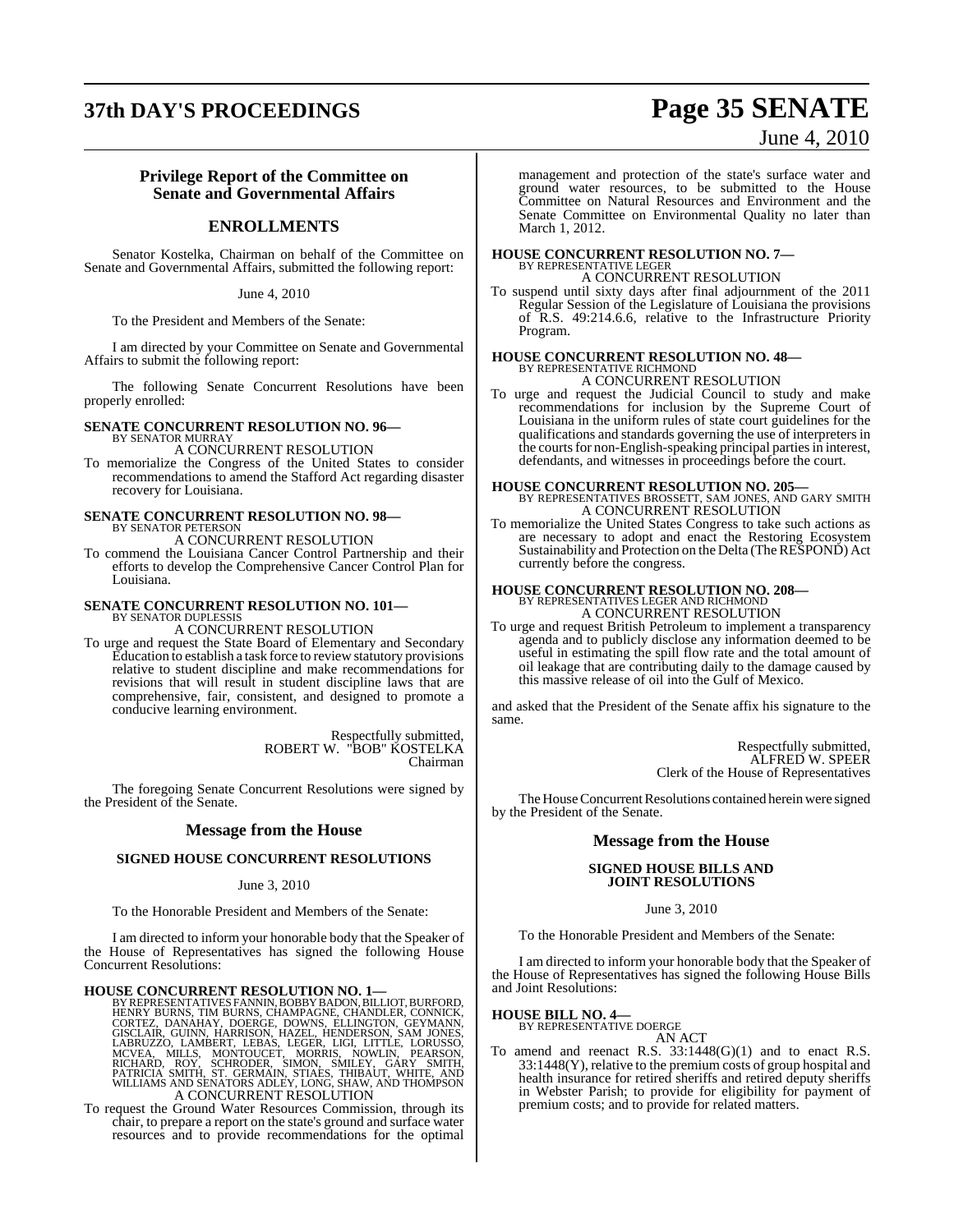# **Page 36 SENATE 37th DAY'S PROCEEDINGS**

June 4, 2010

#### **HOUSE BILL NO. 10—**

BY REPRESENTATIVE WOOTON AN ACT

To enact R.S. 49:191(5)(b) and to repeal R.S. 49:191(3)(b), relative to the Department of Public Safety and Corrections, including provisions to provide for the re-creation of the Department of Public Safety and Corrections and the statutory entities made a part of the department by law; to provide for the effective termination date for all statutory authority for the existence of such statutory entities; and to provide for related matters.

## **HOUSE BILL NO. 14—** BY REPRESENTATIVE MONTOUCET

AN ACT

To amend and reenact Code of Civil Procedure Article 4843(C), (D), (E), (F), and (G), relative to the civil jurisdiction of city courts; to increase the civil jurisdictional amount in dispute in the City Court of Baker, in the City Court of Baton Rouge, in the City Court of Crowley, in the City Court of Rayne, and in the City Court of Zachary; and to provide for related matters.

**HOUSE BILL NO. 28—** BY REPRESENTATIVE WOOTON AND SENATOR MARTINY AN ACT

To enact Code of Criminal Procedure Article 957, relative to emergency sessions of court; to authorize the release of certain defendants on bail through an unsecured personal surety without proof ofsecurity interest under certain conditions; to provide for the conditions and criteria for the release of defendants without proof of security; to provide for applicability; and to provide for related matters.

# **HOUSE BILL NO. 31—** BY REPRESENTATIVE KLECKLEY

AN ACT

To amend and reenact the heading of Part III-E of Title 19 of the Louisiana Revised Statutes of 1950, R.S. 19:134, 134.1(A), and 134.2(3)(b) and (c), relative to expropriation by a declaration of taking; to authorize the city of Lake Charles to expropriate property by a declaration of taking for certain purposes; to provide procedures for the expropriation by a declaration of taking; and to provide for related matters.

## **HOUSE BILL NO. 100—** BY REPRESENTATIVE ARNOLD

AN ACT

To enact R.S. 49:191(5)(b) and to repeal R.S. 49:191(3)(e), relative to the Department of Economic Development, including provisions to provide for the re-creation of the Department of Economic Development and the statutory entities made a part of the department by law; to provide for the effective termination date for all statutory authority for the existence of such statutory entities; and to provide for related matters.

## **HOUSE BILL NO. 113—** BY REPRESENTATIVE CHANDLER

AN ACT

To enact R.S. 13:783(F)(7), relative to the expenses of the clerk's office; to provide with respect to expenses of the offices of clerks of court inCaldwell Parish, Franklin Parish, Grant Parish, LaSalle Parish, and Winn Parish; to require the payment of medical insurance premium costs for certain retired personnel; to provide for eligibility; and to provide for related matters.

#### **HOUSE BILL NO. 114—** BY REPRESENTATIVE MILLS

AN ACT

To repeal R.S. 40:1005(A)(5), relative to the Prescription Monitoring Program Advisory Council; to remove the president of the Louisiana State Board of Examiners of Psychologists from the Prescription Monitoring Program Advisory Council.

#### **HOUSE BILL NO. 135—**

BY REPRESENTATIVE ABRAMSON AN ACT

To amend and reenact Code of Civil Procedure Article 2164, relative to appeals; to provide relative to sanctions for frivolous appeals and writ applications; to provide for attorney fees; and to provide for related matters.

## **HOUSE BILL NO. 137—** BY REPRESENTATIVE ABRAMSON

AN ACT

To amend and reenact Code of Civil Procedure Articles 44(B), 596, 1293(B), 1313(A)(4) and (B), 1462(B) and (C), 3652, 3656, 3662, 5152, and R.S.13:3471(8), relative to the continuous revision of the Code of Civil Procedure; to provide for service by private persons; to provide for class action prescription; to provide for service by electronic means; to provide for the right of a surety to plead discussion; to provide for discovery of electronic information; and to provide for related matters.

**HOUSE BILL NO. 142—** BY REPRESENTATIVE ABRAMSON AND SENATOR WALSWORTH AN ACT

To amend and reenact Title VIII of Book III of the Louisiana Civil Code, to be comprised of Civil Code Articles 2660 through 2667, relative to the contract of exchange; to provide for the definition of exchange; to provide for rights and obligations of the parties to a contract of exchange; to provide for rights of the party evicted in exchange; to provide for rescission for lesion in exchange; to provide for application of the rules of sale in exchange; and to provide for related matters.

## **HOUSE BILL NO. 150—**

BY REPRESENTATIVES LIGI AND WILLMOTT AN ACT

To enact R.S. 15:255(N), relative to the mayor's court of the city of Kenner; to provide for the allocation of monies collected in the witness fee fund; to provide for the use of such monies; to prohibit the reduction of monies in the fund below fifty thousand dollars; and to provide for related matters.

#### **HOUSE BILL NO. 153—**

BY REPRESENTATIVE LAFONTA AN ACT

To amend and reenact R.S. 40:2018.1(G), relative to the Louisiana Commission on HIV, AIDS, and Hepatitis C; to provide for a termination date; and to provide for related matters.

## **HOUSE BILL NO. 197—** BY REPRESENTATIVE MILLS

AN ACT

To amend and reenact R.S.  $40:1005(A)(5)$  and  $1013(C)$  and to enact R.S. 40:1003(6)(e) and  $1005(A)(26)$ , relative to the Prescription Monitoring Program; to further define "dispenser"; to provide for the membership of the Prescription Monitoring Program Advisory Council; to provide with respect to the levying and collection of fees by the Louisiana Board of Pharmacy; and to provide for related matters.

## **HOUSE BILL NO. 204—** BY REPRESENTATIVE CORTEZ

AN ACT

To amend and reenact R.S. 22:972(A), relative to health and accident insurance policies; to increase the amount of time before a form for such a policy is deemed approved before the commissioner of insurance's approval; and to provide for related matters.

## **HOUSE BILL NO. 285—** BY REPRESENTATIVE PEARSON

AN ACT

To enact R.S. 22:446, relative to surplus lines insurance; to exempt approved unauthorized insurers delivering such insurance in this state from laws regarding form and rate filing and approval; and to provide for related matters.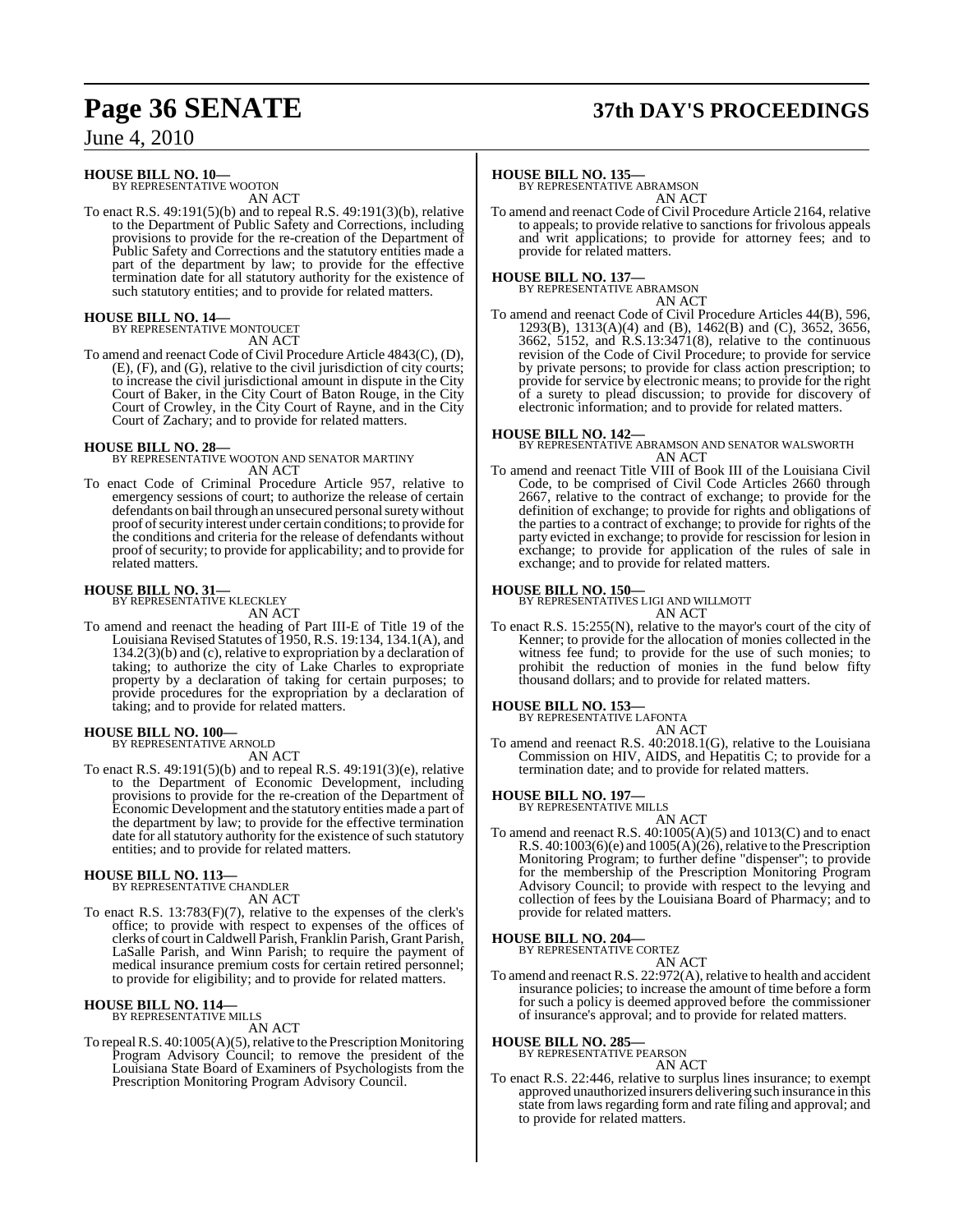# **37th DAY'S PROCEEDINGS Page 37 SENATE**

# June 4, 2010

**HOUSE BILL NO. 312—**

BY REPRESENTATIVE SMILEY AN ACT

To amend and reenact R.S. 40:1097, relative to the donation of blood by certain minors; to provide for the criteria that must be met in order for certain minors to donate blood; to provide for consent; to provide restrictions upon compensation for blood donation by certain minors; and to provide for related matters.

#### **HOUSE BILL NO. 319—** BY REPRESENTATIVE LANDRY

AN ACT

To amend and reenact Children's Code Article 1243(A), relative to intrafamily adoptions; to expand the class of petitioners; and to provide for related matters.

## **HOUSE BILL NO. 324—** BY REPRESENTATIVE CORTEZ

AN ACT

To amend and reenact R.S. 49:316.1(A)(2)(a) and (c), relative to the Department of Insurance; to authorize that department to accept credit and debit cards for payment of obligations owed to the state through use of a private third-party processor with a convenience fee charged by such processor; and to provide for related matters.

## **HOUSE BILL NO. 372—**

BY REPRESENTATIVE PEARSON AN ACT

To repeal R.S. 32:63.1, relative to speed limits; to repeal provisions relative to speed limits on Interstate 10 in St. Tammany Parish.

#### **HOUSE BILL NO. 380—**

BY REPRESENTATIVE HUTTER AN ACT

To amend and reenact R.S. 40:1300.143(7)(a)(xiii)(introductory paragraph), relative to the Rural Hospital Preservation Act; to provide for the definition of certain rural hospitals; and to provide for related matters.

#### **HOUSE BILL NO. 397—**

BY REPRESENTATIVE LANDRY

AN ACT To amend and reenact Children's Code Articles 1131(E)(1) and (G) and  $1243.2(A)(1)$  and  $(C)$ , relative to records checks in adoption proceedings; to provide for uniformity in records checks procedures in agency, private, and intrafamily adoptions; and to

**HOUSE BILL NO. 495—** BY REPRESENTATIVE HARRISON

provide for related matters.

AN ACT

To enact R.S. 9:1103, relative to carbon sequestration; to provide for ownership of compensation from certain carbon sequestration; to provide for exceptions; and to provide for related matters.

# **HOUSE BILL NO. 581—** BY REPRESENTATIVE KLECKLEY

AN ACT

To amend and reenact R.S. 22:361(7) and (8) and 364(introductory paragraph) and to enact R.S.  $22:361(9)$  and  $(10)$  and  $364(B)$ , relative to vehicle mechanical breakdown insurers; to provide a definition of road hazard and vehicle component coverage contracts; to provide an exception to the licensing requirements for vehicle mechanical breakdown insurers; and to provide for related matters.

#### **HOUSE BILL NO. 614—** BY REPRESENTATIVE PONTI

AN ACT

To enact R.S. 37:1490, relative to home inspections; to prohibit the performance of both home inspection services and real estate professional services by the same person in a transaction; and to provide for related matters.

#### **HOUSE BILL NO. 615—**

BY REPRESENTATIVE KATZ

AN ACT To enact R.S. 49:191(5)(b) and to repeal R.S. 49:191(3)(j), relative to the Department of Social Services; to provide for re-creation of the Department of Social Services and the statutory entities made a part of the department by law; to provide for the effective termination date for all statutory authority for the existence of such statutory entities; and to provide for related matters.

## **HOUSE BILL NO. 640—** BY REPRESENTATIVE HAZEL

AN ACT To enact R.S. 15:544(D)(3)(e), relative to sex offender registration and notification; to provide with respect to the duration of sex offender registration and notification periods; to amend the definition of "clean record"; and to provide for related matters.

**HOUSE BILL NO. 645—** BY REPRESENTATIVES ABRAMSON AND TIM BURNS AN ACT

To amend and reenact R.S. 9:5647, relative to powers of attorney; to clarify the application of the five-year prescriptive period for actions to set aside certain recorded documents; to provide for retroactive application; and to provide for related matters.

#### **HOUSE BILL NO. 688—**

BY REPRESENTATIVE FOIL AN ACT

To amend and reenact R.S. 49:214.6.2(E), relative to the Coastal Protection and Restoration Authority; to authorize the authority to assist in the formation of a coastal science consortium; to provide relative to the membership and governing council of the consortium; and to provide for related matters.

#### **HOUSE BILL NO. 766—**

BY REPRESENTATIVE TUCKER AND SENATOR CHEEK AN ACT

To amend and reenact R.S. 46:2742(B)(introductory paragraph), (2),  $(5)(d)$ ,  $(7)$ , and  $(11)$ , relative to the Medicaid case mix reimbursement methodology for nursing homes; to provide for a date for promulgation of rules and regulations; to modify the reimbursement for direct care costs; to change the minimum occupancy penalty; to provide for the frequency of rate rebasing; to provide for an effective date; and to provide for related matters.

#### **HOUSE BILL NO. 782—**

BY REPRESENTATIVE CROMER AN ACT

To amend and reenact R.S. 19:351 and 352(A), relative to expropriation by a declaration of taking; to provide for definitions; to authorize the parish of St. Tammany to expropriate property by a declaration of taking for certain purposes; to repeal the termination date regarding the authority of expropriation by a declaration of taking; and to provide for related matters.

#### **HOUSE BILL NO. 828—**

BY REPRESENTATIVE CORTEZ AN ACT

To enact R.S. 9:203(E)(8), relative to marriage officiants, judges, and justices of the peace; to provide for the extension of authority for certain federal magistrate judges to preside over a marriage ceremony for a specified period of time; and to provide for related matters.

**HOUSE BILL NO. 870—**

BY REPRESENTATIVE GEYMANN

#### AN ACT

To direct the Department of Public Safety and Corrections to not implement the provisions of the Federal PASS ID Act of 2009; and to provide for related matters.